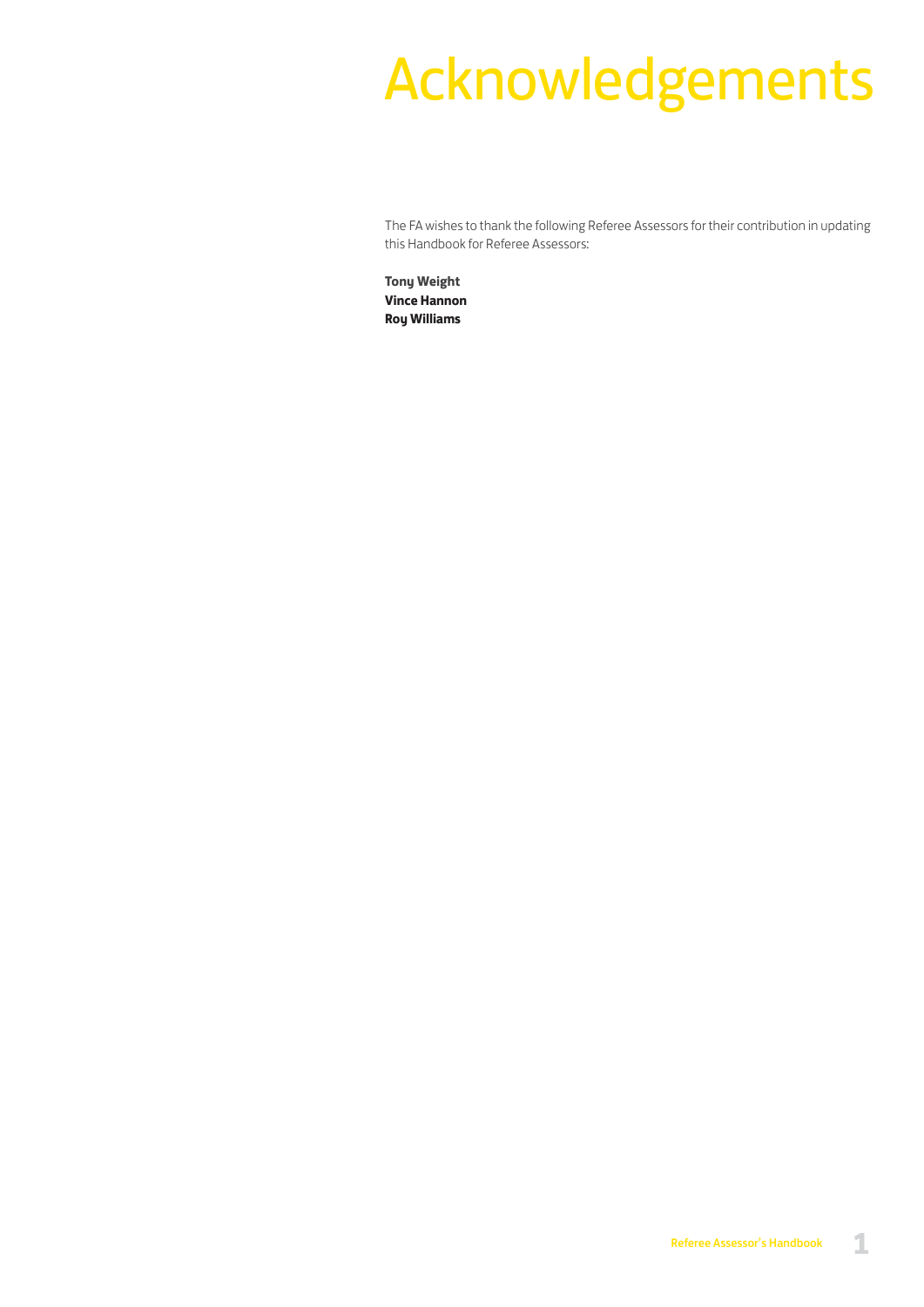# Foreword

Assessors play an important and integral role in developing the modern day referee. They are the guardian of standards and provide a quality service towards referee promotion, development and retention. First and foremost, the Assessor's role is to help referees to improve and become better referees.

The aim of this handbook is to broaden your knowledge on assessing referees as well as offering practical assistance regarding your work as an Assessor.

Having gained a substantial amount of on-field experience, it is considered a natural progression for a senior referee to wish to assist in the further education and development of colleagues by becoming an Assessor. However, many senior referees do embark on a career as an Assessor whilst still officiating and this ensures an even smoother transition into the Assessor role.

By accepting the responsibility of being an Assessor, you are able to support active colleagues and contribute to their progress and development as referees. It is necessary for an Assessor to attend an approved Course of Instruction conducted by either The Football Association or a County Football Association. This course not only prepares the Assessor for his/her role within the game of football, but also accredits him/her with a recognised qualification as a Football Association Registered Assessor.

By becoming involved in the assessment of referees, a most valuable service is being offered to less experienced referees who will appreciate the positive and constructive help passed on to them by more senior colleagues. It is a most satisfying and enjoyable role.

Senior referees who wish to become Assessors, should contact their local County Football Association's Referee Development Officer (RDO) or the Football Association Refereeing Department.

**Ian Blanchard** Senior National Game Referee Manager

**Neale Barry** Head of Senior Referee Development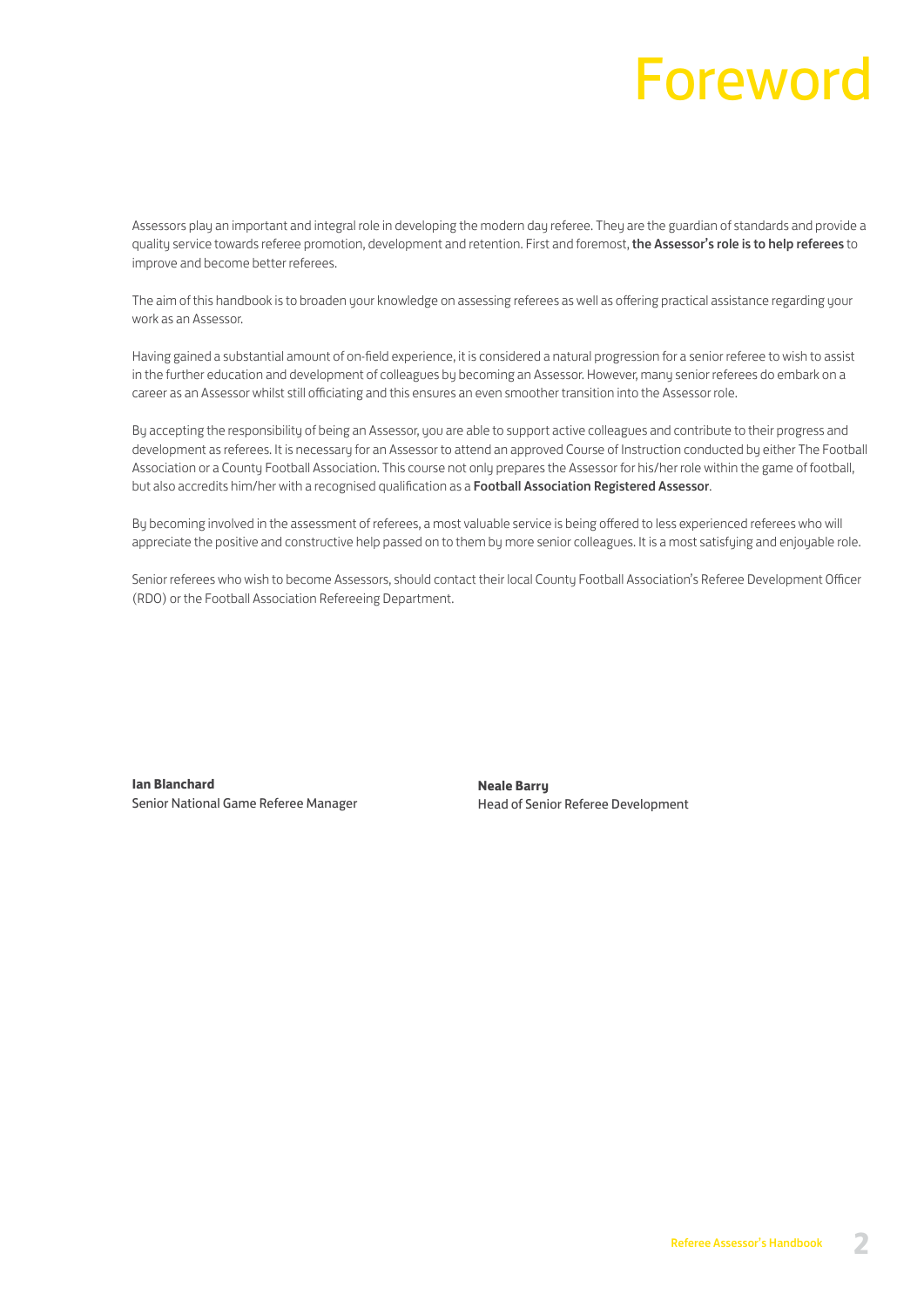# **Contents**

| <b>ACKNOWLEDGEMENTS</b> |      |                                                                                               | $\mathbf 1$ |
|-------------------------|------|-----------------------------------------------------------------------------------------------|-------------|
| FOREWORD                |      |                                                                                               | 2           |
| <b>CONTENTS</b>         |      |                                                                                               | 3           |
| SECTION 1               |      | The Assessor                                                                                  | 4           |
|                         | 1.1  | The FA Scheme for Referee Assessment and Registration of Assessors                            | 5           |
|                         | 1.2  | Qualities of an Assessor                                                                      | 5           |
|                         | 1.3  | Training courses for Referee Assessors                                                        | 5           |
|                         | 1.4  | Criteria to become an FA Registered Assessor                                                  | 6           |
|                         | 1.5  | <b>Report Writing</b>                                                                         | 6           |
|                         | 1.6  | Referee Competencies                                                                          | 7           |
|                         | 1.7  | Candidates with Physical Impairments                                                          | 7           |
| SECTION 2               |      | Assessing at County Level                                                                     | 8           |
|                         | 2.1  | Practical hints for Assessors at County Level                                                 | 9           |
|                         | 2.2  | Competencies for Level 7, Level 6 and Level 5 Referees                                        | 10          |
|                         | 2.3  | Referee Assessment & Development Form (blank)                                                 | 14          |
|                         | 2.4  | Guide to Marking Referee Promotion Candidates                                                 | 16          |
|                         | 2.5  | Marking guide descriptions for Referees and Assistant Referees for each section of the report | 17          |
|                         | 2.6  | Description of Performance - Summary                                                          | 18          |
|                         | 2.7  | Conducting the Post-Match Debrief                                                             | 18          |
|                         | 2.8  | Good Practice / Sample Assessments                                                            | 19          |
| <b>SECTION 3</b>        |      | Assessing at Supply League Level                                                              | 23          |
|                         | 3.1  | Practical Hints for Supply League Referee Assessors                                           | 24          |
|                         | 3.2  | Supply League Assessor Scheme Protocols                                                       | 25          |
|                         | 3.3  | Level 4 Referee Competencies                                                                  | 26          |
|                         | 3.4  | Supply League Form (blank)                                                                    | 28          |
|                         | 3.5  | Assessor Marking Guide for Supply League Referees                                             | 30          |
|                         | 3.6  | <b>Marking Guide Description</b>                                                              | 32          |
|                         | 3.7  | Supply League Assistant Referee Competencies                                                  | 34          |
|                         | 3.8  | Supply League Assistant Referee Assessment Form (blank)                                       | 35          |
|                         | 3.9  | Assessor Marking Guide for Supply League Assistant Referees                                   | 36          |
|                         | 3.10 | Conducting the Post-Match Debrief                                                             | 37          |
|                         | 3.11 | Good Practice / Sample Assessments                                                            | 38          |
| <b>SECTION 4</b>        |      | <b>Appeals Procedures</b>                                                                     | 44          |
|                         | 4.1  | County FA Level                                                                               | 45          |
|                         | 4.2  | Supply League Level                                                                           | 45          |
| <b>SECTION 5</b>        |      | Appendices                                                                                    | 46          |
|                         | 5.1  | <b>Standard Assessment Report Forms</b>                                                       | 47          |
|                         | 5.2  | Data Collection Examples                                                                      | 53          |

#### Copyright 2010

All rights reserved. All materials contained in this publication are protected by copyright. No part of this publication may be reproduced in any material form (including photocopying or storing in any medium by electronic means and whether or not transiently or incidentally to some other use of this publication) without the written permission of the copyright owner except in accordance with the provisions of the Copyright, Designs and Patents Act 1988.

Throughout this handbook, the pronouns he, she, him, her and so on are interchangeable and intended to be inclusive of both men and women. It is important in sport, as elsewhere, that men and women have equal status and opportunities.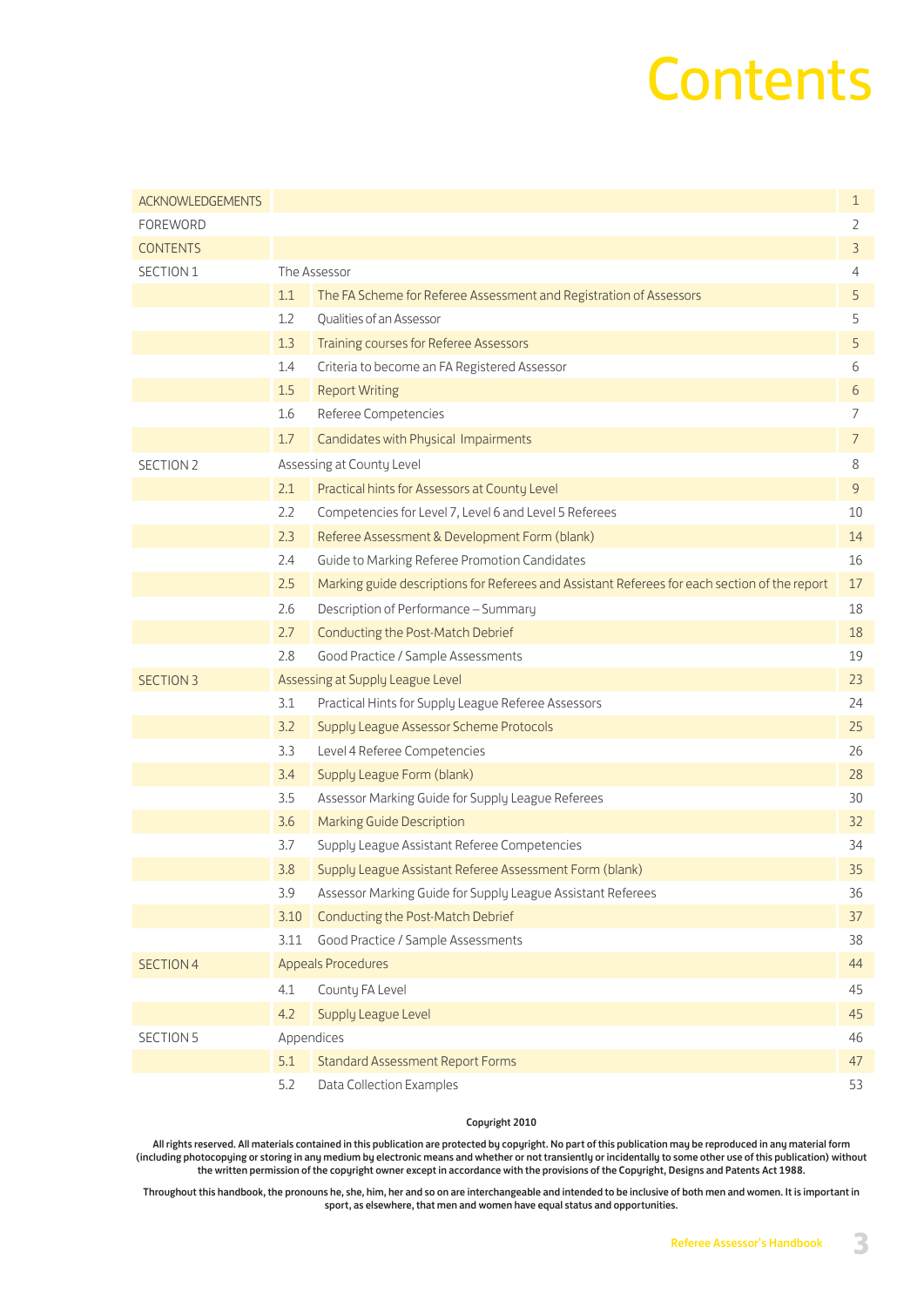# SECTION 1 The Assessor

Referee Assessor's Handbook **4**

 $\sum_{i=1}^{n}$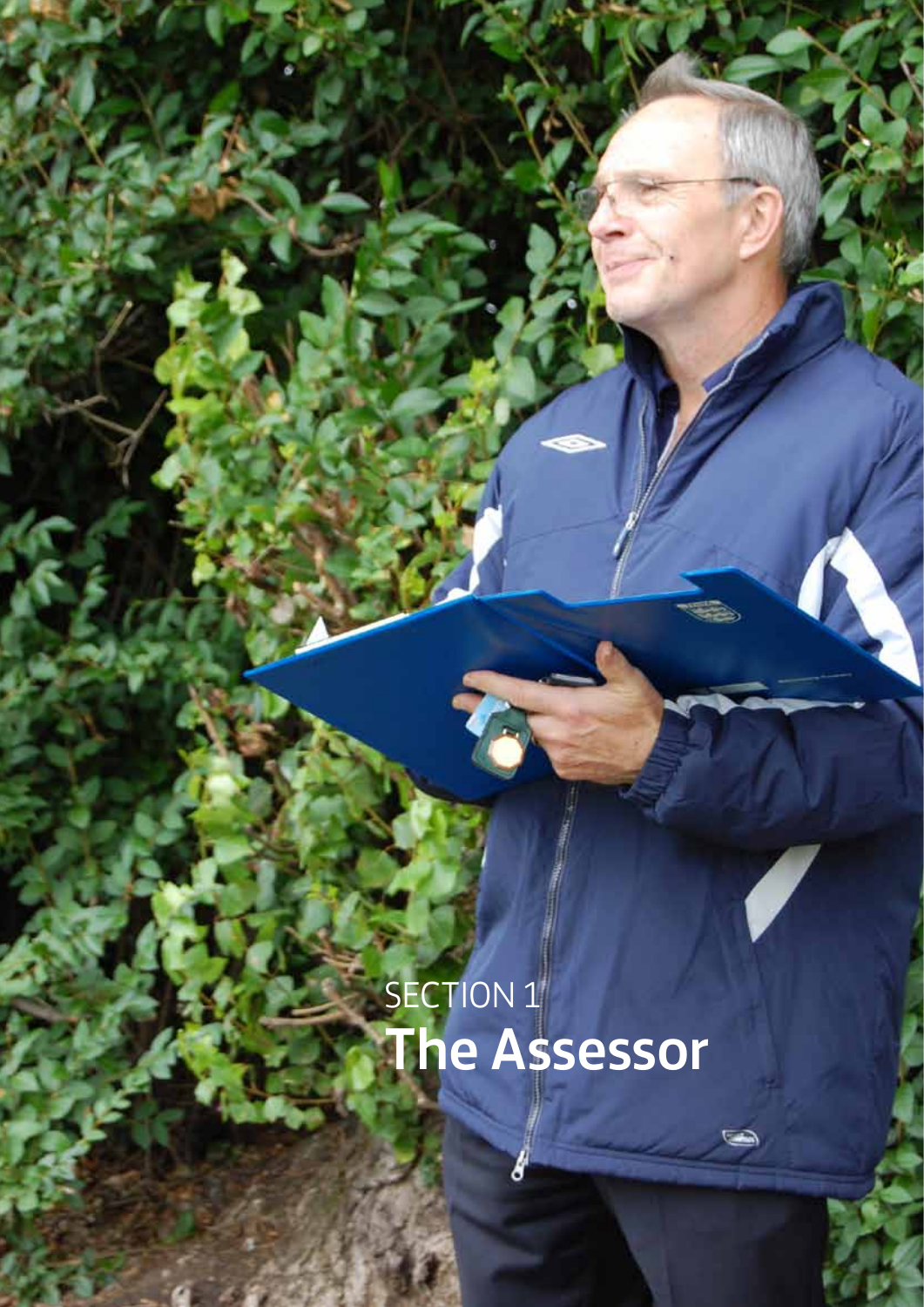# 1. The Assessor

## 1.1 The FA Scheme for Referee Assessment and the Registration of Assessors

The Football Association recognises that it is fundamental to have an approved and monitored assessment scheme which will ensure that Assessors are all working to a national standard, endorsed by the FA and County Football Associations.

A national referee and assistant referee assessment scheme sets clear goals, operates to common standards and provides a framework for improved standards, greater consistency in marking referees and improving standards of report writing. There is a continuous need to maintain and improve high standards in assessing. Assessors need help to improve, but can help themselves by selfassessment, comparing trends in marking, learning from colleagues and looking to County Assessment Officers and Assessor Coordinators at Supply League Level for advice and help. They should aim to continuously improve their quality of report writing and consistency of marking.

In order to become an FA Registered Assessor, it is necessary to attend an approved Training Course organised by a County Football Association(s). It will also be necessary to demonstrate that standards are being maintained so the Football Association will make arrangements for FA Registered Assessors to have their performance monitored as and when appropriate.

Assessors now have a career pathway that enables them to move to assessing at a more senior level of football, depending upon the quality of their written reports and effective and accurate analysis of a referee's performance.

# 1.2 Qualities of an Assessor

- 1. Refereeing experience over a period of time to enable credibility
- 2. Knowledge of the Laws of the Game
- 3. The ability to view the game through the eyes of the referee
- 4. Objectively analyse the performance of the referee
- 5. Objectively evaluate on-field performance against the marking guide and list of competencies
- 6. Ability to prioritise the strengths and development areas of the referee's performance
- 7. Provide comments to referees that are always constructive
- 8. Ability to recommend a solution and/or offer an option to any perceived shortcoming
- 9. Ability to motivate officials whilst offering advice
- 10.Ability to collate information to conduct a short debrief immediately after the game
- 11.Ability to present all the relevant information in a legible, written format preferably within 72 hours (3 days) of the game, in order that the referee has the report before his next game

# 1.3 Training Courses for Referee Assessors

### Initial Training

In order to become an FA Registered Assessor, all trainee Assessors have to undertake an initial training course organised by their County Football Association. Such a course aims to equip new Assessors with the relevant match day skills to undertake the assessing role. Advice will be offered on the marking scheme, the referee competencies and good practice in completing the assessment form. The training will involve observation of a live match and producing a specimen report. Trainee Assessors then work in conjunction with more experienced colleagues and submit at least two further mentored reports for approval by the County Assessor Coordinator or Referee Development Officer.

### Continuation Training

To continuously improve standards, all Assessors are expected to attend in-service training at least annually. The theme of such training is maintaining knowledge and awareness and will include updates on both Law and the assessing scheme. Assessors will be encouraged to develop their skills and will be offered practical help and guidance to do so. A key objective is to achieve a more uniform and consistent approach to assessing. Failure to attend consecutive in-service sessions may result in the Assessor qualification being withdrawn.

### Football Association Assessor Training - Supply League Level

Training for Assessors on Supply Leagues is now standardised with all Assessors attached to a Supply League or Leagues attending a 'training match'.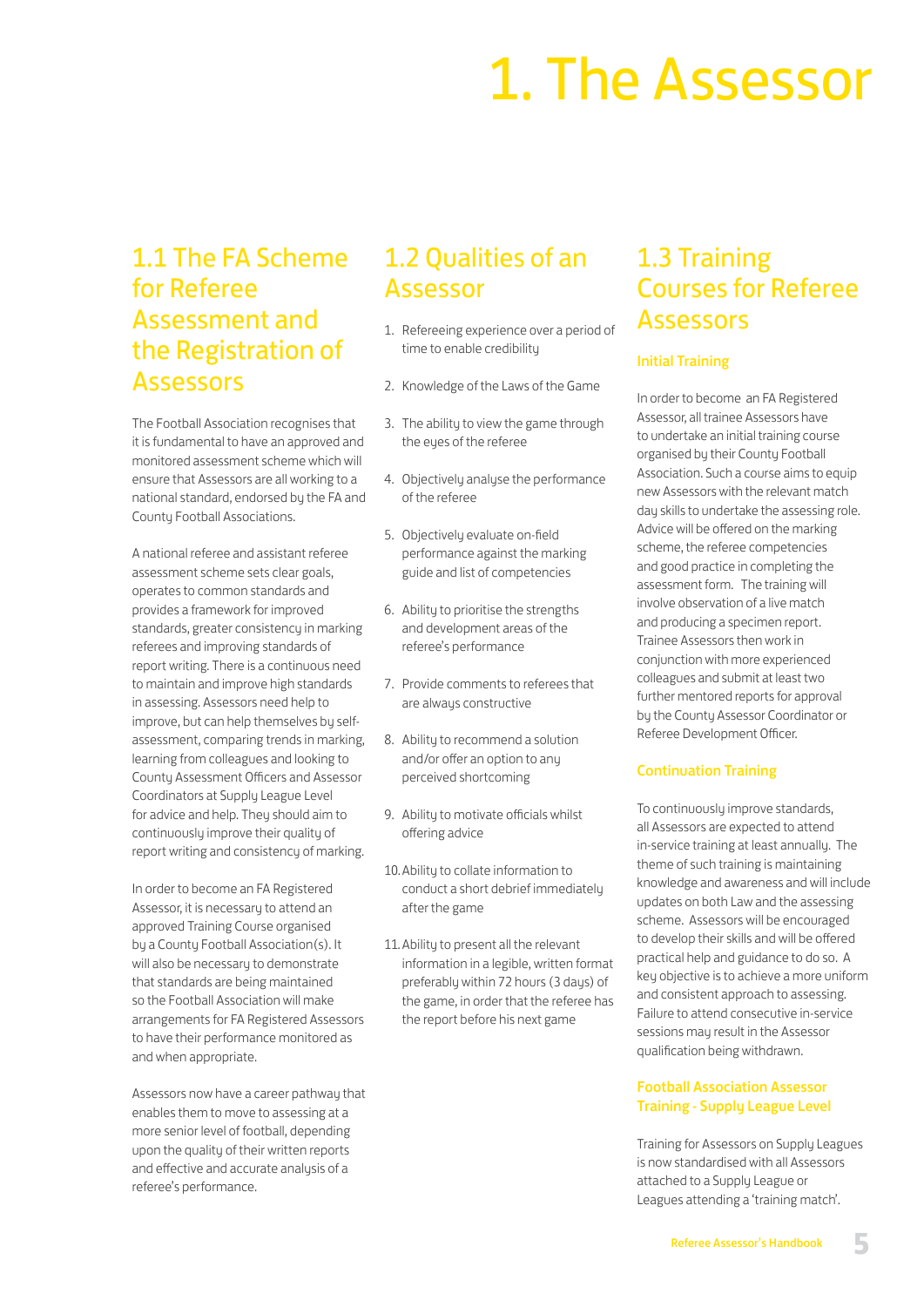This is followed up with a session to review and discuss the learning points arising from reports written by the Assessors at the training match.

Such training is now an annual event with the timing of the training match and the follow-up training session agreed with the Support Officer\*\*\* attached to each Supply League. Supply League Assessors must attend a training match and followup session each year in order to retain their Supply League registration.

Further training events may be held at different times of the season according to particular needs or demands.

\*\*\* At Supply League Level, five Support Officers have been appointed by the FA to work with Supply League Coordinators in different regions of England to improve the quality of report writing and marking of Assessors' reports.

# 1.4 Criteria required to become a FA Registered Assessor

### FA Registered Assessor

- Must be Registered with their local Countu FA
- Must have been an active referee whose service and experience is recognised as credible by the County Football Association and Football Association National Referee Manager
- Must have completed the Football Association Initial Training Course for Assessors
- Must have 3 assessments quality checked bu The Countu FA Assessor Coordinator
- Appointed to appropriate games by the County FA Assessor Coordinator
- Must attend In-Service Training (IST) annually

#### Supply League Assessor

- Must be Registered with their local County FA
- Must have been an active Level 5 referee or higher, not currently officiating upon the Supply League
- May be recommended by County Assessor Coordinator to assess at Supply League level
- Must attend FA Supply League Assessor Training Course (see Section on Supply League Assessing for further details)
- To be appointed to games by the Supply League Assessor Coordinator
- Must attend annual In-Service Training for this level to remain a Supply Level Assessor
- Annual invitation to be on the Supply League Assessors Panel
- Assessments will be monitored and Assessors will be removed if they fail to meet the standards expected
- May assess at County FA Level without additional training

### Contributory League Assessor

- Must be Registered with their local Countu FA
- Must have officiated at Contributory League Level or above
- Must attend FA Contributory Leagues Assessor training course
- Assessing experience at Supply League level or above
- Annual Invitation from the Contributory League Assessor co-coordinator
- *(Invitations may be extended to: recently retired Referees at L3 or above; Supply League Assessors who are recommended for consideration by the Supply League Assessor coordinator; Assessors from Levels of football above Contributory League)*
- *Selection from Supply League Assessor co-coordinators' recommendation will be based on evidence of written reports, both for referee and assistants*
- Must attend Contributory League Annual Training to remain a Contributory League Assessor
- Assessments will be monitored and Assessors will be removed if they fail to meet the standards expected
- May assess at levels below the Contributory League without additional training

# 1.5 Report Writing

As the guardian of standards, an Assessor's report will play a vital part in the development of the referee. An Assessor should therefore be prepared to offer constructive advice every time a development area is identified, indicating a potential solution, drawing where possible on the strengths of the match official.

### The report should:

- Be written in positive language showing support and empathy for the referee
- Be positive in identifying areas of performance that have been carried out well
- Identify development areas, providing advice to improve
- Provide evidence from the game to support those parts of the referee's performance that are positive and those that need to be improved

Your overall approach should be to offer practical guidance to improve performance. You should also be prepared to discuss any matter upon which the official is seeking clarification or should the County FA / Supply League Coordinator require more information.

#### Your report should:

• Be accurate: recording name(s) of match official(s), level, date and teams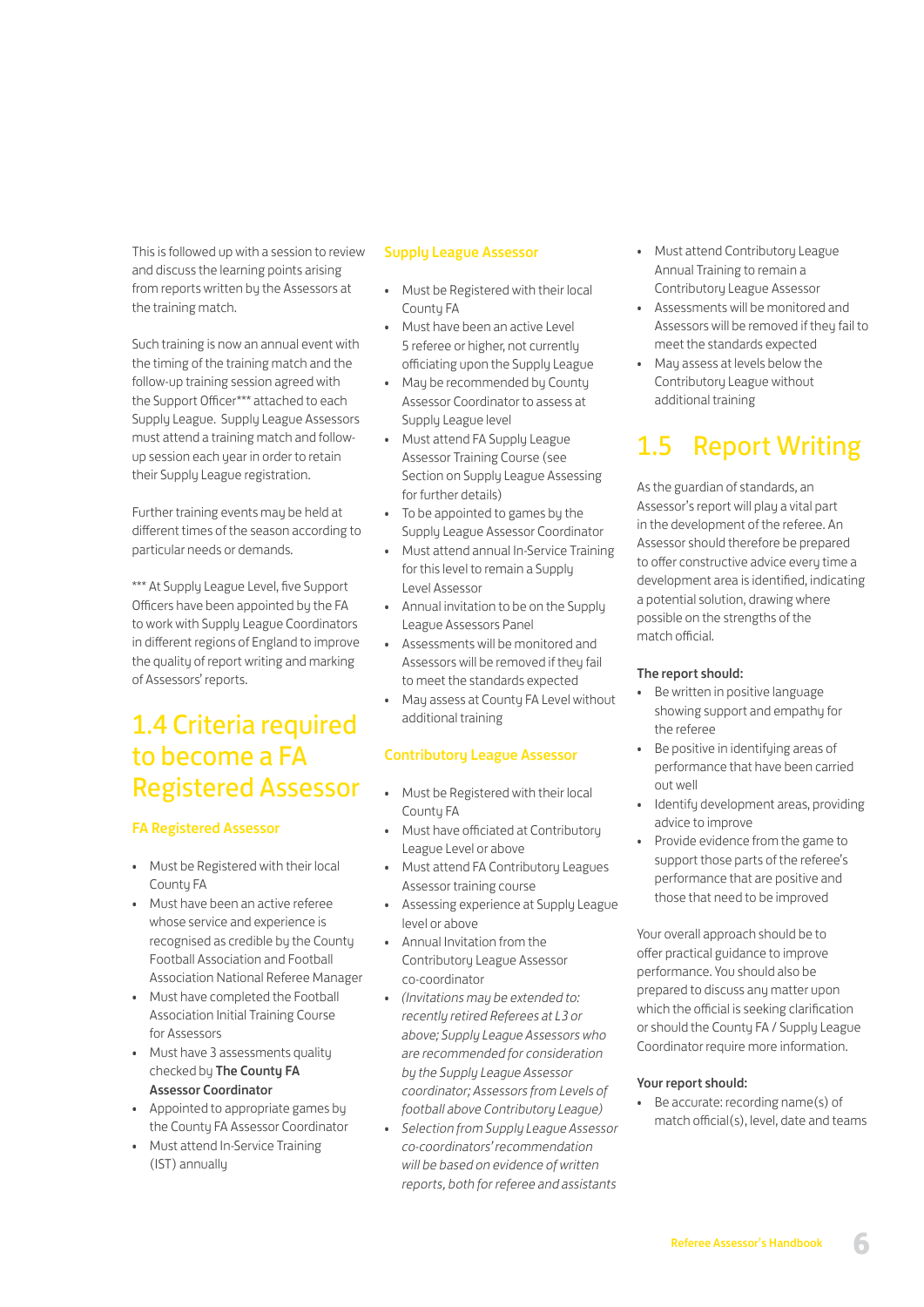- Be written to the candidate e.g. (you conducted yourself in a confident manner...)
- Only make reference to the game you have observed
- Ensure that each section contains detailed comments particularly in relation to match changing decisions
- Itemise the areas which attract developmental comment (24mins you may have made a different judgment had you adopted a different position...). Use clear, simple understandable phrases and sentences
- Ensure Law is quoted correctly
- Ensure correct terminology is used on every occasion
- Ensure that the written content reflects the weightings given to each section of the report. Please see Pages 16 and 30 for further explanation and details
- Show a total mark and a mark for each section

Should any match official be unable to complete a game, for whatever reason, a report must be submitted if he/she referees a minimum of 45 minutes.

# 1.6 Referee **Competencies**

The introduction of a competency based referee assessment scheme provides everyone concerned in the game with several benefits. It clearly identifies those competencies expected to be demonstrated at Level 7, 6 and 5. It helps the Assessor to identify the extent to which the competencies for a particular section of the report have been demonstrated by the referee, by cross reference to the notes made by the Assessor during the game. It also prevents Assessors using other criteria to assess performance that are not part of the competency framework. In this way, there is greater consistency in assessing performance using only the competencies listed.

It is recognised that a Level 7 referee seeking promotion to Level 6 must demonstrate some of the competencies of a Level 6 across all the sections of the report. A level 6 referee seeking promotion to Level 5 must demonstrate some of the competencies of a Level 5 across all the sections of the report. There may be instances where a Level 7 candidate demonstrates competencies expected at Level 5. Where this is the case, additional credit must be given.

It is suggested that for all promotion candidates to receive an overall mark that would indicate readiness for promotion to the next level, the Assessor would reasonably expect to see over half of the next level competencies demonstrated by the promotion candidate.

The competency framework enables the referee to understand what is required to progress as well as providing the Assessor with a method of determining the official's potential more closely against clearly laid out criteria.

## 1.7 Candidates with physical impairments

This guidance has been produced by the Referees Equality Working Group to assist Referees Assessors when assessing candidates with physical impairments.

### Guidance

All candidates for assessment should be assessed fairly and objectively against the core competencies for the on-field assessment:

- 1. Application of law
- 2. Match control
- 3. Positioning, fitness and work rate
- 4. Alertness and awareness including management of stoppages
- 5. Communication
- 9. Teamwork
- 7. Advantage

This guidance is concerned with 3. Positioning, fitness and work rate.

- Regardless of any physical impairment the Referee must be judged fairly on his positioning, fitness and work rate
- There is no requirement to make adjustments to the physical demands of the assessment to accommodate a person's physical impairment. This is because the Referee needs to keep up with the pace of the game in order to referee it competently. Referees will be self-limiting with regards to promotion depending on the speed of play, therefore the fitter the Referee is, the higher the level of game they will be able to Referee, as long as all the other competencies around positioning, fitness and work rate are also met
- Providing the Referee is in the right place at the right time to make credible decisions, the optimum distance is 10 -15m from active play where possible
- In quick breaks the Referee may not be able to achieve this 10-15m distance therefore has the Referee adopted the best possible position and viewing angle to see point of contact but still may be 20-25 from play?
- By not reaching this recommended distance from active play – did the Referee miss any infringement?
- Did the Referee adopt the correct viewing angles, therefore substituted distance for angle?
- You should keep accurate notes to record your observations and these should substantiate any decision you make at an assessment. You are strongly advised to use the Planning Sheets and Referee Assessment and Development Form from the Assessors Handbook. You should keep copies of both the planning sheet and forms – this is because if someone challenges your decision on assessment these records will form part of your defence
- There is no upper limit to a claim of discrimination, claims are likely to be taken through an Employment Tribunal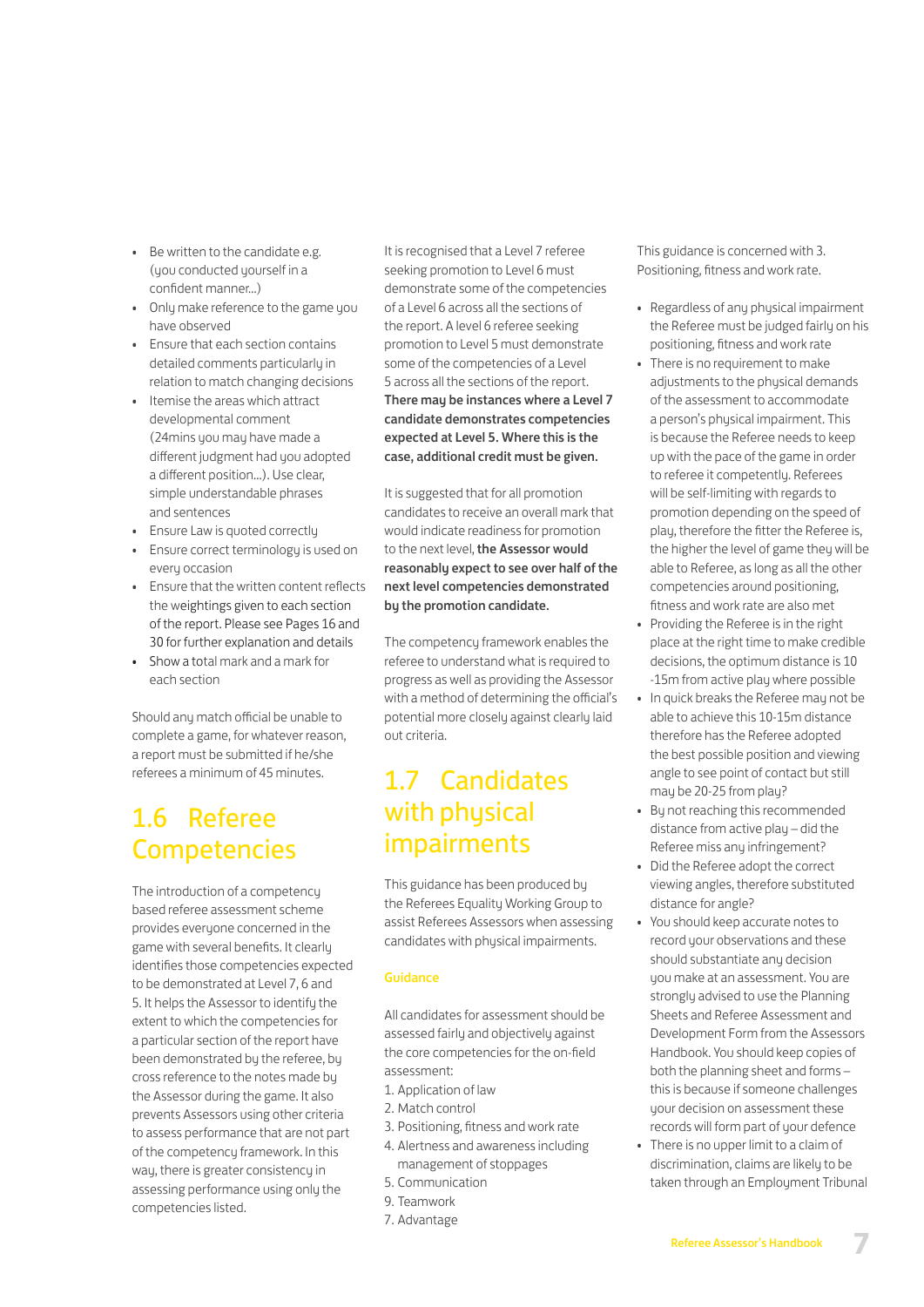# SECTION 2 Assessing at County Level

Referee Assessor's Handbook **8**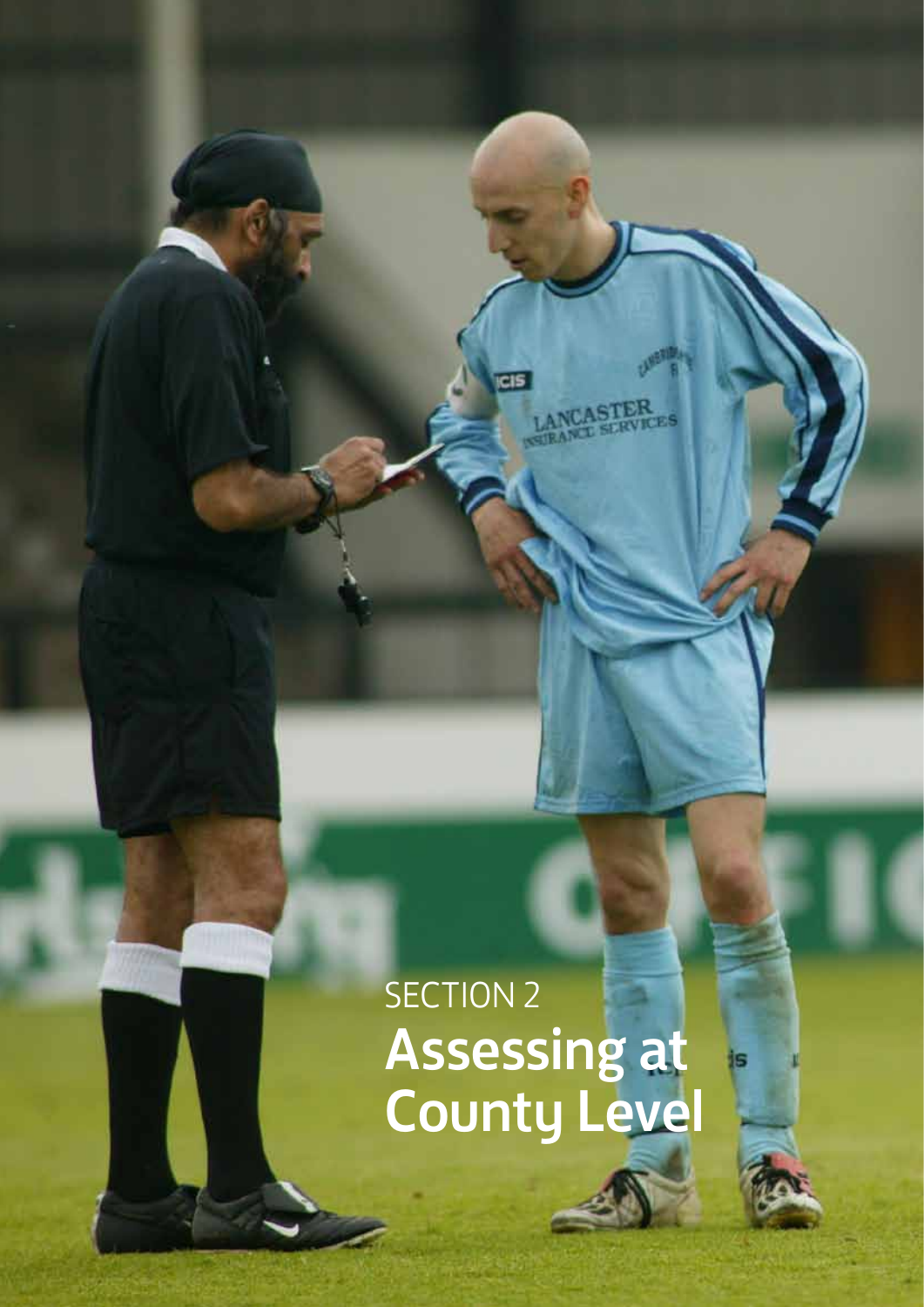# 2. Assessing at County Level

## 2.1 Practical hints for Assessors at County Level

- Make a travel plan as you did when uou were refereeing
- Ensure a thorough record of the performance is taken, noting strengths and areas for development
- Never act as an Assistant Referee when appointed as an Assessor
- Introduce yourself to the referee before the match
- You may make contact with the referee at half-time, especially if there is a major problem with the referee's performance that can be put right easily in the second half
- Conduct a post-match debrief, taking opportunity to clarify any points required, confirm action taken by the referee, reinforce positive points, offer constructive advice to improve and leave the referee feeling good. Please refer to the guidelines on Page 18
- Allow yourself thinking time between the end of the match and preparing your report
- When preparing the report please ensure all relevant materials are used:
	- o Notes taken during the game (planning sheet etc)
	- o Laws of the Game
	- o Guide to assessing (including marking guide)
	- o Competition rules
- It is recommended that you prepare a rough copy of your report; this will allow you to amend it if required. It is essential that you are positive in your approach at all times
- Any areas for development should include the relevant advice to improve future performances
- Ensure the report is both legible and grammatically correct and arrives at the County FA within 72 hours of the game

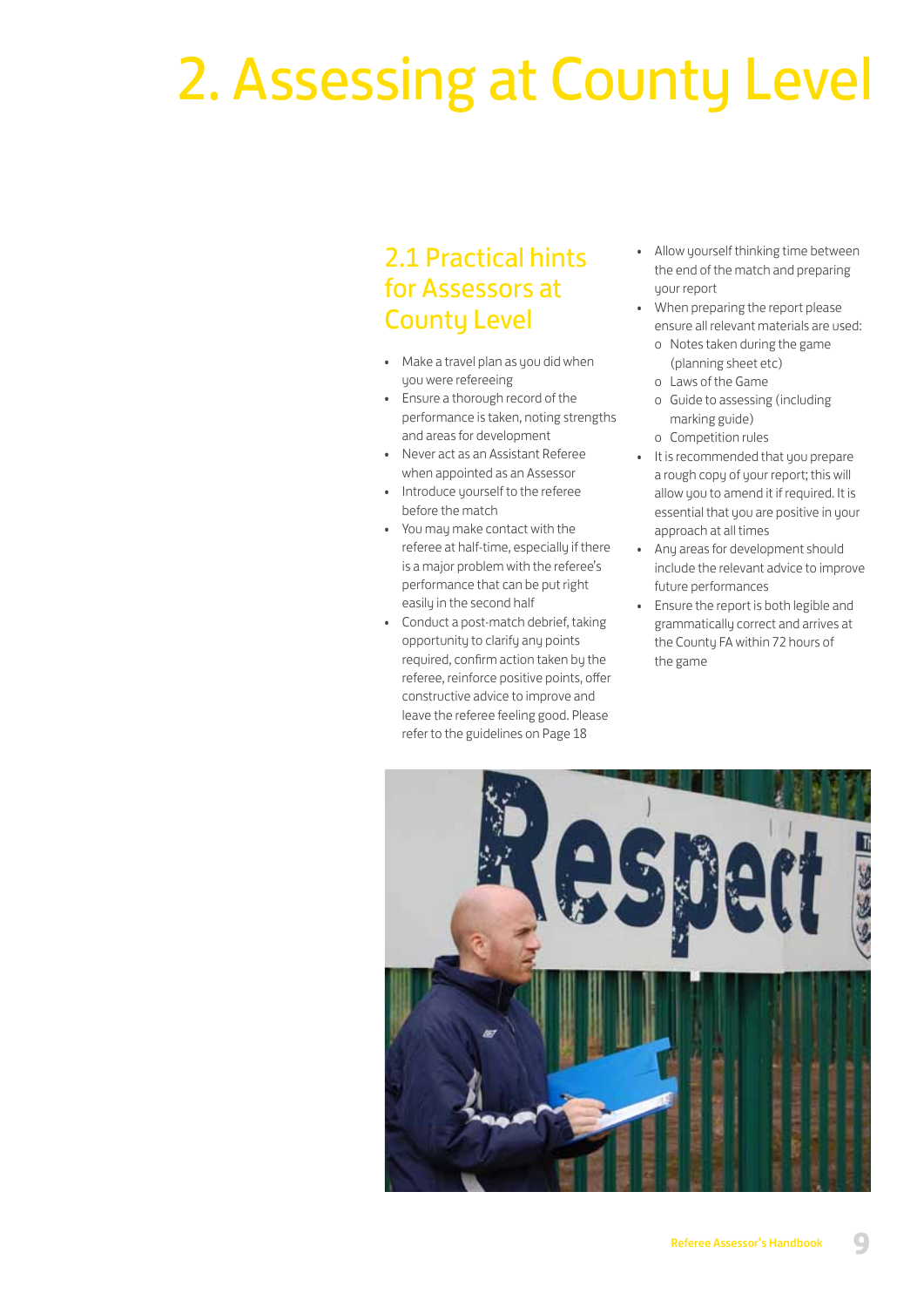## 2.2 Competencies for Level 7, Level 6 and Level 5 Referees

This section outlines the elements of each competence, and gives some guidance as to what the Assessor should be looking for to confirm that the element of that particular competence has been met.

### 1. Application of Law

#### Level 7 is able to:

- Carry out pre-match responsibilities by being seen to inspect the field of play and players' equipment prior to the game
- Know when and how to start, stop or restart the game according to Law
- Differentiate between penal and technical offences as demonstrated by appropriate restarts and signals
- Recognise when to take disciplinary action, sending off, cautioning or dealing with misconduct according to the offence
- Deal with players guilty of dissent so that they do not undermine the Referee's performance

#### Level 6 is able to:

Demonstrate all of the above, plus:

- Distinguish between types of challenges (careless, reckless or excessive force) as seen by applying the appropriate disciplinary sanction
- Use the correct caution or dismissal procedures, for example isolating the offender and showing the card clearly but not in the player's face
- Deal with offensive, insulting or abusive language and/or gestures according to the reasonable expectation of the Assessor
- Ensure injured players leave field of play after assessment on the field and that the game is restarted correctly according to Law
- Recognise offside offences, adding credibility by being seen to be in position to make sound judgements
- Apply the Laws consistently throughout the match

#### Level 5 is able to:

Demonstrate all of the above, plus:

- Deal with Serious Foul Play or Violent Conduct effectively, including credible view and correct recognition of offence; injured player's welfare managed appropriately; correct restart in Law
- Deal effectively with denial of a goal or an obvious goal-scoring opportunity, including credible position to judge the offence; taking into account the position of all players involved; correct restart in Law
- Handle mass confrontation calmly and effectively, including identification of instigator(s) and anyone escalating the situation; appropriate disciplinary sanctions; restoring order and correctly restarting the game
- Identify and appropriately deal with persistent misconduct as seen by speaking to the player; taking a 'staircase of treatment' approach for further offences and/or involving the captain in line with the Respect programme; and going on to take disciplinary action when required
- Carry out mandatory cautions for blatant holding, delaying a restart or not respecting the distance
- Make accurate awards on holding and pushing and distinguish between these and impeding as seen by awarding correct restart (indirect free kick) for the latter
- Recognise dangerous play and penalise correctly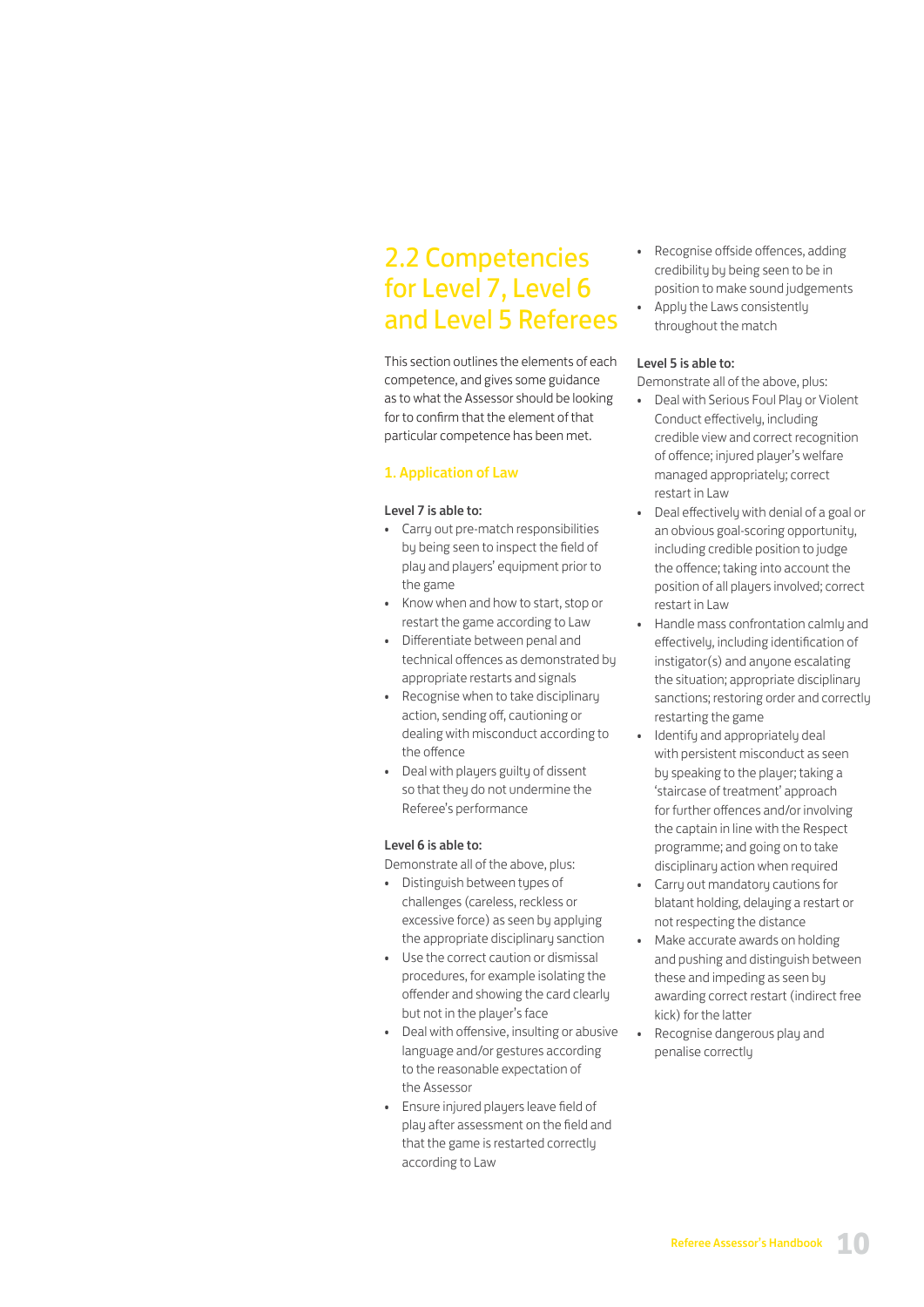### 2. Match Control

### Level 7 is able to:

- Display an appropriate involvement according to the level of the game, including a willingness to make decisions and to control situations
- Demonstrate an empathy with the game by communicating with the players and taking into account their skill levels

### Level 6 is able to:

Demonstrate all of the above, plus:

- Display actions to gain respect from the players, such as making decisions consistently and with conviction and authority
- Use a range of management techniques to affect player actions and control situations adopting a 'staircase of treatment' approach where necessary
- Conduct admonishments, cautions and dismissals assertively, achieving the desired effect by being calm, courteous and confident
- Manage dissent by players or team officials such that it does not undermine match control
- Display an appropriate level of concentration and awareness throughout the game
- Effect correct and successful control of the game through a range of communication skills

### Level 5 is able to:

Demonstrate all of the above, plus:

- Assert authoritu at key points in the match through decisive action, such as cautioning for the first reckless challenge
- Display a credible level of tolerance that is based on an acceptable application of Law; does not undermine the Referee's authority; and is not used as an excuse for shirking mandatory responsibilities
- Approach players calmly and deal with them assertively demonstrating a positive attitude and body language
- Isolate offending players when warning, cautioning or sending them off
- Retain composure when managing major issues, such as denial of a goal or obvious goal scoring opportunity, or unusual situations, such as an outside agent or a mass confrontation
- Identify the mood or temperature of the game and use this awareness to ensure an adjustment in pace and/or increased involvement to prevent problems
- Identify tensions in the game and effect preventative solutions before problems escalate, using such measures as proactive communication or involvement of the captains in line with the Respect programme
- Inspire respect from the players through sensitive management and proactive intervention

### 3. Positioning fitness and work rate

### Level 7 is able to:

- Keep play in view at all times
- Display a commitment and willingness to be involved in the game
- Keep in touch by moving around the field of play
- Move towards the location of an offence
- Make use of time when play has stopped to take up position for the next phase of the game

### Level 6 is able to:

Demonstrate all of the above, plus:

- Sustain mobility and movement throughout the game to ensure proximity to play
- Maintain effective distances from play that add credibility to decisions whilst avoiding being too close or constantly having to avoid the ball and players
- Obtain reasonable viewing positions that keep Club Assistants in view and ensure signals are not missed
- Anticipate play by reading the game, for example when goalkeeper has possession
- Adjust position in accordance with the pattern of play, for instance avoids getting mixed up in play; or varies position at corner kicks to ensure good viewing angles
- Use time when the ball is out of play effectively to obtain the best viewing angle of, for example, the 'drop zone' or the next likely area of play

### Level 5 is able to:

Demonstrate all of the above, plus:

- Anticipate the next phase in open play and take up the appropriate position
- Adopt credible positions to detect or prevent offences, for example angled view of penalty area challenges, side on view at 9/5 challenges etc
- Keep the ball between Assistant and Referee as often as is practicable
- Adopt positions at dead ball situations that ensure both compliance with Law and offer clear and credible views of the next phase of play, particularly near to or in the penalty area
- Take up the most advantageous position at corner kicks in order to detect offences, varying this as the play dictates
- Move off quickly to be in position for the next phase of play having awarded a free kick, unless required to warn or caution players
- Show an ability to be in the right place at the right time: adjusting patrol path when necessary; penetrating the penalty area when play requires it; continuing movement after blowing the whistle; and using the extremities of the playing area when required
- Demonstrate an ability to change pace, showing an awareness of when to use acceleration to gain or regain position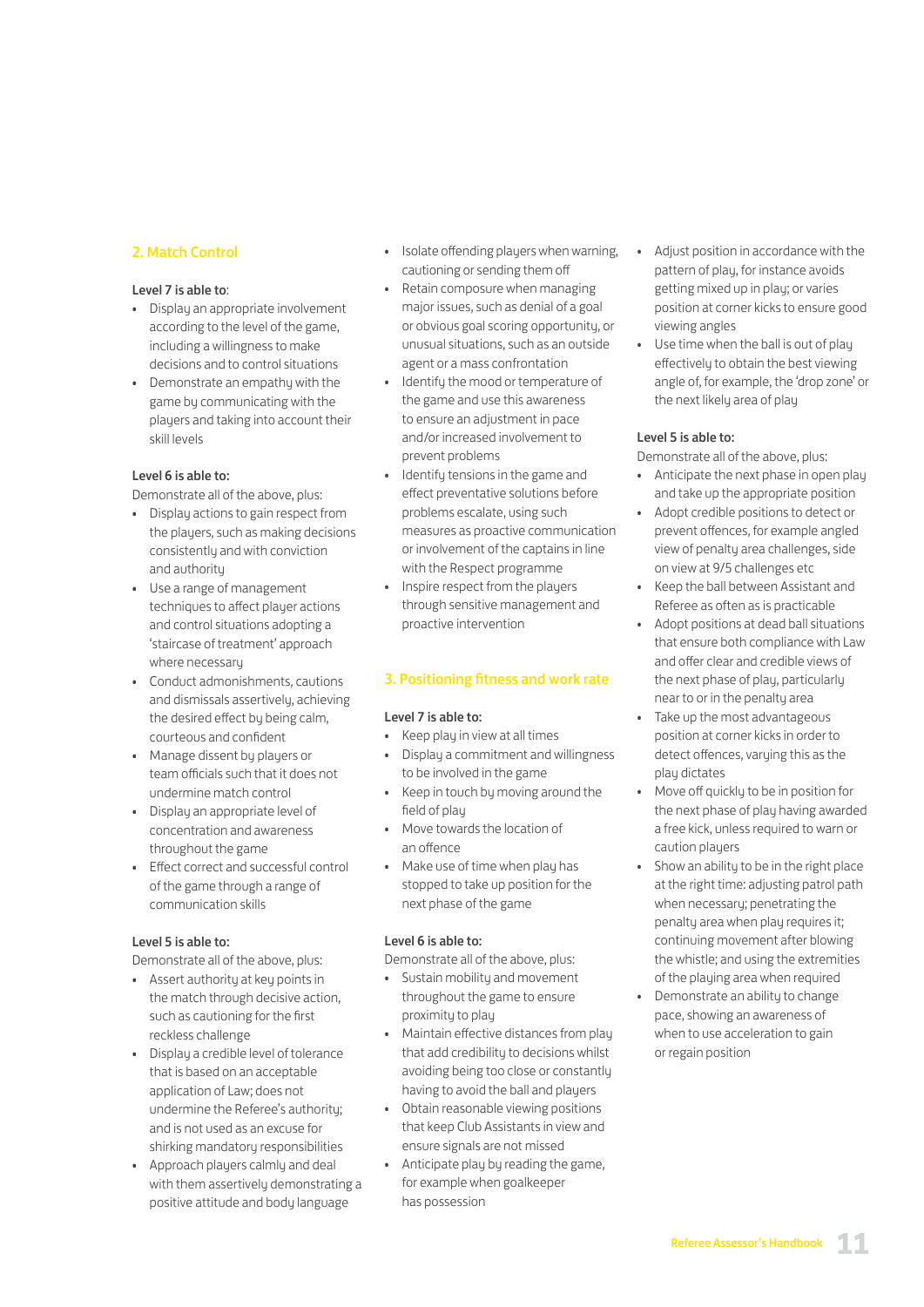### 4. Alertness and awareness (including management of stoppages)

#### Level 7 is able to:

- Display concentration and awareness within open play
- Ensure that the game is restarted correctly and without undue delay
- Manage injury situations without getting too involved in the treatment of the injury
- Be aware of substitution requests and ensure that any changeover takes place promptly and within the terms of the Law

### Level 6 is able to:

Demonstrate all of the above, plus:

- Display a concentration on and awareness of all matters both on and off the field of play
- Act decisively in terms of signals and timing of decisions, not responding to player or spectator shouts or appeals
- Show an empathy with the game, engaging with players and not being fussy over trivialities
- Demonstrate an understanding of the skill level of players, for example when penalising challenges or taking disciplinary action
- Restart play quickly and keep the game moving, ensuring the correct distance (9.15m or 10 yards) at free kicks in an effective manner
- Aware of when and how much to make use of the advantage clause, neither over-using it nor missing obvious opportunities to play it
- Remain alert and aware of possible flashpoints after a goal has been scored, keeping the main mass of players in view, moving backwards to the half-way line if necessary before noting down the score
- Keep main body of players in view at injury stoppages whilst monitoring trainer and injured player

• Accurately keep time, including correct allowance for stoppages as reasonably estimated by the Assessor (recognising that the Referee is the sole judge of time)

#### Level 5 is able to:

Demonstrate all of the above, plus:

- Be proactive and not reactive in communication with players, intervening early to sort out potential problems
- Use the trailing eye rather than slavishly following the ball, for instance taking a second look to the Assistant Referee or retaining visual contact with the original challenge whilst aware of the next phase of play
- Use peripheral vision to take in off-the-ball situations in open play and during key stoppages such as at a caution or sending off and after the scoring of a goal
- Manage injury stoppages effectively, for example referee remains alert if injury is the result of an illegal challenge; injured player is treated then cautioned if necessary
- Manage substitutions in strict accordance with Law and make use of the Assistant Referee if appropriate
- Manage time wasting or delay to restart of play proactively, using verbal communication with the players and taking action in accordance with Law when necessary
- Raise profile and involvement in the game where the rising temperature or mood demand it, maintaining concentration at all times

### 5. Communication

### Level 7 is able to:

- Make audible use of the whistle to start, stop and restart the game
- Use appropriate signals to indicate ownership of the next phase of play
- Make use of referee signals set out in the Laws of the Game, such as advantage, indirect free kick or use of red or yellow cards

#### Level 6 is able to:

Demonstrate all of the above, plus:

- Signal clearly and decisively, indicating direction and controlling position as necessary
- Differentiate between direct and indirect free kicks, signalling with a straight vertical arm for indirect free kicks and holding the signal as required
- Varu the tone of the whistle in order to denote the severity of the offence
- Display positive body language that indicates both confidence and enjoyment

#### Level 5 is able to:

Demonstrate all of the above, plus:

- Make use of preventative communication such as effective use of voice to help avoid trouble or using a short strong blast of the whistle to control potential conflict between players
- Converse with players calmly and effectively, making use of the quiet word or being seen to have a firmer word or take disciplinary action when required
- Respond to players' questions within the context of the game, being calm and polite but maintaining authority and taking the opportunity to enhance control

# 6. Teamwork

### Level 7 is able to:

- Encourage provision of Assistant Referees attached to clubs as per competition rules
- Be seen to provide pre-match instructions to obtain support and assistance
- Make good use of Club Assistants by acknowledging signals and by being seen or heard to communicate with them during the match
- Respect involvement of Club Assistants by thanking them after the game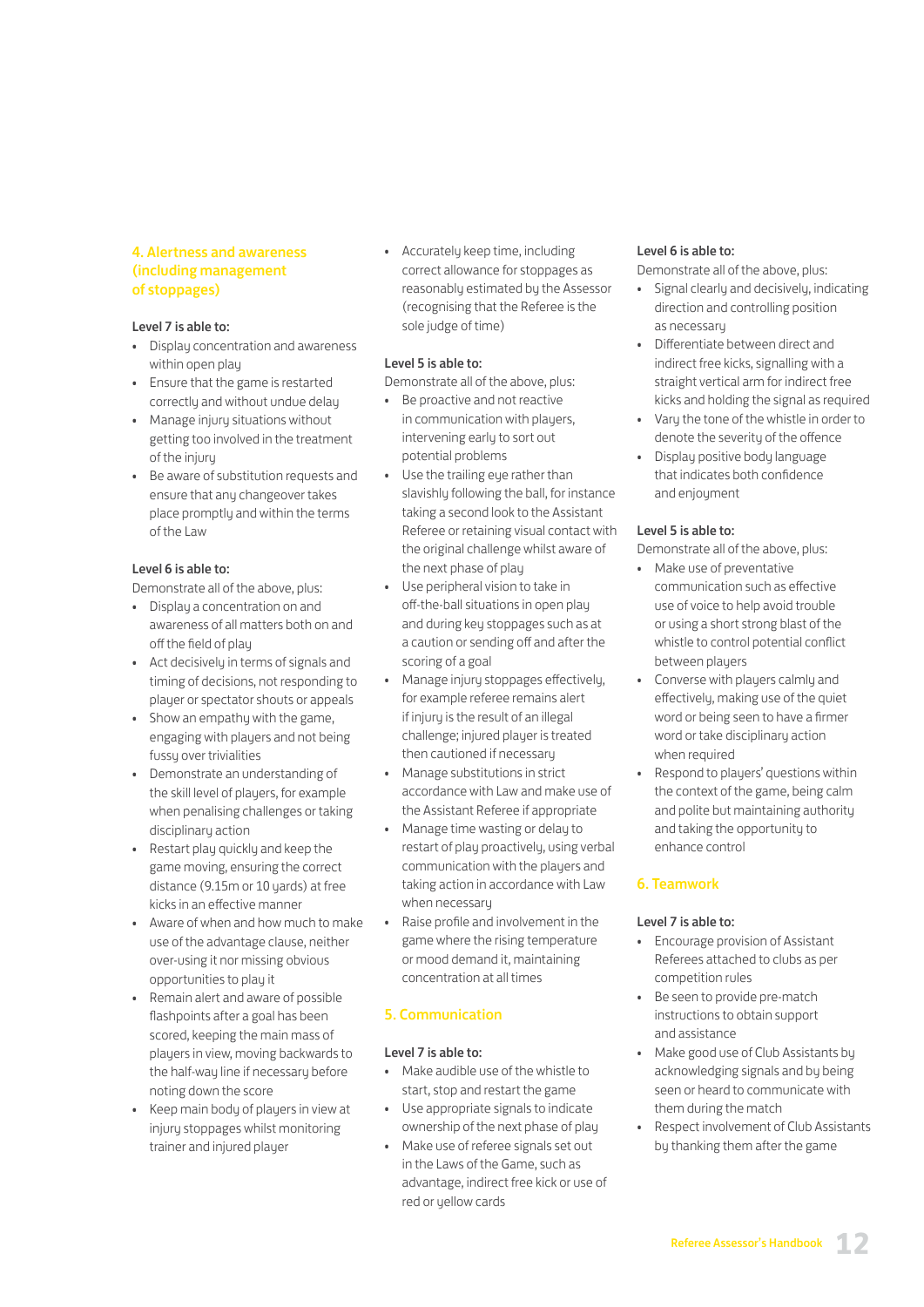#### Level 6 is able to:

Demonstrate all of the above, plus:

- Ensure that Assistant Referees attached to clubs are briefed together before kick off
- Acknowledge and overrule Club Assistants as appropriate, as seen by the Assessor
- Respond appropriately to Club Assistant signals by taking account of referee's own position and interpretation of the flow of the game and not just accepting signals automatically
- Take time to brief new Club Assistant if a change is made during the game

### Level 5 is able to:

Demonstrate all of the above, plus:

• Show appropriate support and encouragement for Assistant Referees attached to clubs or Neutral Assistant Referees in order to involve them in the game

- Demonstrate some team leadership skills, promoting effective communication through such means as eye contact, use of the voice and "unseen advice" on marginal decisions
- Make appropriate use of Assistant Referees where appointed, recognising their potential for involvement in the game and being seen to be aware of their presence on the line
- Recognise and act upon situations where Assistant Referees can be of maximum benefit such as challenges close to the Assistant or incidents behind the Referee's back

(Where no Assistant Referees attached to clubs are available the referee is entitled to a mark of 3.5 in this competency)



### 7. Advantage

#### Level 7 is able to:

- Recognise clear opportunities for allowing advantage
- Communicate when advantage is being played through use of arm and voice

#### Level 6 is able to:

Demonstrate all of the above, plus:

- Use the approved arm signal supported by the correct words ("Play on Advantage") when allowing an advantage, as seen and heard by the Assessor
- Recognise when to play advantage without detriment to fair play and/ or the Referee's match control, for example does not play advantage after a reckless challenge

#### Level 5 is able to:

Demonstrate all of the above, plus:

- Communicate use of advantage clearly and confidently to all present
- Distinguish between a genuine advantage and mere retention of possession of the ball
- Take due regard of the position on the field of play of the players and the ball before applying advantage, for example not in the defensive third of the field
- Stop the game and award a free kick when the advantage does not accrue, without diminishing the credibility of the decision to play advantage
- Apply appropriate disciplinary sanctions during the next stoppage in play after an advantage, as necessary
- Adjust use of advantage appropriately according to the mood or temperature of the game so that the Referee's match control is not undermined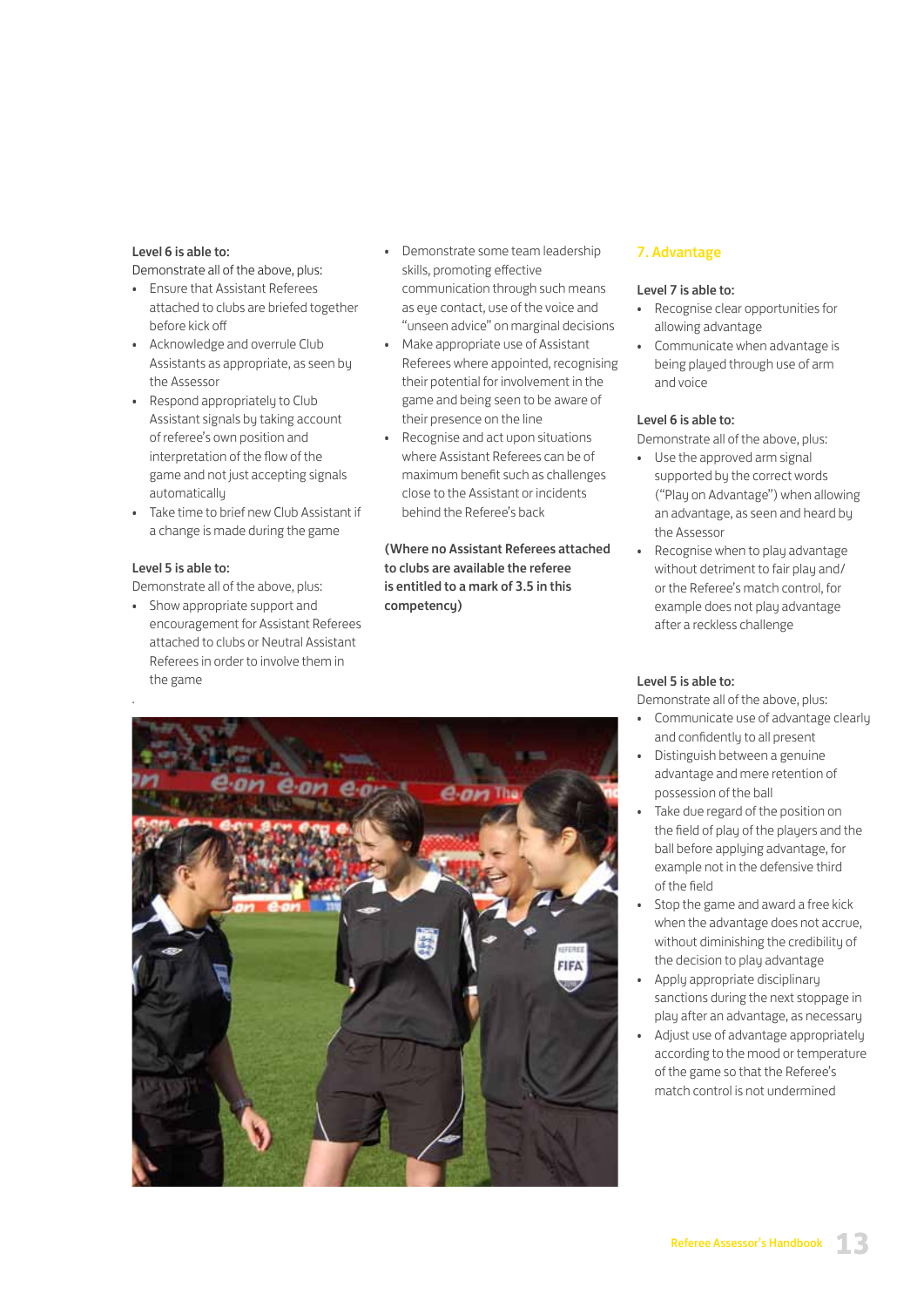# 2.3 Referee Assessment & Development Form

| Name of referee                          |          |                                                            |                    |          |        |
|------------------------------------------|----------|------------------------------------------------------------|--------------------|----------|--------|
| Match                                    |          |                                                            | $\bar{\mathsf{V}}$ |          |        |
| Competition                              |          |                                                            |                    |          |        |
| Date                                     |          |                                                            |                    |          |        |
| Type of report                           | Advisory | Promotion                                                  | $7$ to $6$         | $6$ to 5 | 5 to 4 |
|                                          |          | Assessors must complete as advised in the "Assessor Guide" |                    |          |        |
| 1. Application of law                    |          |                                                            |                    |          |        |
|                                          |          |                                                            |                    |          |        |
| 2. Match control                         |          |                                                            |                    |          |        |
| 3. Positioning, fitness and<br>work rate |          |                                                            |                    |          |        |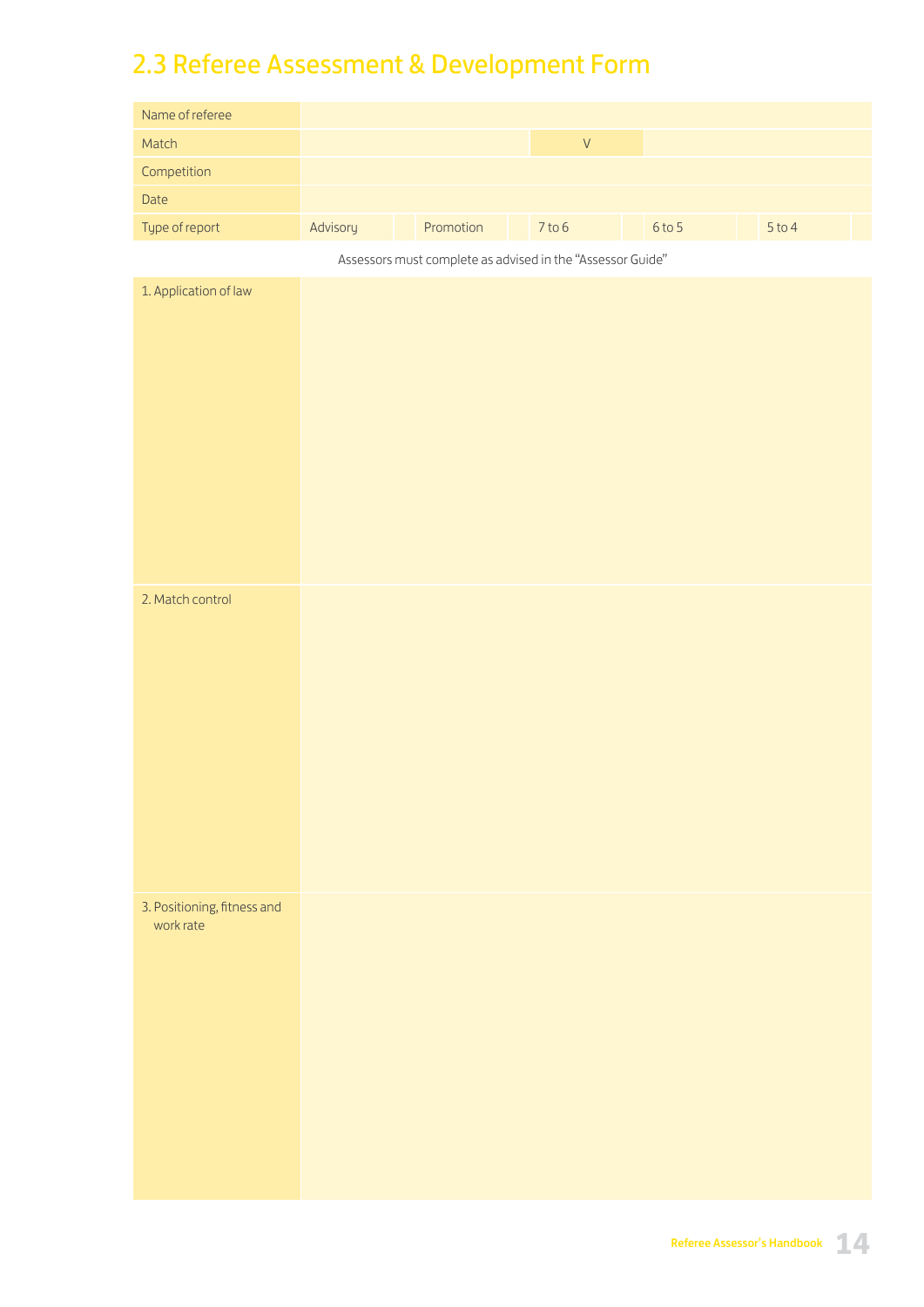# 2.3 Referee Assessment & Development Form (continued)

| 4. Alertness and<br>awareness, including<br>management of<br>stoppages |  |
|------------------------------------------------------------------------|--|
| 5. Communication                                                       |  |
| 6. Teamwork                                                            |  |
| 7. Advantage                                                           |  |

| <b>Strengths</b><br>Section | <b>Development areas</b><br>Section |  |  |
|-----------------------------|-------------------------------------|--|--|
|                             |                                     |  |  |
|                             |                                     |  |  |
|                             |                                     |  |  |

### Name of Assessor:

Print: \_\_\_\_\_\_\_\_\_\_\_\_\_\_\_\_\_\_\_\_\_\_\_\_\_\_\_\_\_\_\_\_\_\_ Signed:\_\_\_\_\_\_\_\_\_\_\_\_\_\_\_\_\_\_\_\_\_\_\_\_\_\_\_\_\_\_

The information contained within this assessment forms a part of the Supply League and County FA promotion system, but the final decision concerning any promotion rests with either The Football Association or the County Football Association.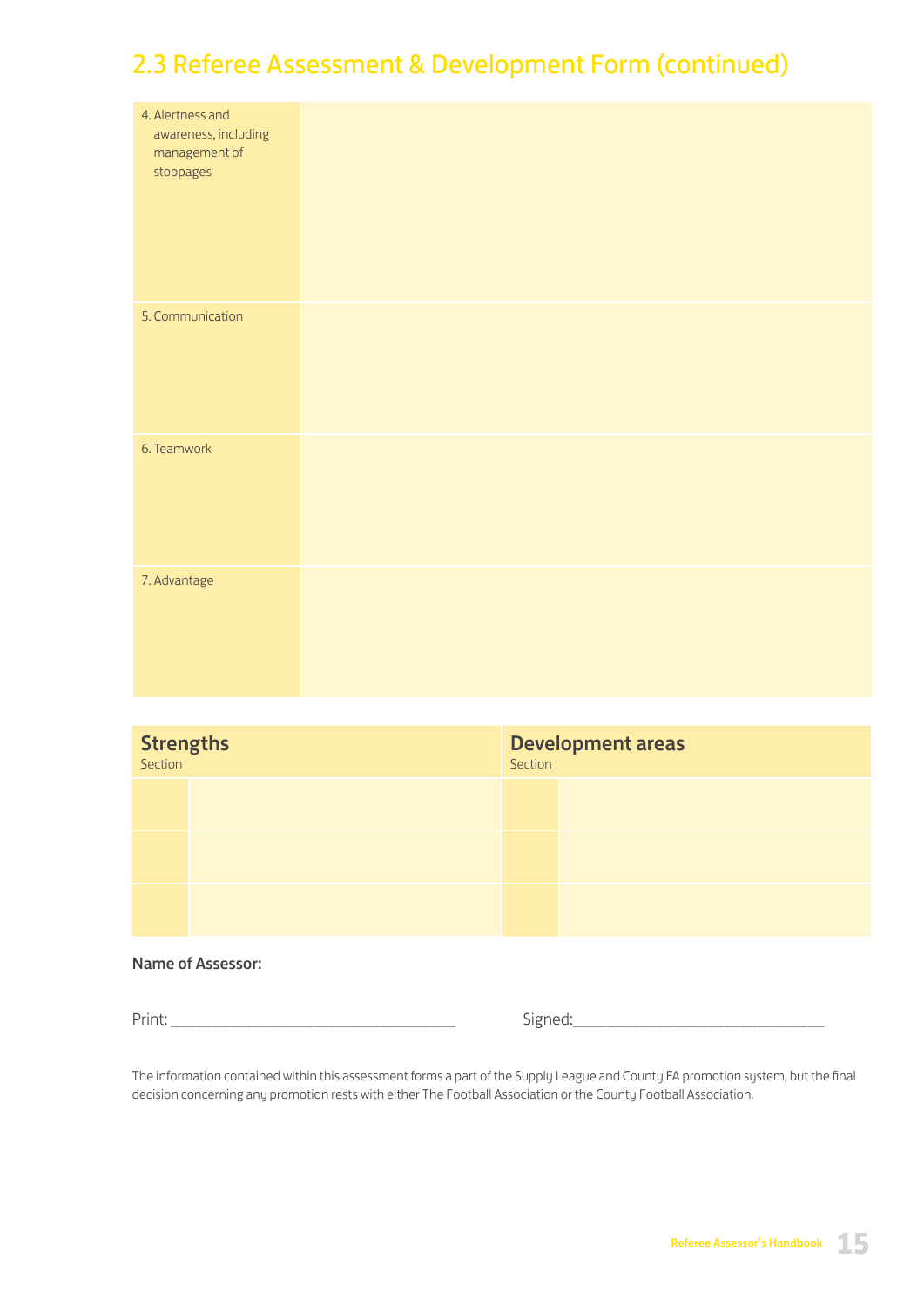# 2.4 Guide to Marking Referee Promotion Candidates

### Up to BUT NOT INCLUDING SUPPLY LEAGUE

As a guide each area of competence is marked out of 5. The Assessor is then required to multiply the mark awarded by the weighting attached to each area. So if your mark for application of law was 4 (4 x 5) your overall mark would be 20. Ultimately your overall mark for all competencies will be out of 100.

| 1. Application of law  | x 5            | (max 25) |
|------------------------|----------------|----------|
| 2. Match control       | x 5            | (max 25) |
| 3. Positioning/fitness | x 2            | (max 10) |
| 4. Alertness/awareness | x3             | (max 15) |
| 5. Communication       | x <sub>2</sub> | (max 10) |
| 6. Teamwork            | x 1            | (max 5)  |
| 7. Advantage           | X <sub>2</sub> | (Max 10) |

Each section is marked as follows and then multiplied by the weighting factor as indicated.



The Assessor should use their experience to determine the quality of the performance as outlined above then adjust by multiplying by the weighting factor. Half marks can be used in each section when marking with the standard expected being 3.5 in each section. If you arrive at a half mark when the total is calculated (for example73.5) please round up to the next whole mark (that is 74)

#### If a mark of 3.5 or less is awarded advice must be given on how improvement can be made and a higher mark achieved in future.

| <b>Mark</b> | Comment                                                                                                                                                                                                                       |
|-------------|-------------------------------------------------------------------------------------------------------------------------------------------------------------------------------------------------------------------------------|
| 100         | An exceptional performance displaying excellent control and accurate application and<br>interpretation of Law supported by management strategies.                                                                             |
| 90          | First class match control and player management incorporating accurate decisions and<br>Law interpretation.                                                                                                                   |
| 80          | A very good performance with high levels of accuracy, management and match control.                                                                                                                                           |
| 70          | A performance displaying effective management techniques with good law application<br>and control.                                                                                                                            |
| 60          | A performance with no more than a satisfactory level of management and control. Identified<br>shortcomings may be improved if the Assessor's advice is acted upon. There may be evidence<br>of inaccurate application of Law. |
| 50          | A performance well below the expected level, where specific areas of Law application,<br>management and control have been identified, requiring action needed to ensure improvement.                                          |
| 40          | Unsatisfactory performance showing deficiencies in all categories of performance.                                                                                                                                             |

#### Up to BUT NOT INCLUDING SUPPLY LEAGUE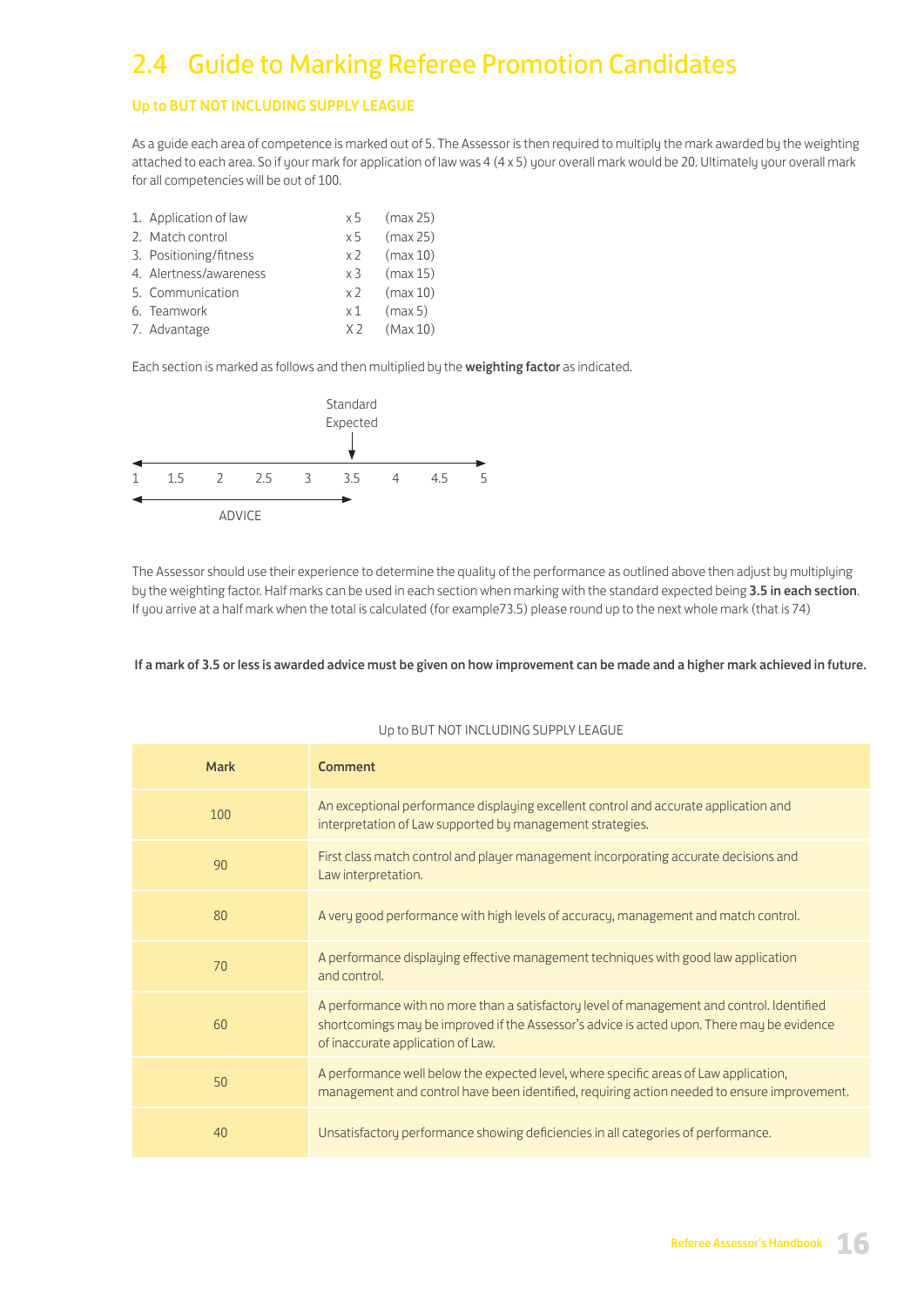# 2.5 Marking guide descriptions for Referees and Assistant Referees for each section of the report

| <b>Mark</b>                  | <b>Description of Performance</b>                                                                                                                                                                                                                                                                                                     |
|------------------------------|---------------------------------------------------------------------------------------------------------------------------------------------------------------------------------------------------------------------------------------------------------------------------------------------------------------------------------------|
| 5<br>Outstanding             | A performance with no significant errors in a game which was very challenging and demanded a<br>high level of competence and management. This performance contained an extremely positive<br>indication of the potential to officiate at a higher level. There will be no developmental advice to<br>offer when this mark is awarded. |
| 4.5<br>Excellent             | A performance with only minor errors in a game which was challenging and demanded a high<br>level of competence and management. This performance contained a very positive indication of<br>the potential to officiate at a higher level. There will be no significant developmental advice to<br>offer when this mark is awarded.    |
| $\overline{4}$<br>Very good  | Very good level of performance in a game which was a good test of the official's skill. The advice<br>offered is likely to be of a 'fine tuning' nature when this mark is awarded.                                                                                                                                                    |
| 3.5<br>Standard              | Standard level of performance in a game which is "normal" for this standard of football.<br>There will be advice to offer to aid development in various areas. This is the expected level<br>of performance at this standard of football.                                                                                             |
| 3<br>Satisfactory            | This mark will be awarded when an official has displayed some errors in a specific section in a<br>"normal" game. Suitable constructive advice must be offered                                                                                                                                                                        |
| 2.5<br>Unsatisfactory        | A performance which consistently fell below the standard expected. Clear deficiencies were<br>displayed and in depth constructive advice must be offered.                                                                                                                                                                             |
| $\overline{2}$<br>Poor       | A performance which consistently fell below the standard expected. Clear deficiencies were<br>displayed and in depth constructive advice must be offered                                                                                                                                                                              |
| 1.5<br>Very Poor             | A performance in which the official displayed serious errors of judgment throughout.<br>This mark indicates a performance significantly below the standard expected at this level.<br>Detailed constructive advice must be offered.                                                                                                   |
| $\mathbf{1}$<br>Unacceptable | A performance in which the official displayed very serious shortcomings and whose<br>performance suggests that he/she should not be officiating at this level. Detailed constructive<br>advice must be offered.                                                                                                                       |

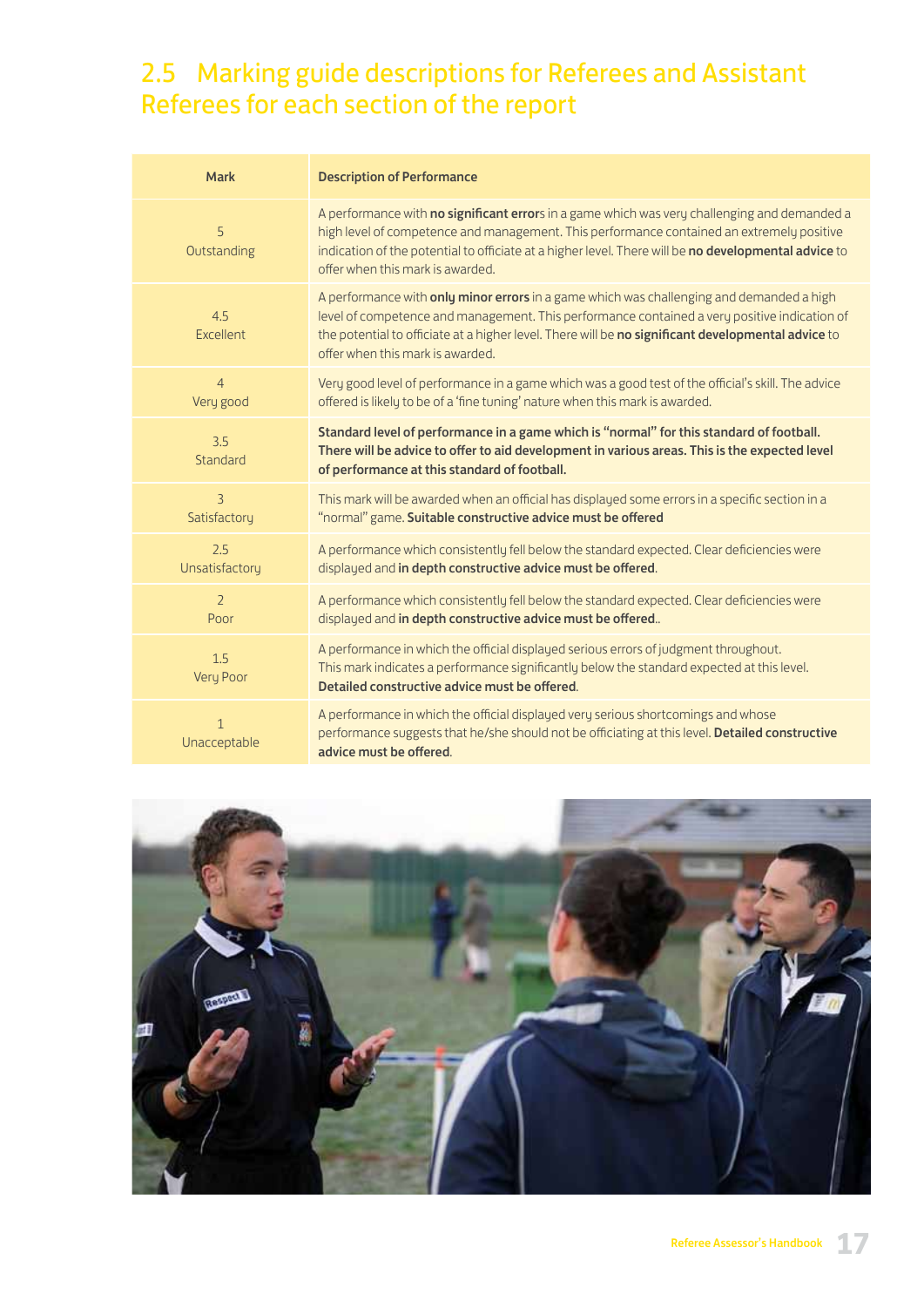# 2.6 Description of Performance - Summary

| <b>Mark</b>                    | <b>Description of performance</b>    | <b>Type of game</b> | <b>Advice</b>                          |
|--------------------------------|--------------------------------------|---------------------|----------------------------------------|
| 5<br>Outstanding               | No significant errors                | Very challenging    | None                                   |
| 4.5<br>Excellent               | No significant errors                | Challenging         | Nothing significant                    |
| $\overline{4}$<br>Very good    | Very good                            | A good test         | 'Fine tuning'                          |
| 3.5<br>Standard                | Standard                             | 'Normal'            | To aid development in various<br>areas |
| $\overline{3}$<br>Satisfactory | Some errors in a specific<br>section | 'Normal'            | Suitable constructive                  |
| 2.5<br>Unsatisfactory          | Below standard                       |                     | In-depth constructive                  |
| $\overline{2}$<br>Poor         | Consistently below standard          |                     | In-depth constructive                  |
| 1.5<br>Very Poor               | Serious errors of judgement          |                     | Detailed constructive                  |
| $\mathbf{1}$<br>Unacceptable   | Very serious shortcomings            |                     | Detailed constructive                  |

# 2.7 Conducting the Post-Match Debrief

A post-match debrief will take place; the following guidelines may be of assistance:

- Any debriefing should be used as an opportunity for clarification of particular match incidents, confirm disciplinary action taken with reasons and construct a positive atmosphere
- The Assessor should collate information prior to the debrief. (For example, look for trends and select/prioritise relevant incidents including both complimentary and development topics
- Always start with a recognition of the challenge the official has faced, start your feedback with a complimentary comment and end on a complimentary comment
- The Assessor should take no longer than 10 minutes
- Do not mention marks that you might give
- Be cautious about the use words such as, 'good','very good', 'excellent'
- Any comments should relate to the report which will follow
- A debriefing session should be an interaction between the Assessor and the referee working towards the future development of the referee
- Encourage the referee to read your assessment and the supportive advice you have offered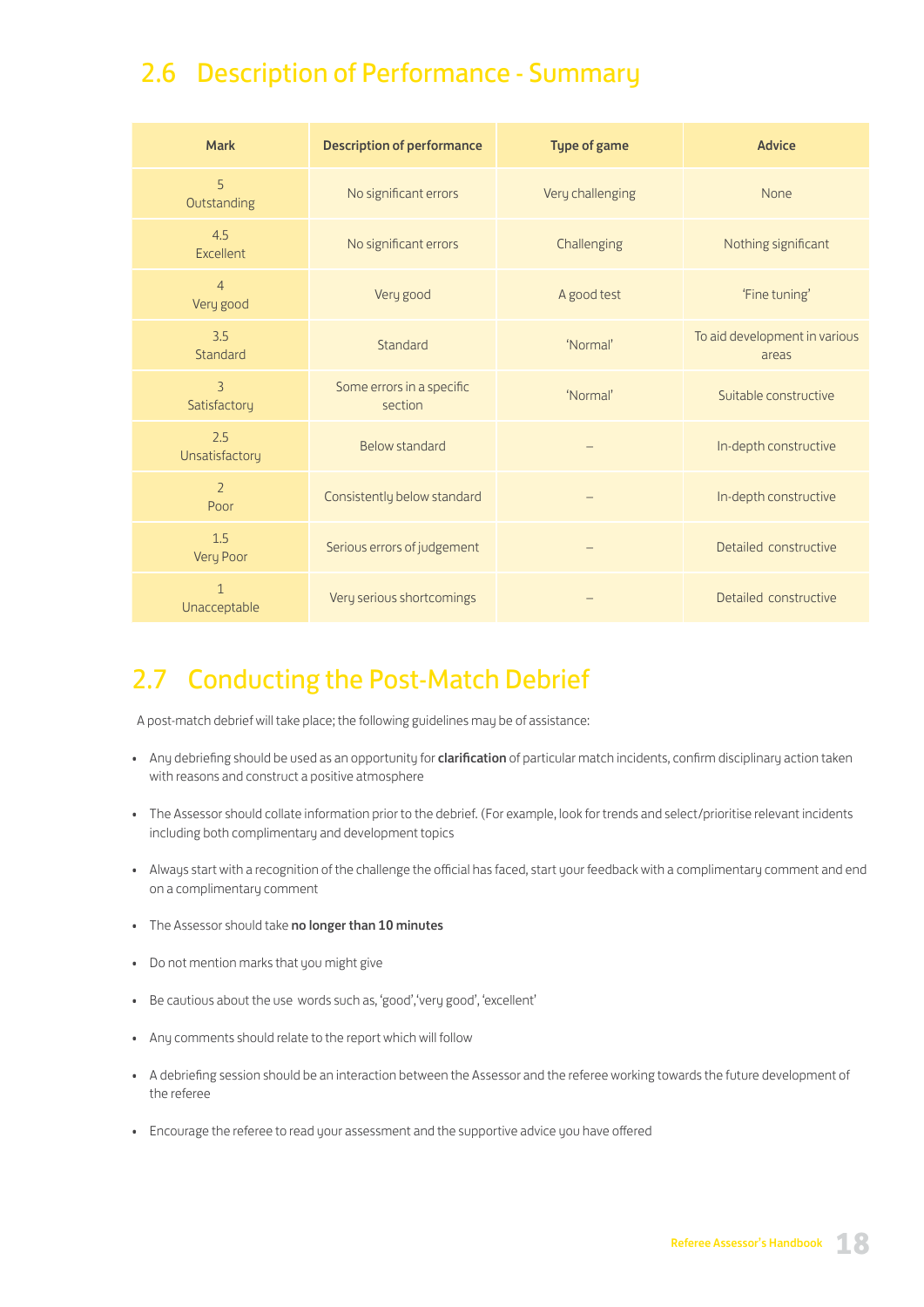# 2.8 Good Practice/Sample Assessments – Referee Assessment & Development Form

| Name of referee | <b>B</b> Tryinard                   |  |              |                          |               |
|-----------------|-------------------------------------|--|--------------|--------------------------|---------------|
| Match           | <b>Victory Rangers</b>              |  |              | V                        | Defeat United |
| Competition     | Anyshire and District Sunday League |  |              |                          |               |
| Date            | 26th February 2010                  |  |              |                          |               |
| Type of Report  | Advisory                            |  |              | To County Referee        |               |
|                 | Promotion                           |  | If Promotion | To Senior County Referee |               |

Assessors must complete as advised in the "Assessor Guide"

| 1. Application of law                    | You started the match well, correctly ensuring nets were rectified and various items of jewellery were<br>removed before kick-off. However, there were a number of missed opportunities when, I suggest,<br>players were committing pushing offences that were not punished. This, I believe, was a result of you<br>being too close to play. I have clarified this point in section three below.<br>There were three challenges in particular that I would like you to consider. The first was the 8th<br>min. challenge by the DU1 which correctly resulted in the award of a penalty kick. Even though the<br>attacking player was not moving towards goal, as there were no other players around, I feel that<br>the challenge should have resulted in a caution for the DU1. This was followed by another similar<br>challenge in the 19th min. - this time just outside the penalty area - which I feel again may have<br>been worthy of a caution; both of these for unsporting behaviour. Then, in the 77th minute, the<br>challenge by the VR10 - committed with both feet off the ground and therefore no level of control at<br>all - which, should have resulted in at least a caution and perhaps even a send-off. The fact that the<br>player did not make contact with the opponent is irrelevant.<br>Also, there was the situation in the 56th minute when, with the ball out of play following a foul, the<br>VR4 deliberately kicked the DU8. The resulting action from you was nothing - you agreed post-<br>match that the guilty player should have been sent off.<br>In addition the inappropriate way with which you dealt with the two late send offs (discussed in<br>detail during post-match debrief) means that, there is a lot of development work to be done on this<br>aspect of your game as a referee.<br>To your credit, you were keen to note, after they had been assessed for injuries by their physio, the<br>player(s) concerned were asked to leave the field of play until play had restarted. |
|------------------------------------------|-----------------------------------------------------------------------------------------------------------------------------------------------------------------------------------------------------------------------------------------------------------------------------------------------------------------------------------------------------------------------------------------------------------------------------------------------------------------------------------------------------------------------------------------------------------------------------------------------------------------------------------------------------------------------------------------------------------------------------------------------------------------------------------------------------------------------------------------------------------------------------------------------------------------------------------------------------------------------------------------------------------------------------------------------------------------------------------------------------------------------------------------------------------------------------------------------------------------------------------------------------------------------------------------------------------------------------------------------------------------------------------------------------------------------------------------------------------------------------------------------------------------------------------------------------------------------------------------------------------------------------------------------------------------------------------------------------------------------------------------------------------------------------------------------------------------------------------------------------------------------------------------------------------------------------------------------------------------------------------------------------------------------------------------|
| 2. Match control                         | This was a difficult game to referee. As every game has the potential to get out of control, I would ask<br>you to reflect on how (perhaps) you could have prevented some of the escalation that occurred.<br>There was a difficult situation in only the 5th minute of the match; when a dangerous overhead kick<br>resulted (completely unintentionally) in the player kicking an opponent in the face with his overhead<br>foot. This was an early opportunity for you to show players you were in charge. An early intervention<br>by you would have enhanced your authority. I suggest you should have, 1) isolated the player who<br>had committed the dangerous play offence; 2) ensured that all players knew it was an accident; 3)<br>ensured that "treating the injured player" became the focus of everybody's attention. These actions<br>would, I feel, have calmed matters considerably.<br>The lack of appropriate action for a number of fairly serious incidents as mentioned in section 1<br>resulted in a situation where it appeared that the players were in control of the match instead of you.<br>To your credit though, you maintained control for large parts of the game.                                                                                                                                                                                                                                                                                                                                                                                                                                                                                                                                                                                                                                                                                                                                                                                                                                   |
| 3. Positioning, fitness and<br>work rate | Your physical fitness, for your current level, cannot be faulted. Whilst this aspect can always be<br>improved, you are currently equipped to match the demands of your current level of refereeing.<br>However, I would suggest that there were too many occasions today when you got mixed up in play<br>and, as a consequence, were unable to concentrate on the players' actions. You should avoid the<br>dropping zone and stand clear of it, looking into it, so that you can clearly see what is happening in<br>there and what the players are up to. Your work rate throughout the match, again for your current<br>level, was not in question.                                                                                                                                                                                                                                                                                                                                                                                                                                                                                                                                                                                                                                                                                                                                                                                                                                                                                                                                                                                                                                                                                                                                                                                                                                                                                                                                                                                |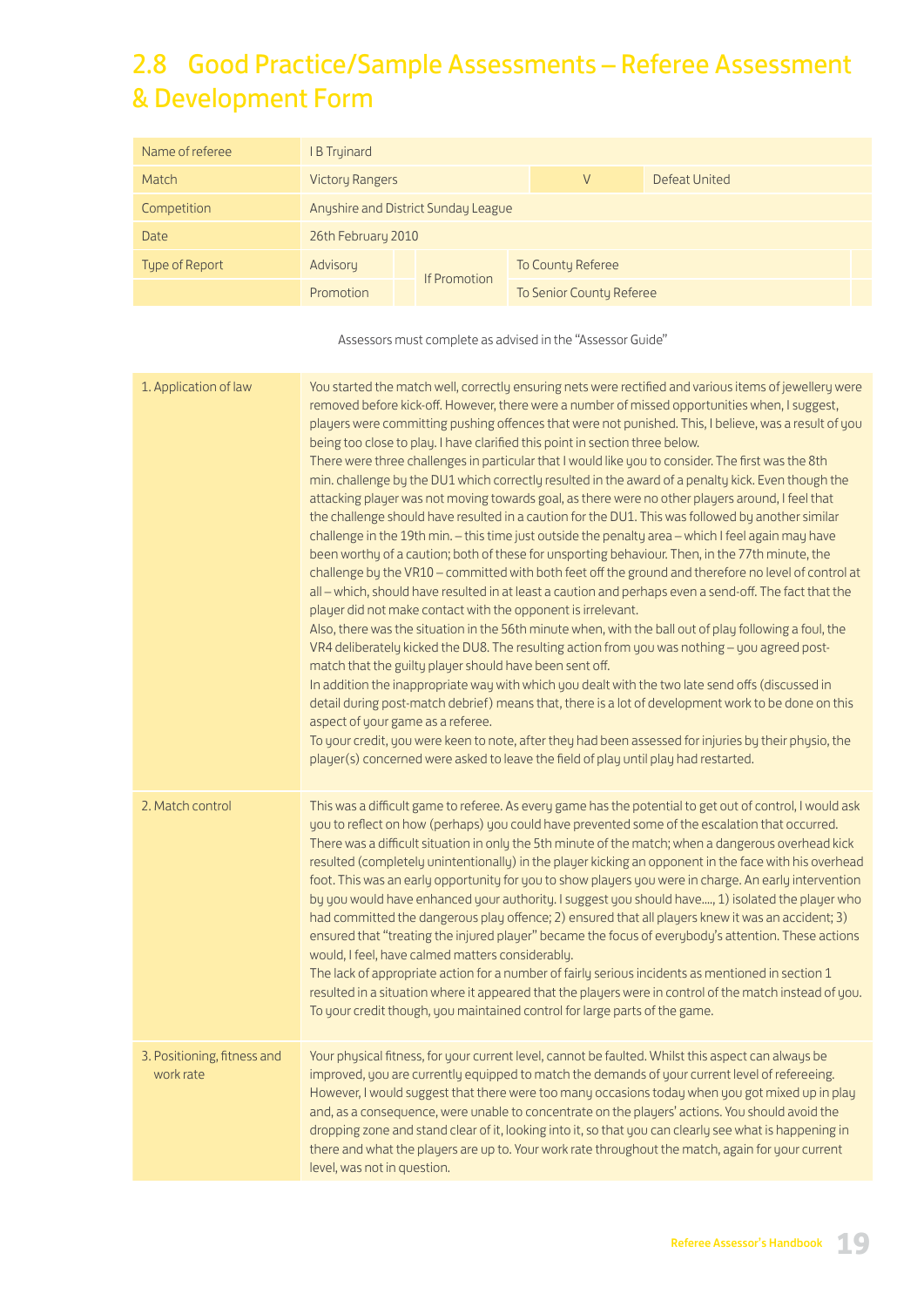# 2.8 Good Practice/Sample Assessments – Referee Assessment & Development Form (continued)

| 4. Alertness and<br>awareness, including<br>management of<br>stoppages | There were a number of stoppages in this match which were managed correctly and appropriately.<br>However, there were occasions when a heightened level of alertness and awareness was needed;<br>it was not forthcoming. I spoke post-match of the need for more rapid involvement at the "overhead<br>kick incident" in the 5th minute. This would have been a real opportunity for you to stamp authority<br>on the match and show that you were in control. I make more mention of this in section 2 above.<br>There were also occasions (for instance the 56th minute "kicking" incident) which needed more<br>awareness and a more positive response from you. Injuries and substitutions were managed<br>correctly and the match was restarted as soon as possible after all stoppages. All instances when a<br>physio entered the field to assess injuries resulted in the player concerned correctly being asked to<br>leave the field until play had restarted. |
|------------------------------------------------------------------------|---------------------------------------------------------------------------------------------------------------------------------------------------------------------------------------------------------------------------------------------------------------------------------------------------------------------------------------------------------------------------------------------------------------------------------------------------------------------------------------------------------------------------------------------------------------------------------------------------------------------------------------------------------------------------------------------------------------------------------------------------------------------------------------------------------------------------------------------------------------------------------------------------------------------------------------------------------------------------|
| 5. Communication                                                       | Your whistle was used to good effect to stop play when required. I do feel that there were several<br>instances (mentioned in sections 1 & 2 in this report) when a much stronger whistle from you,<br>to let players know that their actions were entirely unacceptable, would have enhanced your<br>authority. I suggest you need to adopt a more positive and decisive style of body language when<br>needed. Players who have crossed the line of acceptability must be dealt with or your control will<br>only deteriorate further as was the case in this match. To your credit, your arm signals were clear,<br>reasonably strong and decisive. These, in conjunction with the additional vocal advice offered to<br>players who were about to challenge added polish to your communication display.                                                                                                                                                               |
| 6. Teamwork                                                            | You briefed both your assistants together before the kick off in order that consistent messages were<br>given to both and to ensure they were fully aware of your requirements. You worked very well with<br>your assistants throughout and acknowledged signals when you did not act on them. You worked<br>hard to position yourself so that your active assistant was in line of sight as much as possible.                                                                                                                                                                                                                                                                                                                                                                                                                                                                                                                                                            |
| 7. Advantage                                                           | I noted only three instances when advantage was played during this match. These were all in<br>excellent positions, did not threaten your control, and I would suggest were all that the players<br>in this match deserved to have applied. This aspect of your match was excellent.                                                                                                                                                                                                                                                                                                                                                                                                                                                                                                                                                                                                                                                                                      |

| <b>Strengths</b><br>Section |                                                                                   | <b>Development areas</b><br>Section |                                                                                                      |  |
|-----------------------------|-----------------------------------------------------------------------------------|-------------------------------------|------------------------------------------------------------------------------------------------------|--|
|                             | Excellent application of advantage clause. Used,<br>quite correctly, three times. |                                     | When the situation demands it, takes control and be<br>in control                                    |  |
| 6                           | Good use of club assistants throughout the match                                  |                                     | Recognise acts of violent conduct and punish<br>appropriately. A send off is the correct punishment  |  |
| 5.                          | Arm signals clear, reasonably strong and decisive                                 | 1                                   | Recognise acts of unsporting behaviour: punish<br>appropriately. A caution is the correct punishment |  |

### Name of Assessor:

| $\sim$<br>Urir<br>. | .<br>. . | $\overline{\nu}$<br>rvant<br>$\overline{\phantom{a}}$<br>. . |
|---------------------|----------|--------------------------------------------------------------|
|                     |          |                                                              |

The information contained within this assessment forms a part of the Supply League and County FA promotion system, but the final decision concerning any promotion rests with either The Football Association or the County Football Association.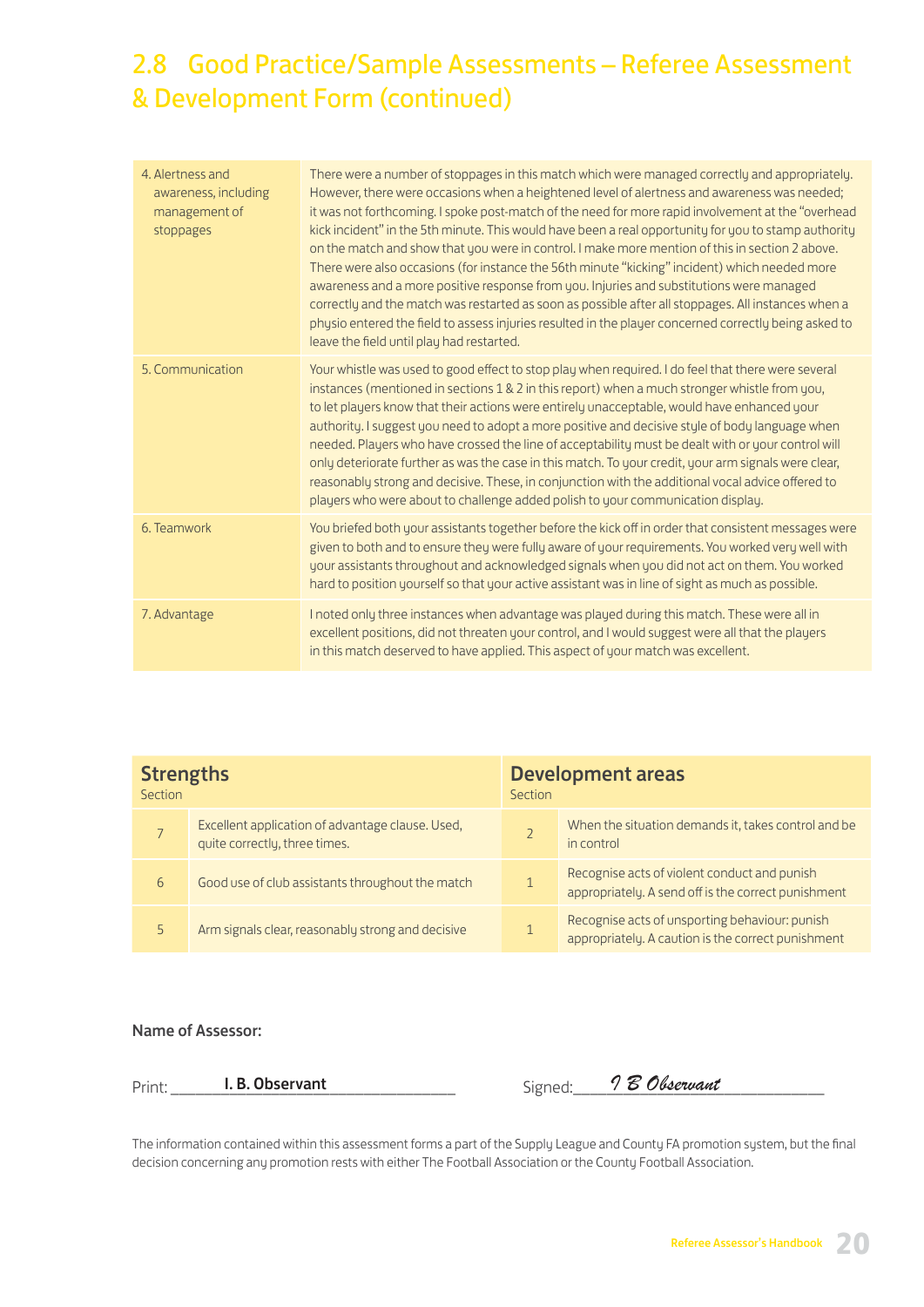# 2.8 Good Practice/Sample Assessments – Referee Assessment & Development Form

| Name of referee                                                        | <b>IB Promoted</b>                                                                                                                                                                                                                                                                                                                                                                                                                                                                                                                                                                                                                                                                                                                                                                                                                                                                                                                                                                                                                                                                                                                             |                     |                                                            |                                                                                                                                                                                                                                                                                                                                                                                                                                                                                                                                                                                                                                                                                                                                                                                                                                                                                                                                                                                                                                                                                                                                                                                                                                                                                                                                                                                                                                                                                                                                                                    |  |  |
|------------------------------------------------------------------------|------------------------------------------------------------------------------------------------------------------------------------------------------------------------------------------------------------------------------------------------------------------------------------------------------------------------------------------------------------------------------------------------------------------------------------------------------------------------------------------------------------------------------------------------------------------------------------------------------------------------------------------------------------------------------------------------------------------------------------------------------------------------------------------------------------------------------------------------------------------------------------------------------------------------------------------------------------------------------------------------------------------------------------------------------------------------------------------------------------------------------------------------|---------------------|------------------------------------------------------------|--------------------------------------------------------------------------------------------------------------------------------------------------------------------------------------------------------------------------------------------------------------------------------------------------------------------------------------------------------------------------------------------------------------------------------------------------------------------------------------------------------------------------------------------------------------------------------------------------------------------------------------------------------------------------------------------------------------------------------------------------------------------------------------------------------------------------------------------------------------------------------------------------------------------------------------------------------------------------------------------------------------------------------------------------------------------------------------------------------------------------------------------------------------------------------------------------------------------------------------------------------------------------------------------------------------------------------------------------------------------------------------------------------------------------------------------------------------------------------------------------------------------------------------------------------------------|--|--|
| Match                                                                  | <b>Home Town Reserves</b>                                                                                                                                                                                                                                                                                                                                                                                                                                                                                                                                                                                                                                                                                                                                                                                                                                                                                                                                                                                                                                                                                                                      |                     | $\vee$                                                     | <b>Away Side Reserves</b>                                                                                                                                                                                                                                                                                                                                                                                                                                                                                                                                                                                                                                                                                                                                                                                                                                                                                                                                                                                                                                                                                                                                                                                                                                                                                                                                                                                                                                                                                                                                          |  |  |
| Competition                                                            | Anyshire Junior Cup                                                                                                                                                                                                                                                                                                                                                                                                                                                                                                                                                                                                                                                                                                                                                                                                                                                                                                                                                                                                                                                                                                                            |                     |                                                            |                                                                                                                                                                                                                                                                                                                                                                                                                                                                                                                                                                                                                                                                                                                                                                                                                                                                                                                                                                                                                                                                                                                                                                                                                                                                                                                                                                                                                                                                                                                                                                    |  |  |
| Date                                                                   | 26th February 2010                                                                                                                                                                                                                                                                                                                                                                                                                                                                                                                                                                                                                                                                                                                                                                                                                                                                                                                                                                                                                                                                                                                             |                     |                                                            |                                                                                                                                                                                                                                                                                                                                                                                                                                                                                                                                                                                                                                                                                                                                                                                                                                                                                                                                                                                                                                                                                                                                                                                                                                                                                                                                                                                                                                                                                                                                                                    |  |  |
| Type of Report                                                         | Advisory                                                                                                                                                                                                                                                                                                                                                                                                                                                                                                                                                                                                                                                                                                                                                                                                                                                                                                                                                                                                                                                                                                                                       | <b>If Promotion</b> | To County Referee                                          |                                                                                                                                                                                                                                                                                                                                                                                                                                                                                                                                                                                                                                                                                                                                                                                                                                                                                                                                                                                                                                                                                                                                                                                                                                                                                                                                                                                                                                                                                                                                                                    |  |  |
|                                                                        | Promotion                                                                                                                                                                                                                                                                                                                                                                                                                                                                                                                                                                                                                                                                                                                                                                                                                                                                                                                                                                                                                                                                                                                                      |                     | To Senior County Referee                                   |                                                                                                                                                                                                                                                                                                                                                                                                                                                                                                                                                                                                                                                                                                                                                                                                                                                                                                                                                                                                                                                                                                                                                                                                                                                                                                                                                                                                                                                                                                                                                                    |  |  |
|                                                                        |                                                                                                                                                                                                                                                                                                                                                                                                                                                                                                                                                                                                                                                                                                                                                                                                                                                                                                                                                                                                                                                                                                                                                |                     | Assessors must complete as advised in the "Assessor Guide" |                                                                                                                                                                                                                                                                                                                                                                                                                                                                                                                                                                                                                                                                                                                                                                                                                                                                                                                                                                                                                                                                                                                                                                                                                                                                                                                                                                                                                                                                                                                                                                    |  |  |
| 1. Application of law                                                  | Your application of law was consistent throughout most of the match. Whilst you made many<br>accurate awards on holding and pushing in the dropping zone, there were a few very late, off the ball<br>challenges that were not penalised. I offer some additional advice on this in section 3 below.<br>I felt that you dealt with instances of verbal disagreement and, in general, the players responded to<br>your course of action. Following a free kick awarded against him in the 23rd min., the A8 appeared to<br>react towards you. You moved swiftly away; Home side took the free kick and play continued<br>resulting in the comments made being quickly curtailed. I applaud this and also your actions in the<br>36th min. when A6 overstepped the mark. You calmly isolated him, called the A2 (his captain) from a<br>short distance and achieved the desired outcome. To your credit, you correctly noted the deliberate<br>87th min. delay to the restart of play / failing to respect 9.15mtrs by the A15 and cautioned him;<br>cautioning technique was calm, quick and efficient; play restarted very quickly afterwards. |                     |                                                            |                                                                                                                                                                                                                                                                                                                                                                                                                                                                                                                                                                                                                                                                                                                                                                                                                                                                                                                                                                                                                                                                                                                                                                                                                                                                                                                                                                                                                                                                                                                                                                    |  |  |
| 2. Match control                                                       | You retained composure throughout and sensibly used the stepped approach to player<br>management. You had a quiet word when needed, adopted the formal admonishment on one<br>occasion and also spoke to the AS6, in the company of his captain, as early as the 36th min. of the<br>match. You correctly cautioned the AS15 for delaying the restart. I felt that you showed respect<br>towards the players throughout the match and your uniformly calm approach to players, using<br>positive and composed body language enhanced your match control. Well done.                                                                                                                                                                                                                                                                                                                                                                                                                                                                                                                                                                            |                     |                                                            |                                                                                                                                                                                                                                                                                                                                                                                                                                                                                                                                                                                                                                                                                                                                                                                                                                                                                                                                                                                                                                                                                                                                                                                                                                                                                                                                                                                                                                                                                                                                                                    |  |  |
| 3. Positioning, fitness and<br>work rate                               | Your work rate, in this fast end-to-end match, was very good and you also made several extended<br>sprints. It is my opinion that your physical ability adequately matched the demands of this match. I<br>noticed that you sensibly used ball out of play time to take up credible positions for restarts in order<br>to maximise detection of offences. Your positioning in open play was also very good; moving to the<br>extremities of the field whenever play demanded it. There were a number of occasions (the 40th<br>min. handball offence by H5 for instance) when your award was made from no more than 5-10<br>metres from the offence. This resulted in your decisions being accepted without much question;<br>a credit to your work ethic. In conjunction with your work rate, you also displayed first class<br>acceleration when play demanded it.                                                                                                                                                                                                                                                                           |                     |                                                            |                                                                                                                                                                                                                                                                                                                                                                                                                                                                                                                                                                                                                                                                                                                                                                                                                                                                                                                                                                                                                                                                                                                                                                                                                                                                                                                                                                                                                                                                                                                                                                    |  |  |
| 4. Alertness and<br>awareness, including<br>management of<br>stoppages | your control in this match, but it could in the future.<br>not your assistant.                                                                                                                                                                                                                                                                                                                                                                                                                                                                                                                                                                                                                                                                                                                                                                                                                                                                                                                                                                                                                                                                 |                     |                                                            | You had empathy with the players and allowed the game to flow throughout most of the match. As<br>mentioned in section 1 above, there were a few instances when late challenges were not detected.<br>I refer here to the 21stmin. A6 on H10 and the 67th min. A10 on H3 the use of "a trailing eye" or a<br>quick look over the shoulder (not slavishly following the ball) will often allow these potentially<br>dangerous and reckless challenges to be detected and appropriately punished. This did not affect<br>When a physio entered the field to assess injuries, this resulted in the player leaving the field until<br>play had restarted. Be aware of where the returning player is coming on relative to play (the H12 in<br>the 72ndmin who came back on by the technical area to, almost immediately, challenge the player<br>with the ball) and remember that the clear signal for the player to return must come from you and<br>I would also suggest you now need to develop a clearer appreciation of the types of tactics<br>employed by teams on occasions. I refer to the A15 who was brought on shortly after DT had scored<br>to make it 1-1. He very quickly committed three foul challenges all penalised with free kicks, without<br>you noticing this persistence or being seen to speak to him. However, in the 87thmin, the A15 did<br>oblige by delaying the restart / failing to respect 9.15mtrs and you correctly administered the only<br>caution of the match. Perhaps earlier action by you could have enhanced your control. |  |  |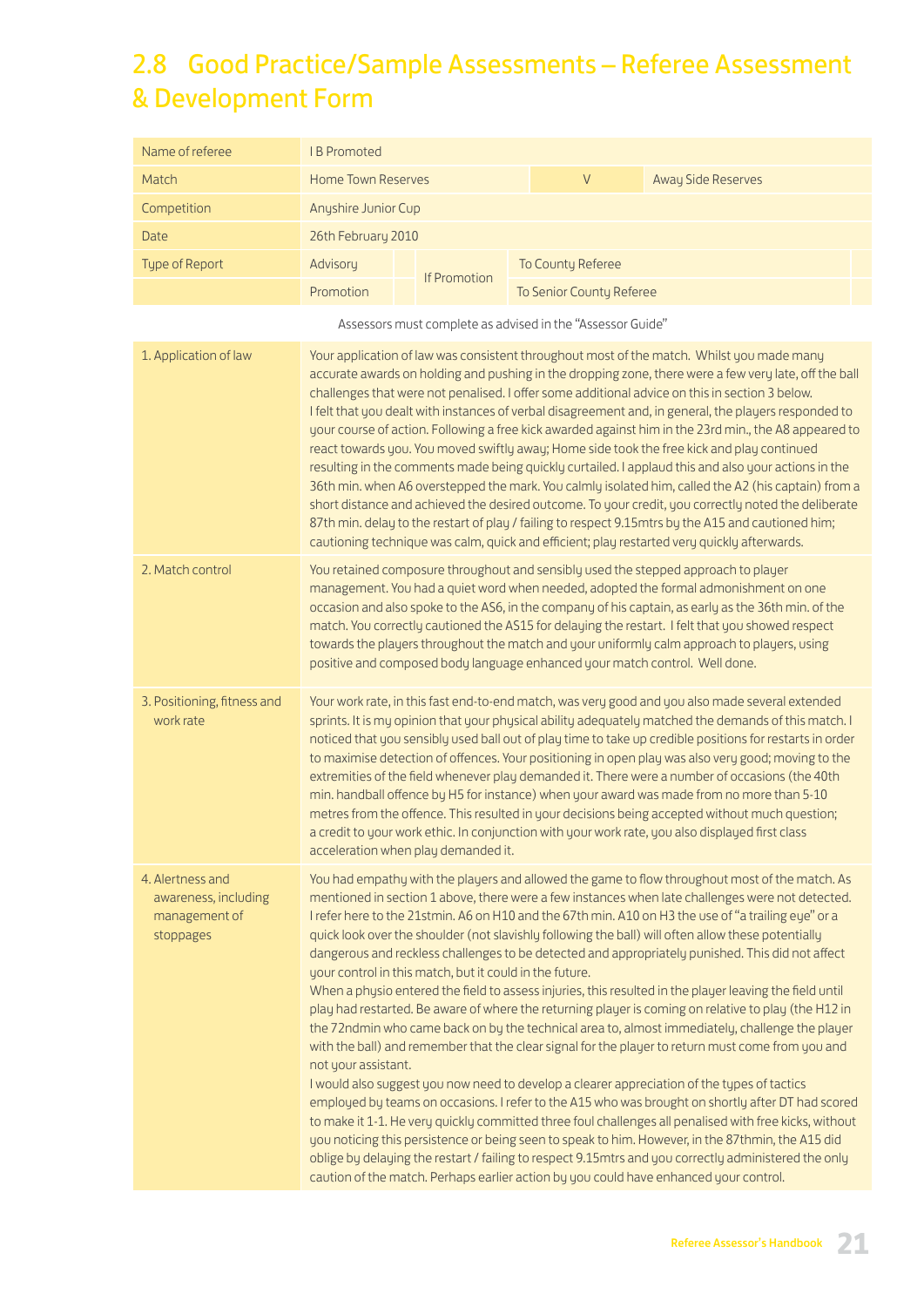# 2.8 Good Practice/Sample Assessments – Referee Assessment & Development Form (continued)

| 5. Communication | As mentioned earlier, you very sensibly used your voice to converse with players; thereby<br>aiding your control and preventing any potential trouble. I would describe your approach as a<br>good example of preventative refereeing. All of your decisions were indicated positively and with<br>authority. Your whistle was clear and sharp as were your arm signals. Nobody could have been in<br>any doubt as to the award you had made. You used the quiet word when appropriate and always<br>looked to build relations with the players by communicating with confidence. Many of the players<br>responded positively towards you and you should be extremely pleased with your excellent<br>communication throughout the match.                                                                                                            |
|------------------|-----------------------------------------------------------------------------------------------------------------------------------------------------------------------------------------------------------------------------------------------------------------------------------------------------------------------------------------------------------------------------------------------------------------------------------------------------------------------------------------------------------------------------------------------------------------------------------------------------------------------------------------------------------------------------------------------------------------------------------------------------------------------------------------------------------------------------------------------------|
| 6. Teamwork      | You had the benefit of working with two very competent assistants. The teamwork was evident<br>as they gave you very good support throughout. I particularly liked the way that you very swiftly<br>intervened to stand between Asst. Mr Smith and the Away Side players when he had signalled an<br>early goal kick which they thought should have been a corner. This show of team leadership was very<br>good and demonstrated your authority and support of your colleagues. Well done. On a number<br>of occasions you demonstrated positive eye contact; providing subtle advice on marginal throw-in<br>decisions. This match provided a first class display of teamwork.                                                                                                                                                                    |
| 7. Advantage     | I noted many instances in this match when the advantage clause was being played. You gave a<br>clear arm signal and shout of "Play on, advantage" on each occasion. There was an instance, in only<br>the 4th min. of the match, when Home Town broke away, following a foul against them, just inside<br>their own half. You delayed the whistle; but then brought play back. In this case with possession<br>maintained and attacking position improved, I think you could have allowed play to continue.<br>There were several other instances when advantage was played and, whilst some were entirely<br>appropriate, I would suggest that it is unwise to apply the advantage clause when an offence<br>is committed close to the technical areas. This is because of the danger of a flare up involving<br>managers and their support staff. |

| <b>Strengths</b><br>Section |                                                                                                     | <b>Development areas</b><br>Section |                                                                                                                         |
|-----------------------------|-----------------------------------------------------------------------------------------------------|-------------------------------------|-------------------------------------------------------------------------------------------------------------------------|
| 5                           | Excellent use of voice to communicate your<br>preventative refereeing                               | 4                                   | Raise awareness of where injured player returns from<br>field of play. Not to be let on near to play                    |
| 6                           | Excellent teamwork, with strong supportive actions                                                  |                                     | Need to consider application of advantage. Is the<br>match calm enough?<br>Can the offended team really take advantage? |
| 3                           | Very good work rate leading to good positioning,<br>helping detection of offences and match control |                                     |                                                                                                                         |

### Name of Assessor:

| Dri<br>. | _____<br>_____<br>__<br>__<br>____ | .<br>$\overline{\phantom{a}}$ | ___ |
|----------|------------------------------------|-------------------------------|-----|
|          |                                    | ∼                             |     |

The information contained within this assessment forms a part of the Supply League and County FA promotion system, but the final decision concerning any promotion rests with either The Football Association or the County Football Association.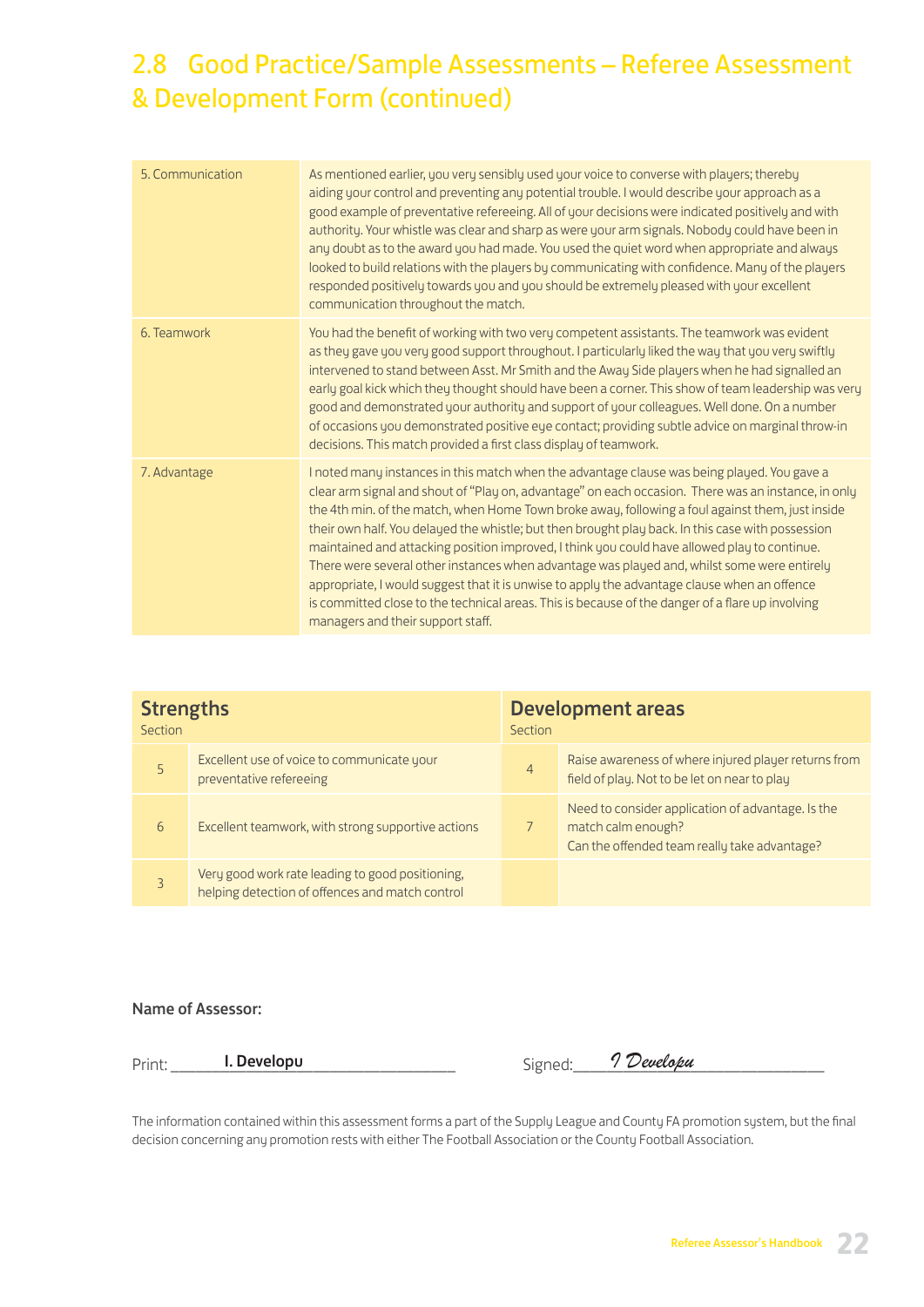SECTION 3 Assessing at Supply League Level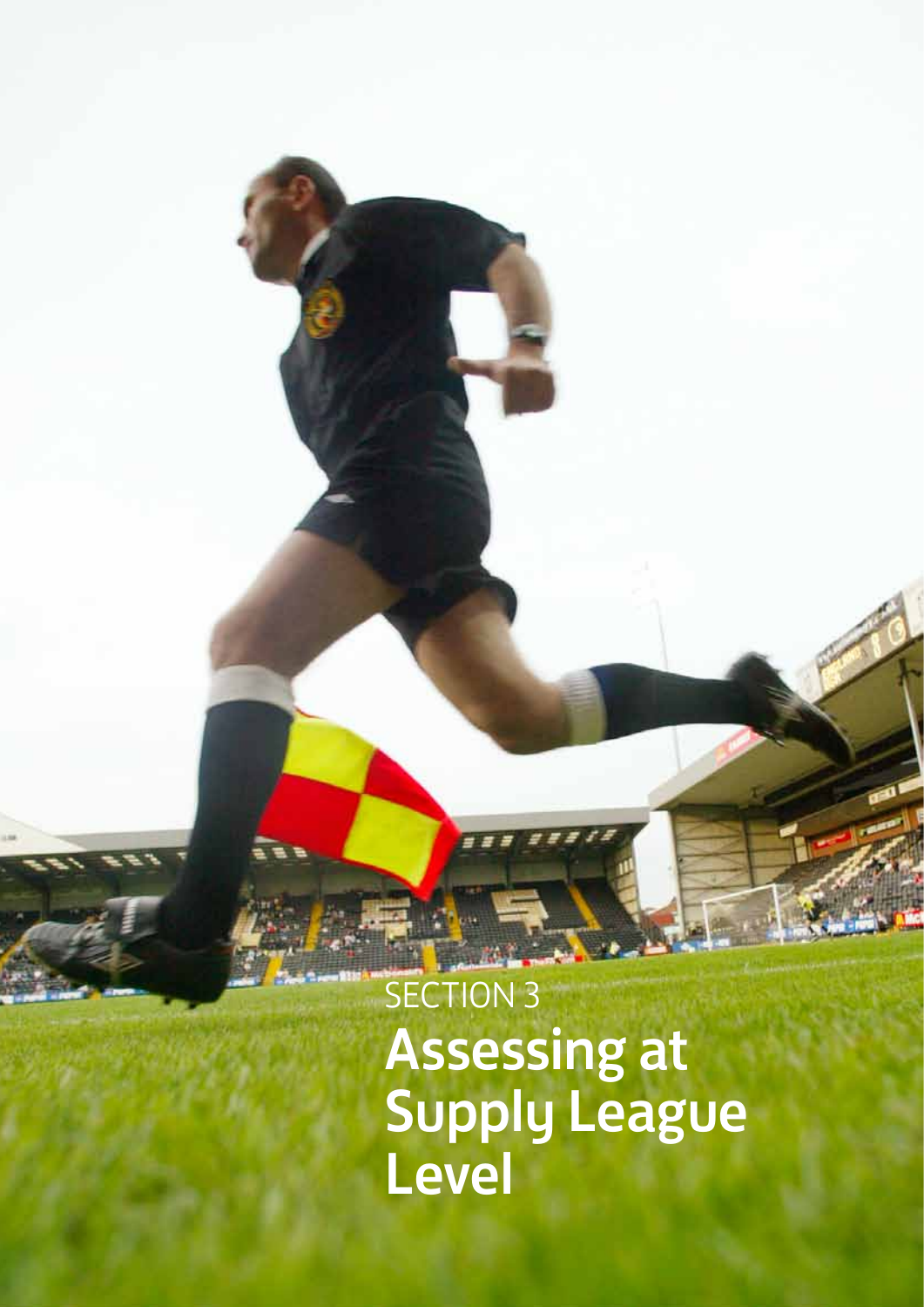# 3. Assessing at Supply League Level

## 3.1 Practical Hints for Supply League Referee Assessors

- Make a travel plan as you did when you were refereeing
- Ensure a thorough record of the performance is taken; times of events, players involved, actions of match officials, outcome etc, noting strengths as well as areas for development
- Never act as an assistant referee when appointed as an Assessor
- It is recommended that the Assessor contacts the referee and the home club two days prior to the game to make appropriate arrangements
- There will be pre-match contact with the referee and his assistants on all Supply League games
- The arrival time of the Assessor should be agreed with the referee, so that the Assessor can be present at the pre-match instructions given by the referee
- The Assessor must ensure their presence does not interfere with the pre match preparation of any of the match officials
- Should the referee have completed their pre-match instructions it is not a requirement for them to be repeated for the Assessor, any areas of confusion should be clarified at the conclusion of the game
- Following a Supply League game the Assessor will conduct a post-match debrief at a time agreed with the referee prior to the kick off. This should be both structured and timed to last no longer than 10 minutes
- When preparing the report please ensure all relevant materials are used:
	- o Notes taken during the game (planning sheet etc)
	- o Laws of the Game
	- o FA Handbook for Referee Assessors (including marking guide)
	- o Competition rules
- It is recommended that you prepare a rough copy of your report; this will allow you to amend it if required
- It is essential that you are positive, supportive and constructive in your approach to the match officials at all times
- Any areas of development should include the relevant advice to improve future performances
- At Supply League games either an e-mail address or a stamped addressed envelope is to be made available by the match officials to the Assessor for sending on the report
- Allow yourself thinking time between the end of the match and preparing your report
- Ensure the report is correct in Law, legible and grammatically correct. For Supply League games the reports are to be submitted to the match official and Assessor Coordinator within 72 hours (3 days) of the match

# 3.2 Supply League Assessor Scheme **Protocols**

The Assessor schemes in all Supply leagues will be directed by the Football Association through the F.A. Scheme Leader who will also provide advice and support.

It is expected that the following procedures will be employed in all leagues afforded Supply League status by the Football Association. The objective is to ensure that a uniform approach is adopted in all leagues.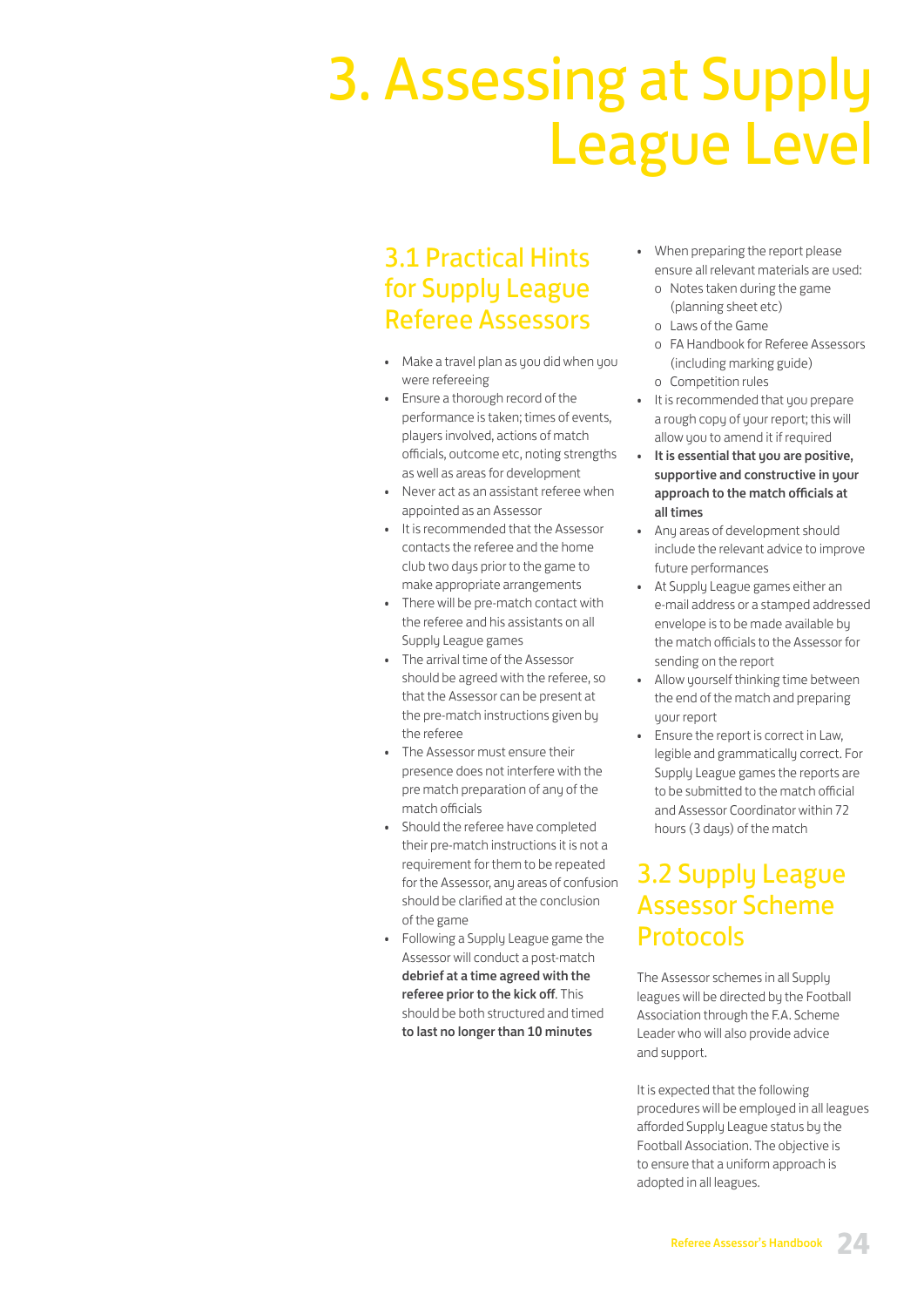#### Pre-match Contact

All assessors will make pre-match contact with the referee and assistants. It is recommended that the assessor contacts the referee two days prior to the game to make appropriate arrangements.

The purpose is to ensure that the match officials are as appointed, identify which assistant will operate along which touch line and to agree where and when the post match debrief will take place. If possible the assessor should hear the prematch instructions. The match officials will provide the assessor with an e-mail address.

#### Post-match Contact

Following a Supply League game the assessor will conduct a post match debrief at a time agreed with the referee prior to the kick off, this should be both structured and timed to last no longer than 15 minutes.

The purpose of the post match contact is to clarify-confirm-construct:

- Clarify any points that the assessor is unsure of.
- Confirm any matters noted during the game.
- Construct the basis of the forthcoming report.

The debrief should be delivered to all match officials. It is important therefore that the assessor prioritise the most important aspects for discussion. It is recommended that:

- You cover the assistants first
- That you focus on 3 strengths and no more than 3 development areas.
- That you open and close with good news and sandwich the development points.

#### Reports

These will be completed by the assessor and then dispatched directly to both the match officials and Assessor Coordinator under separate covers using the e-mail address supplied by the match officials. The reports will display the marks awarded on the report form.

#### Marks

The marks awarded will be between 1 and 5 in each section. Half marks are permitted and the expected standard is 3.5. The mark in each section will then be multiplied by the weighting factor as described on the form and in the Assessors Guide. The sectional marks should be totalled. If the overall total is not a whole number then the mark should be rounded up to the next whole number.

#### Appeals

Should any match official be dissatisfied as to the accuracy or content of a report they are free to contact the Assessor Coordinator in writing within 10 days of receiving the report to outline the nature of their dissatisfaction.

The Assessor Coordinator will then make a decision as to whether to proceed with the referral or close the matter. If the referral is to be investigated the report will be circulated to an independent panel. (This panel is now composed of FA SUPPLY LEAGUE SUPPORT OFFICERS) The panel will then decide whether to increase or decrease the actual mark and will offer operational advice to either the match official or assessor.

#### Procedure

- the match official corresponds with the assessor coordinator with the details of their grievance
- the assessor coordinator will decide if the grievance is valid and will inform them if he believes it is not
- if the official has a genuine grievance, the assessment will go to an independent panel composed of FA Supply League Support Officers for their consideration of the mark in comparison to the narrative of the assessment
- their decision is final (the original assessor is not in the appeal process)
- the final mark is communicated back to the Supply League Assessor Coordinator who will inform the match official of the Panel's decision
- the assessor receives any appropriate advice from the appeal panel.

#### Quality Control of Assessments

Quality control of assessments will be provided by the Assessor Coordinator. The Assessor Coordinator will review each assessment to ensure the expected standard is maintained, providing feedback to the assessor where appropriate. The Football Association will support this process to ensure consistency across all Supply Leagues through regular review. Annual Refresher Training Events will be organised by the Supply League Assessor Coordinator.

#### The Regional FA Supply League Support Officer will:

- review the training assessments and provide an individual review and feedback for each assessor using the FA Feedback Form
- give feedback to the Supply League Assessor Coordinator for distribution to each Supply League Assessor
- mutually agree with the Supply League Assessor Coordinator a post refresher training meeting
- attend the Post Match Training meeting to review the feedback training issues identified.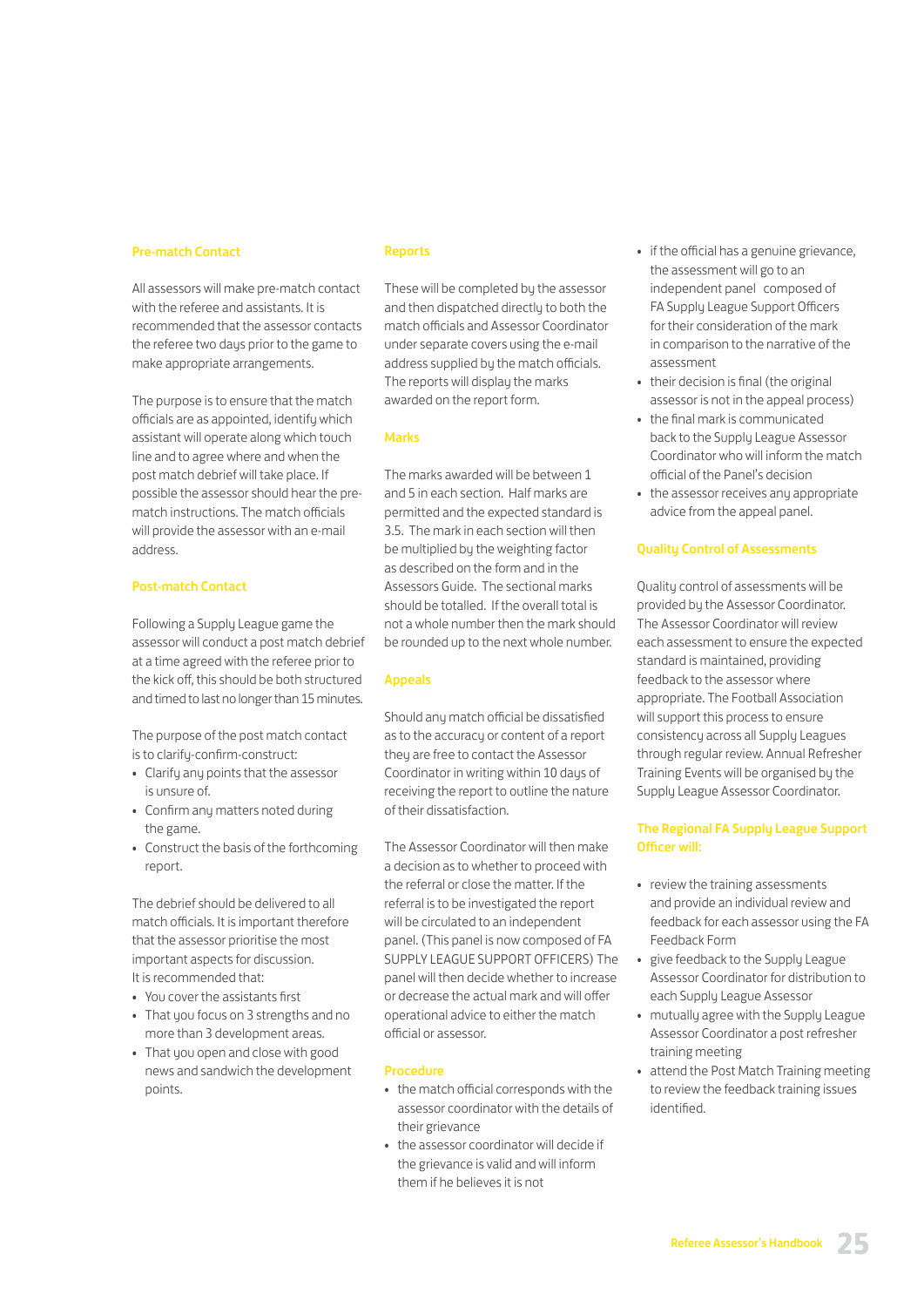# 3.3 Level 4 Referee **Competencies**

The introduction of a competency based referee assessment scheme provides everyone concerned in the game with several benefits. It is recognised that a Level 4 referee should display levels of skill and competence across all the key areas and possess all the competencies already shown at Level 7, 6 and 5.

This approach clearly identifies the key skills together with their practical application required for the referee to improve his performance at this level of refereeing.

It also enables the referee to understand what is required to progress as well as providing the Assessor with a method of determining the official's performance and potential against clearly laid out competencies.

If a referee is seeking promotion from Level 5 to Level 4, the Assessor would expect to see approximately at least half of Level 4 competencies demonstrated by the promotion candidate

### 1. Application of Law

#### Level 4 is able to demonstrate:

- Correct identification of penal and technical offences with appropriate action taken. This includes correct interpretation of offside
- Accurate awards on holding/pushing/ pulling and or impeding. Distinguishes clearly between holding and impeding if appropriate
- Persistent offenders dealt with appropriately. This involves speaking to the player and taking 'staircase of treatment' approach for further offences and/or involving the captain in accordance with the Respect programme
- Cautioning/Sending Off procedure correct
- Dangerous Play recognised and penalised correctly
- Substitution procedure carried out correctly and at the half-way line
- Injured player asked to leave field of play after assessment
- Throw-in not taken from right place, penalised by throw to opponent
- Mandatory cautions carried out for blatant holding, delaying a restart and not respecting 10 yards distance
- Correctly applies the Law, in extreme cases of misconduct, for example violent conduct as seen by the referee or assistant or a player denying a goal or goalscoring opportunity
- Correctly manage the occupants of the Technical Area, according to Law, FA/League directives and competition rules where they exist

#### 2. Match Control

#### Level 4 is able to demonstrate:

- Making decisions with conviction and authority
- Deals effectively with dissent shown by players/officials
- Isolates players to warn, caution or send-off, unless captain is involved
- Deals with mass confrontations effectively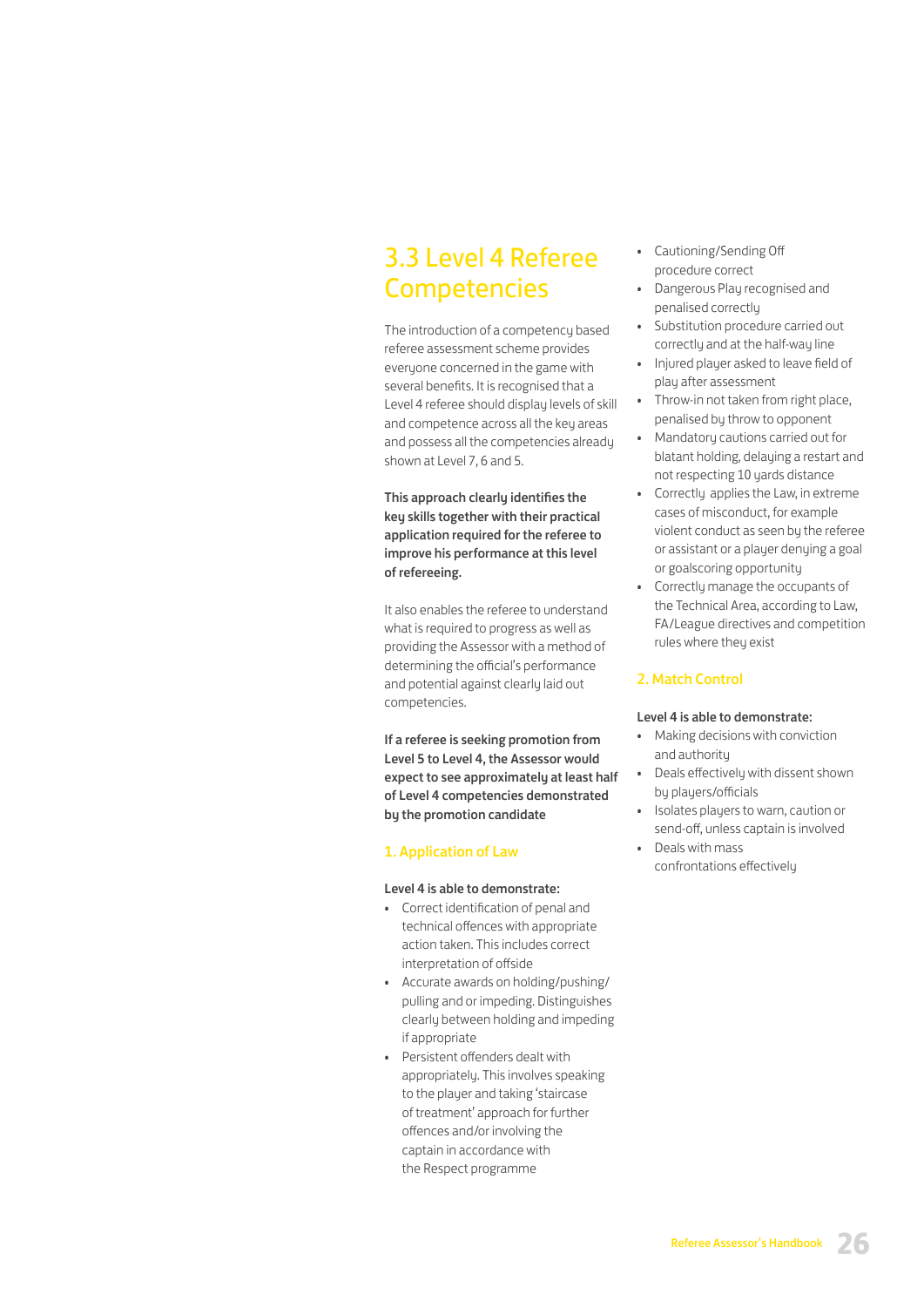- Manages unusual situations effectively, for example outside agent(s)
- Display a credible level of tolerance that is based on an acceptable application of Law; does not undermine the Referee's authority; and is not used as an excuse for shirking mandatory responsibilities
- Identifies the temperature/mood of the game and responds effectively when this changes
- Takes opportunities to assert his authority at key points of the match, for example first reckless challenge receives a caution
- Inspires confidence by sensitive management of players
- Is not influenced by the actions of players/officials/spectators

### 3. Positioning fitness and work rate

### Level 4 is able to demonstrate:

- Referee is close enough to play to make credible decisions, particularly when play is in or near to the penalty area
- Runs into the penalty area when play requires it
- Keeping the ball between assistant and referee as often as is practicable
- Adjusts patrol path when play requires it
- Takes up angled views for 'dropping zone' challenges
- Takes up angled views for challenges in open play
- Takes up the most advantageous position at corner kicks in order to detect offences
- Having stopped play to award a free-kick, moves off quickly to be in position for the next phase of play, unless required to warn/caution a plauer(s)
- Anticipates the next phase in open play and takes up the appropriate position
- Changes pace to match the demands of the game in order to gain ground and regain an effective position

### 4. Alertness and awareness (including management of stoppages)

### Level 4 is able to demonstrate:

- Injured players are dealt with correctly and play restarted quickly
- Substitutions are carried out quickly and efficiently
- Appropriate time allowed for stoppages
- Uses the trailing eye to retain visual contact with the original challenge, whilst being aware of the next phase of play
- Manages time-wasting and delays to restarts effectively
- Manages free-kick situations effectively, especially those near to the penalty area
- Raises profile and involvement in a game where the rising temperature/ mood demands it, maintaining concentration at all times

### 5. Communication

### Level 4 is able to demonstrate:

- Displays positive body language at all times
- Clear and unambiguous signals on all occasions
- A clearly audible whistle with appropriate variation to denote the seriousness of the offence
- Effective use of the voice to aid communication and prevent potential trouble
- Indirect free-kick signalled correctly and maintained appropriately
- Correct player warning/ cautioning technique
- Correct 10 yards (9.15 metres) estimation generally and especially with defensive walls
- Talks to players effectively, for example, use of the quiet word or public admonishment
- Responds to players in a calm manner

#### • Demonstrates self-control and confidence in decision-making

### 6. Teamwork

#### Level 4 is able to demonstrate:

- Ensure the assistant referees are properly briefed
- Effective communication is maintained between the referee and assistant referees, for example eye-to-eye contact
- Proactive signalling where appropriate to 'lead' assistant
- Clear examples of the referee being the team leader
- Not automatically led by signals from assistant referees
- Recognises and acts upon situations where assistant referees can be of maximum benefit, that is challenges close to the assistant referee

### 7. Advantage

### Level 4 is able to demonstrate:

- Clear immediate signals with arms and voice with the correct words used "Play on Advantage"
- Distinguishes between advantage and possession by playing advantage when possession is maintained but attacking potential is improved
- The position on the field of play is appropriate, that is it is not played in the defending penalty area (except when goalkeeper has safe possession of the ball) and/or not in defensive third of the field of play
- Having played and signalled advantage, stops game and awards a free-kick when advantage does not follow within a few seconds
- Is seen to speak to both the offending and offended players
- Takes disciplinary action at the next stoppage in play if appropriate
- Adjusts the playing of advantage depending upon the mood and temperature of the game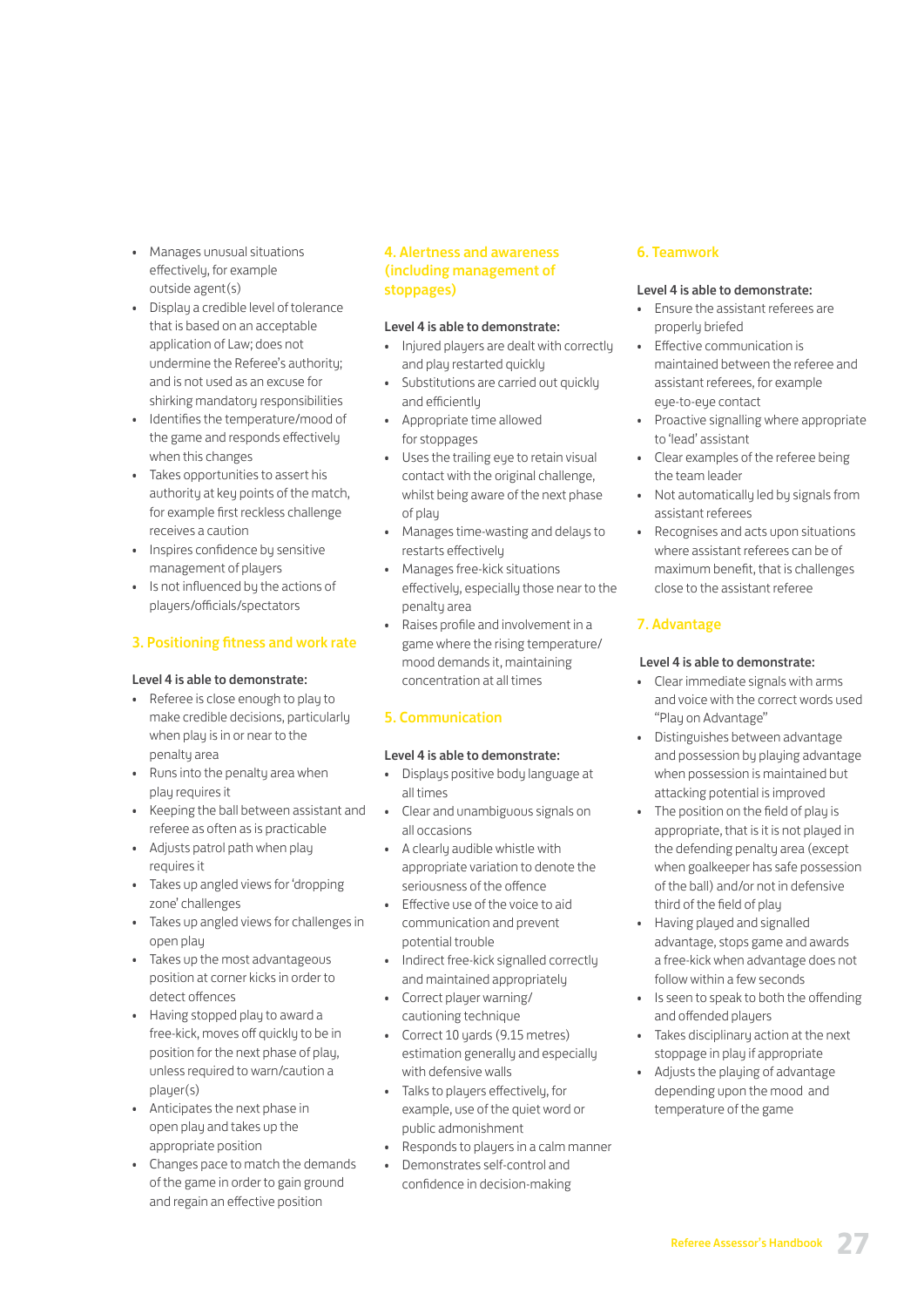# 3.4 Supply League Referee Assessment Form

| Name of referee |
|-----------------|
| Date            |
| Match           |
| Competition     |

| 1. Application of law                    |  |  |
|------------------------------------------|--|--|
| 2. Match control                         |  |  |
| 3. Positioning, fitness and<br>work rate |  |  |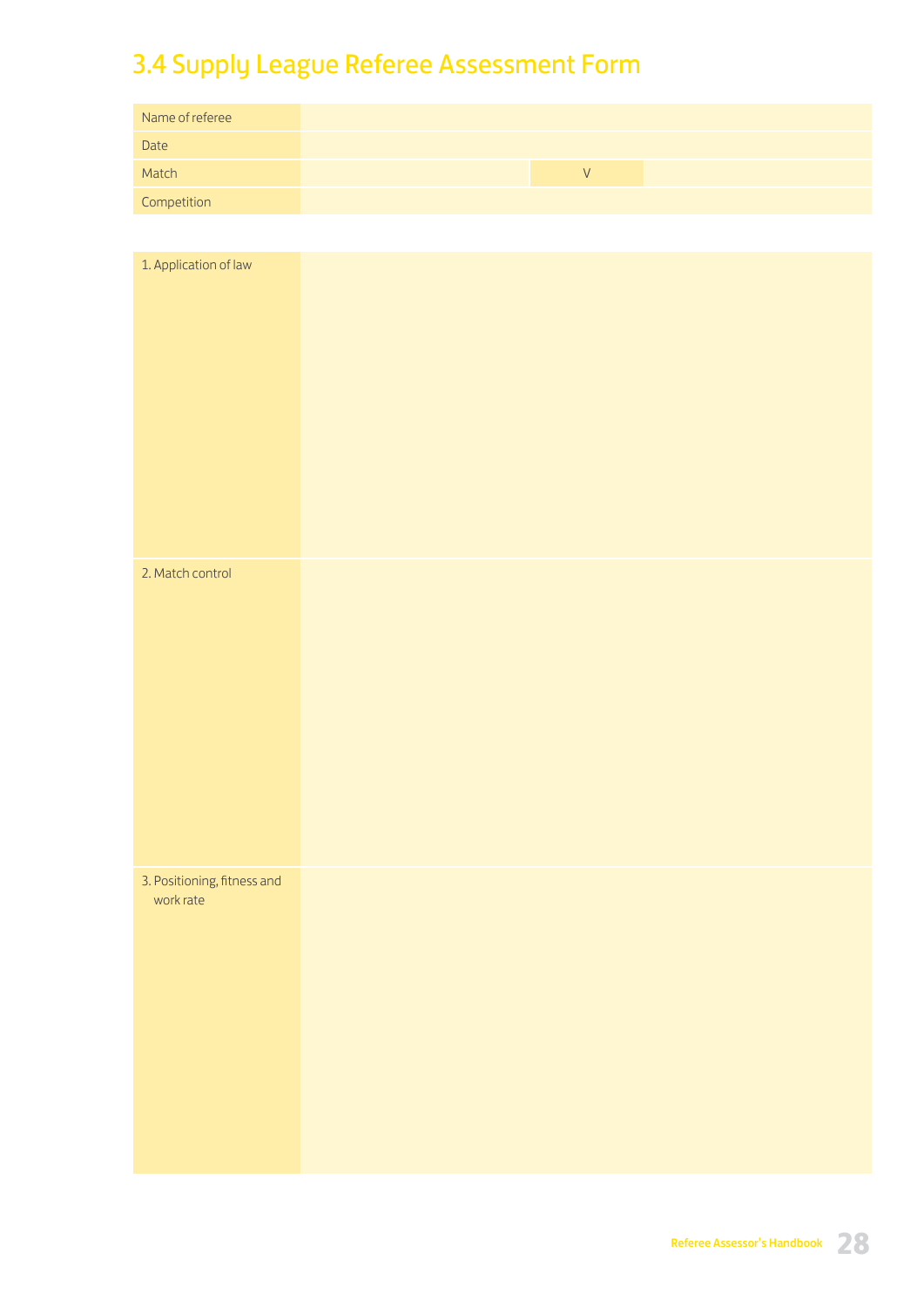| 4. Alertness and<br>awareness, including<br>management of<br>stoppages |  |  |  |
|------------------------------------------------------------------------|--|--|--|
| 5. Communication                                                       |  |  |  |
| 6. Teamwork                                                            |  |  |  |
| 7. Advantage                                                           |  |  |  |

| <b>Strengths</b> |  | Development areas<br>Section |  |
|------------------|--|------------------------------|--|
|                  |  |                              |  |
|                  |  |                              |  |
|                  |  |                              |  |

| Section        | Assessment criteria     | $1$ to 5 | Weighting      | Sub Total | <b>Final Total</b> |
|----------------|-------------------------|----------|----------------|-----------|--------------------|
| $\mathbf{1}$   | Application of law      |          | x5             |           |                    |
| $\overline{2}$ | Match control           |          | x5             |           |                    |
| 3              | Positioning & work rate |          | $x^2$          |           |                    |
| $\overline{4}$ | Alertness, awareness    |          | $x^2$          |           |                    |
| 5              | Communication           |          | x <sub>2</sub> |           |                    |
| 6              | Team work               |          | x <sub>2</sub> |           |                    |
|                | Advantage               |          | x <sub>2</sub> |           |                    |

## Name of Assessor:

Print: \_\_\_\_\_\_\_\_\_\_\_\_\_\_\_\_\_\_\_\_\_\_\_\_\_\_\_\_\_\_\_\_\_\_ Signed:\_\_\_\_\_\_\_\_\_\_\_\_\_\_\_\_\_\_\_\_\_\_\_\_\_\_\_\_\_\_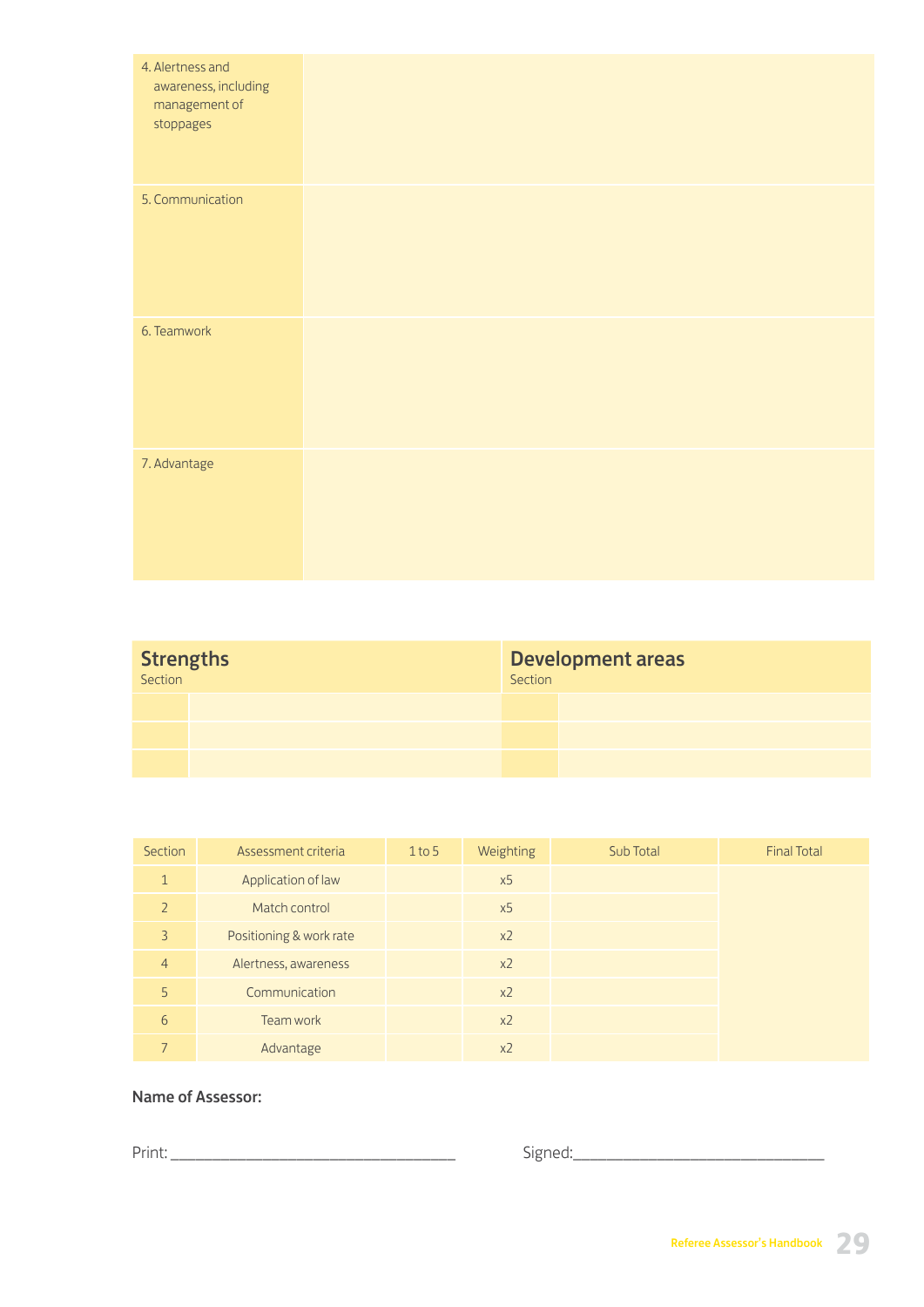# 3.5 Assessor Marking Guide for Supply League Referees

As a guide each area of competence is marked out of 5. The Assessor is then required to multiply the mark awarded by the weighting attached to each area. So if your mark for application of law was 4 (4 x 5) your overall mark would be 20. Ultimately your overall mark for all competencies will be out of 100.

| 1. Application of Law  | X 5            | (Max 25) |
|------------------------|----------------|----------|
| 2. Match Control       | X 5            | (Max 25) |
| 3. Positioning/Fitness | X <sub>2</sub> | (Max 10) |
| 4. Alertness/Awareness | X <sub>2</sub> | (Max 10) |
| 5. Communication       | X 2            | (Max 10) |
| 6. Teamwork            | X <sub>2</sub> | (Max 10) |
| 7. Advantage           | X 2            | (Max 10) |

Each section is marked as follows and then multiplied by the weighting factor as indicated.



The Assessor should use their experience to determine the quality of the performance as outlined above then adjust by multiplying by the weighting factor. Half marks can be used in each section when marking with the standard expected being 3.5 in each section. If you arrive at a half mark when the total is calculated (e.g. 73.5) please round up to the next whole mark (i.e.74). If a mark of 3.5 or less is awarded advice must be given on how improvement can be made and a higher mark achieved.

#### Marking within each Competency:



Likewise errors in performance, or inappropriate management that causes use of sanctions, will swing the pendulum in the opposite direction of below the Standard Performance.

It is important to emphasise that "Management" is not an excuse for failing to deal with reckless challenges, violent conduct or serious foul play.

The final total mark must be a whole number, if the final total is a decimal number this must be rounded up to the nearest whole number.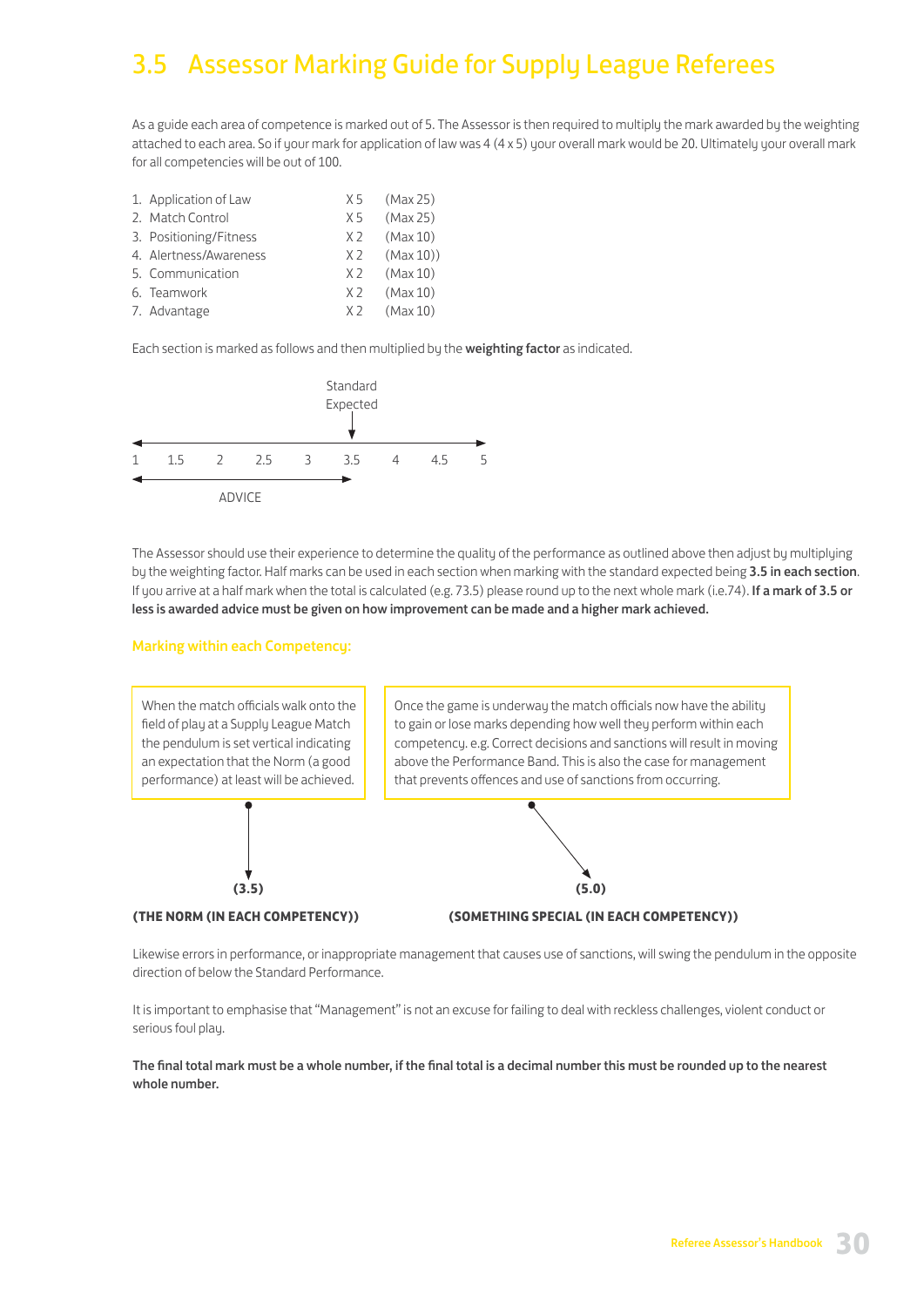#### How should an Assessor mark a Level 4 referee who deals incorrectly with a match changing decision?

An example of a match changing decision can be one of the following:

- A penalty award where a denial of an obvious goal scoring opportunity was not punished by a send off and a red card for the player committing the offence
- A clear case of violent conduct or serious foul play not resulting in the dismissal of the player from the field of play
- Failure to caution the same player a second time for an offence clearly requiring a caution and therefore a second yellow card and a red card

Where, in the above cases, the assessor decides that the referee has not applied Law correctly, the maximum mark that can be awarded for the Application of Law section of the Assessor's report is 3.

#### Other Issues

- Where a Level 4 referee does not apply Law correctly in relation to the wearing of undershorts, jewellery or other parts of players' equipment, assessors are to make a half a mark deduction from the section on Application of Law.
- Where a referee does not apply Law correctly in relation to a caution, assessors are to make a half a mark deduction from the section on Application of Law

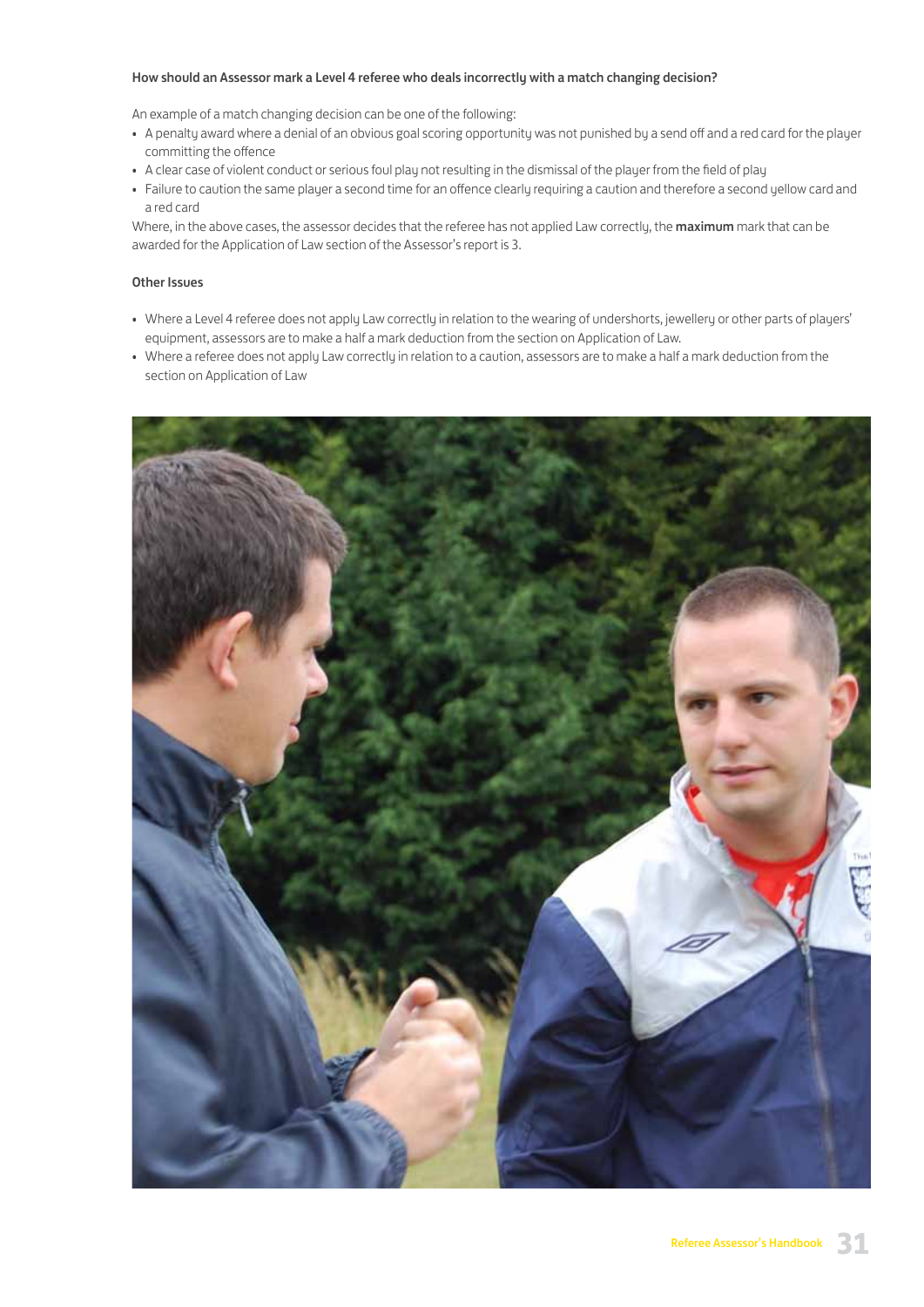# 3.6 Marking Guide Description

| <b>Mark</b> | Comment                                                                              |
|-------------|--------------------------------------------------------------------------------------|
| $+90$       | Should not be at this level – a performance for the next level                       |
| $86 - 89$   | Something special - the "wow" factor                                                 |
| $82 - 85$   | "Did exceptionally well" – but not quite the "wow" factor                            |
| $78 - 81$   | "Did very well" – above the standard performance                                     |
| $74 - 77$   | "Did well" – just above the standard we expect                                       |
| $70 - 73$   | "This is the standard we expect"- the standard performance                           |
| $66 - 69$   | "Did ok," but not quite at the standard expected                                     |
| $62 - 65$   | "Didn't do quite well enough"- areas for development need addressing                 |
| $58 - 61$   | "Didn't do well in this game"— fair amount of development required, major deficiency |
| $-57$       | Should not be at this level - below that expected                                    |

# Marking guide descriptions for Referees and Assistant Referees for each section of the report

| <b>Mark</b>                  | <b>Description of performance</b>                                                                                                                                                                                                                                                                                                     |
|------------------------------|---------------------------------------------------------------------------------------------------------------------------------------------------------------------------------------------------------------------------------------------------------------------------------------------------------------------------------------|
| 5<br>Outstanding             | A performance with no significant errors in a game which was very challenging and demanded a<br>high level of competence and management. This performance contained an extremely positive<br>indication of the potential to officiate at a higher level. There will be no developmental advice to<br>offer when this mark is awarded. |
| 4.5<br>Excellent             | A performance with only minor errors in a game which was challenging and demanded a high<br>level of competence and management. This performance contained a very positive indication of<br>the potential to officiate at a higher level. There will be no significant developmental advice to<br>offer when this mark is awarded.    |
| $\overline{4}$<br>Very good  | Very good level of performance in a game which was a good test of the official's skill. The advice<br>offered is likely to be of a 'fine tuning' nature when this mark is awarded.                                                                                                                                                    |
| 3.5<br>Standard              | Standard level of performance in a game which is "normal" for this standard of football.<br>There will be advice to offer to aid development in various areas. This is the expected level<br>of performance at this standard of football.                                                                                             |
| 3<br>Satisfactory            | This mark will be awarded when an official has displayed some errors in a specific section in a<br>"normal" game. Suitable constructive advice must be offered                                                                                                                                                                        |
| 2.5<br>Unsatisfactory        | A performance which consistently fell below the standard expected. Clear deficiencies were<br>displayed and in depth constructive advice must be offered.                                                                                                                                                                             |
| $\overline{2}$<br>Poor       | A performance which consistently fell below the standard expected. Clear deficiencies were<br>displayed and in depth constructive advice must be offered                                                                                                                                                                              |
| 1.5<br>Very Poor             | A performance in which the official displayed serious errors of judgment throughout.<br>This mark indicates a performance significantly below the standard expected at this level.<br>Detailed constructive advice must be offered.                                                                                                   |
| $\mathbf{1}$<br>Unacceptable | A performance in which the official displayed very serious shortcomings and whose<br>performance suggests that he/she should not be officiating at this level. Detailed constructive<br>advice must be offered.                                                                                                                       |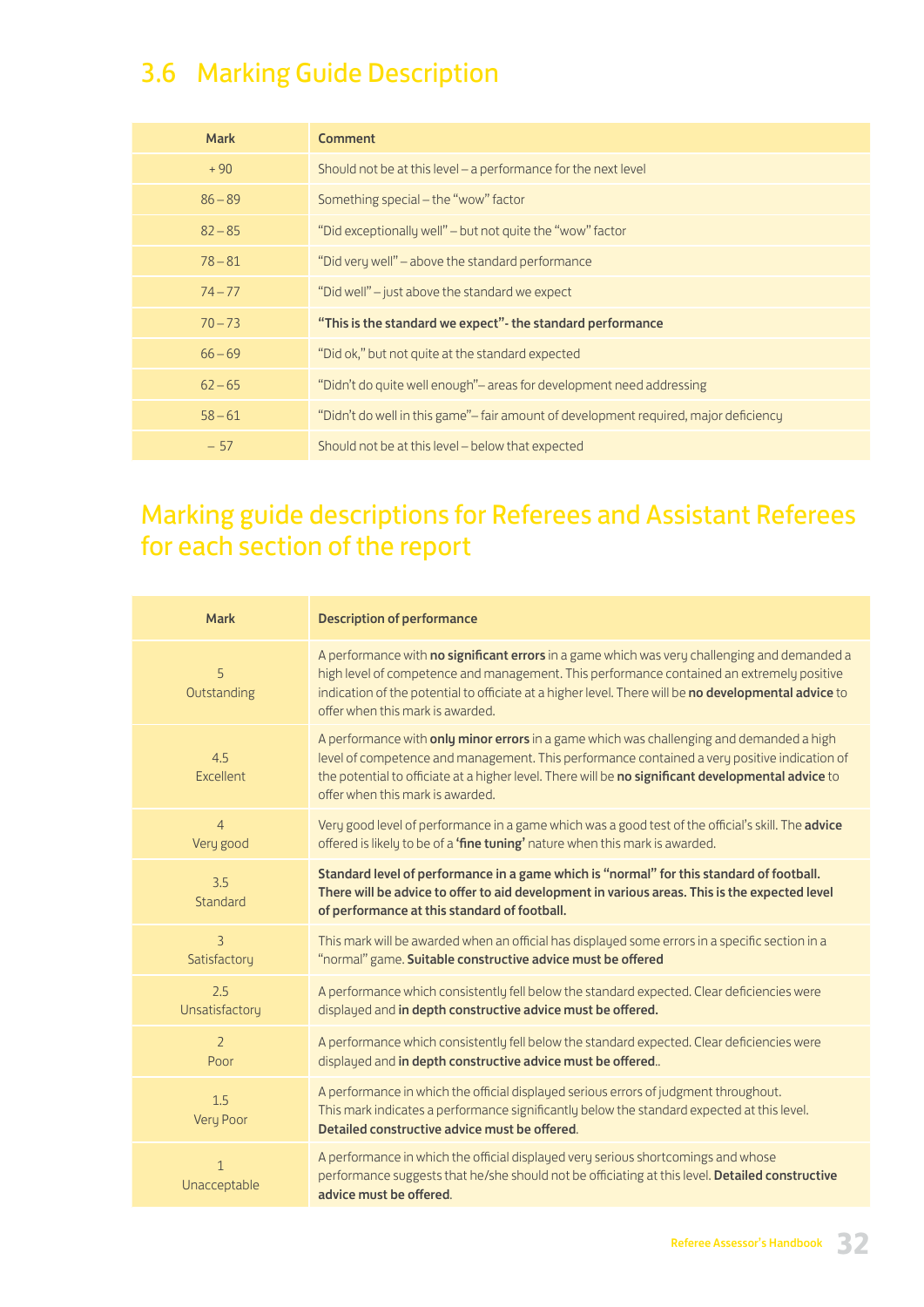# Description of Performance - Summary

| <b>Mark</b>                    | <b>Description of performance</b>    | <b>Type of game</b> | <b>Advice</b>                          |
|--------------------------------|--------------------------------------|---------------------|----------------------------------------|
| 5<br>Outstanding               | No significant errors                | Very challenging    | None                                   |
| 4.5<br>Excellent               | No significant errors                | Challenging         | Nothing significant                    |
| $\overline{4}$<br>Very good    | Very good                            | A good test         | 'Fine tuning'                          |
| 3.5<br>Standard                | Standard                             | 'Normal'            | To aid development in various<br>areas |
| $\overline{3}$<br>Satisfactory | Some errors in a specific<br>section | 'Normal'            | Suitable constructive                  |
| 2.5<br>Unsatisfactory          | <b>Below standard</b>                |                     | In-depth constructive                  |
| $\overline{2}$<br>Poor         | Consistently below standard          |                     | In-depth constructive                  |
| 1.5<br>Very Poor               | Serious errors of judgement          |                     | Detailed constructive                  |
| $\mathbf{1}$<br>Unacceptable   | Very serious shortcomings            |                     | Detailed constructive                  |

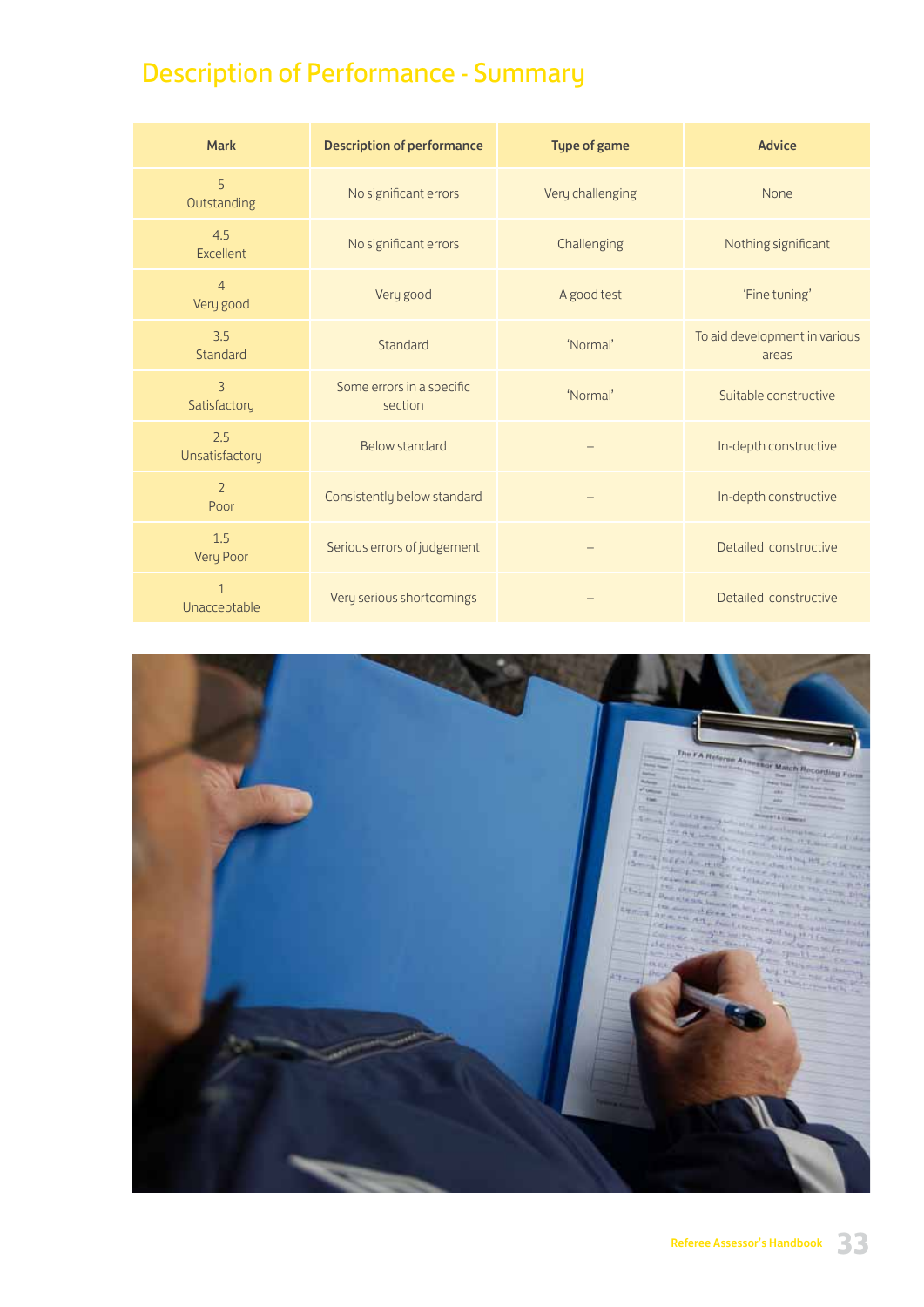# 3.7 Supply League Assistant Referee **Competencies**

Due to the wide experience and competency levels of match officials who will be appointed as Supply League Assistant Referees it is recommended that the match Assessor gives a brief report on the performance of the Assistant Referee with brief outline advice for future development.

The competencies around which Assistant Referees are advised to build their personal skills and qualities are as follows:

### Offside judgement – active / passive

#### At this level we expect the Assistant Referee to use time wisely to ensure accuracy in application:

- Game reading
- Active / passive play
- Sensible positioning to judge
- Clear and well-timed signals
- Retention of flag when necessary
- Clear evaluation of all factors
- Correct recognition and signalling of offences
- Anticipation and awareness of potential offside situations

#### For an "above standard" performance it would be expected the Assistant Referee would also demonstrate:

- Appropriate timing. Sometimes a quick flag, sometimes a delay
- An understanding of how long to retain a signal

### Support and assistance to the referee

At this level we expect the Assistant Referee to be aware of the support required by the referee for each and every situation.

- Get involved in an appropriate manner
- Maintain good eye contact
- Respond positively to the Referee's signals/gestures
- Judge the Referee's involvement and provide assistance accordingly

### For an "above standard" performance it would be expected the Assistant Referee would also demonstrate:

- Enhanced judgement of when to become involved.
- Show empathy for the needs of the referee
- Eye contact with referee prior to signalling
- Ability to read the mood of the game and to adjust involvement accordingly

### Alertness / mental awareness

At this level we expect the Assistant Referee to promote confidence in the advice offered through positive body language.

- Have poise whilst carruing out his/ her duties
- Demonstrate alertness appropriate for all incidents and eventualities
- Demonstrate mental awareness
- Hold his/her gaze

### For an "above standard" performance it would be expected the Assistant Referee would also demonstrate:

- An alertness to when support is required e.g. goal line
- Body language that portrays alertness

#### **Signals**

At this level we expect the Assistant Referee to communicate advice assertively, but non demonstratively. • Approved

- 
- Clear
- Decisive
- Maintenance of unnoticed signals too long or not long enough

#### For an "above standard" performance it would be expected the Assistant Referee would also demonstrate:

- High technical quality of flag work
- Positive and confident body language
- Communication with the referee to offer the reason for a signal in a clear but non demonstrative manner

#### Fitness and positioning

At this level we expect the Assistant Referee to provide confidence in the team's decision making through appropriate positioning and ease of movement:

- Demonstrate fluidity in movement
- Positioned to provide advice with confidence
- Respond in a positive manner to the Referee's instructions at set pieces
- Demonstrate good sprinting speed
- Be creditably positioned when making critical decisions
- Display stamina

### For an "above standard" performance it would be expected the Assistant Referee would also demonstrate:

- Body Language. Moves with purpose
- Use of small foot movements to remain in line with second rearmost defender
- Enhanced sprinting ability
- Ability to regain position quickly
- Display a commendable stamina level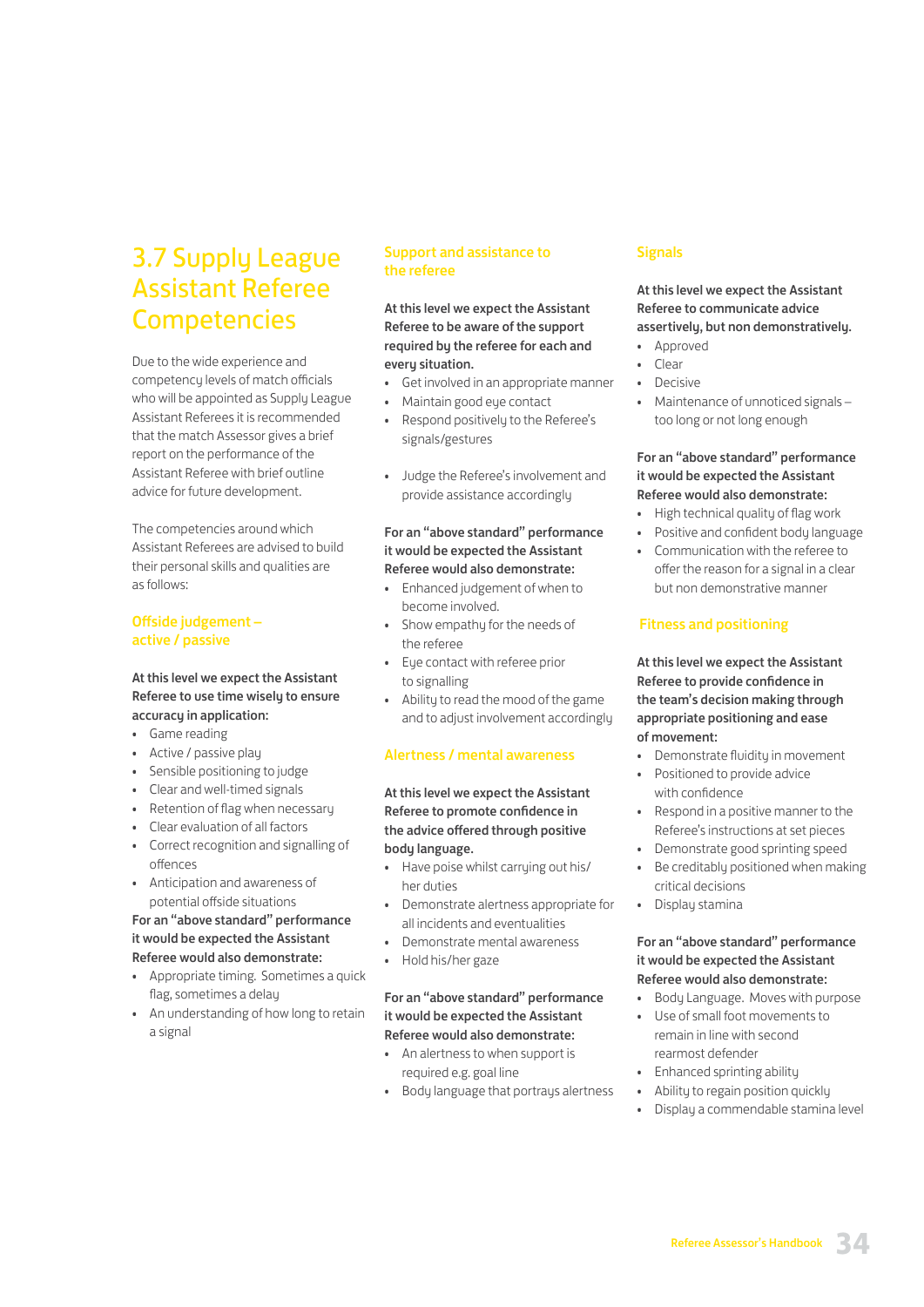# 3.8 Supply League Assistant Referee Assessment Form

| <b>Assistant Referee</b> |  |  |  |
|--------------------------|--|--|--|
| Date                     |  |  |  |
| Match                    |  |  |  |
| Competition              |  |  |  |

|                |                                       | Mark<br>$1$ to 5 | Weighting      | Sub Total |
|----------------|---------------------------------------|------------------|----------------|-----------|
| $\overline{A}$ | Offside judgements - active/passive   |                  | x <sub>5</sub> |           |
| B              | Support and assistance to the referee |                  | x <sub>5</sub> |           |
|                | Alertness and awareness               |                  | $x^2$          |           |
| D              | Signals                               |                  | x <sub>2</sub> |           |
| F              | Fitness and positioning               |                  | x <sub>2</sub> |           |
|                |                                       |                  | TOTAL          |           |

| <b>Strengths</b> |                          |
|------------------|--------------------------|
| $\,1\,$          |                          |
| $\overline{2}$   |                          |
| $\overline{3}$   |                          |
|                  | <b>Development areas</b> |
| $\,1\,$          |                          |
| $\overline{2}$   |                          |
| $\overline{3}$   |                          |
|                  | <b>Concluding advice</b> |
|                  |                          |
|                  |                          |
|                  |                          |
|                  |                          |

### Name of Assessor:

Print: \_\_\_\_\_\_\_\_\_\_\_\_\_\_\_\_\_\_\_\_\_\_\_\_\_\_\_\_\_\_\_\_\_\_ Signed:\_\_\_\_\_\_\_\_\_\_\_\_\_\_\_\_\_\_\_\_\_\_\_\_\_\_\_\_\_\_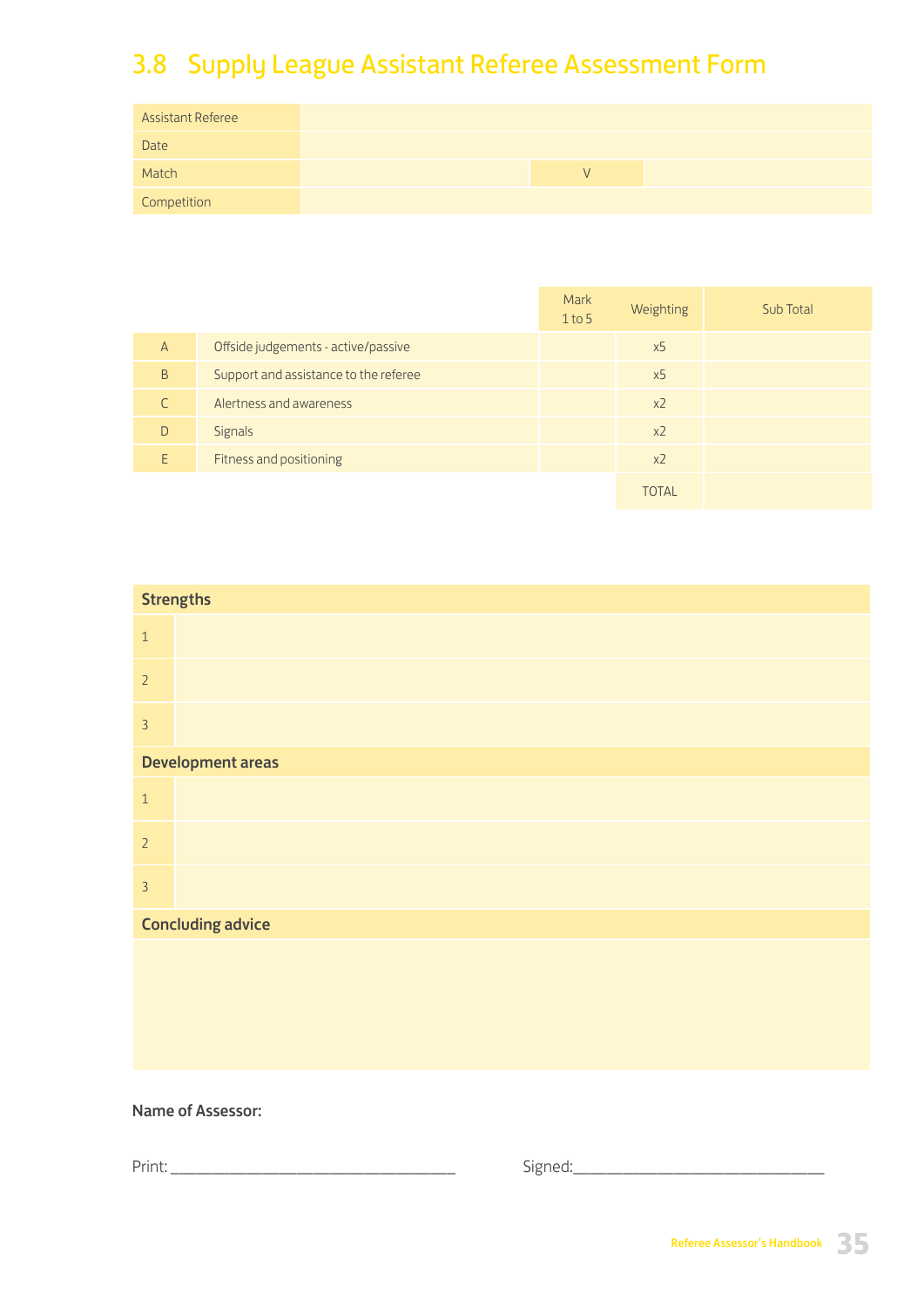# 3.9 Assessor Marking Guide for Supply League Assistant Referees

As a guide each area of competence is marked out of 5. The Assessor is then required to multiply the mark awarded by the weighting attached to each area. So if your mark for offside was 4 (4 x 5) your overall mark would be 20. Ultimately your overall mark for all competencies will be out of 100.

| 1. Offside                 | X 5   | (Max 25) |
|----------------------------|-------|----------|
| 2. Support and assistance  | X 5   | (Max 25) |
| 3. Alertness and awareness | X4    | (Max 10) |
| 4. Signals                 | $X_4$ | (Max 10) |
| 5. Fitness and positioning | X 2   | (Max 10) |

Each section is marked as follows and then multiplied by the weighting factor as indicated.



The Assessor should use their experience to determine the quality of the performance as outlined above then adjust by multiplying by the weighting factor. Half marks can be used in each section when marking with the standard expected being 3.5 in each section. If you arrive at a half mark when the total is calculated (e.g. 73.5) please round up to the next whole mark (i.e. 74).

#### If a mark of 3.5 or less is awarded advice must be given on how improvement can be made and a higher mark achieved.

#### Marking within each Competency:



Likewise errors in performance, or inappropriate management that causes use of sanctions, will swing the pendulum in the opposite direction of below the Standard Performance.

It is important to emphasise that "Management" is not an excuse for failing to deal with reckless challenges, violent conduct or serious foul play.

The final total mark must be a whole number, if the final total is a decimal number this must be rounded up to the nearest whole number.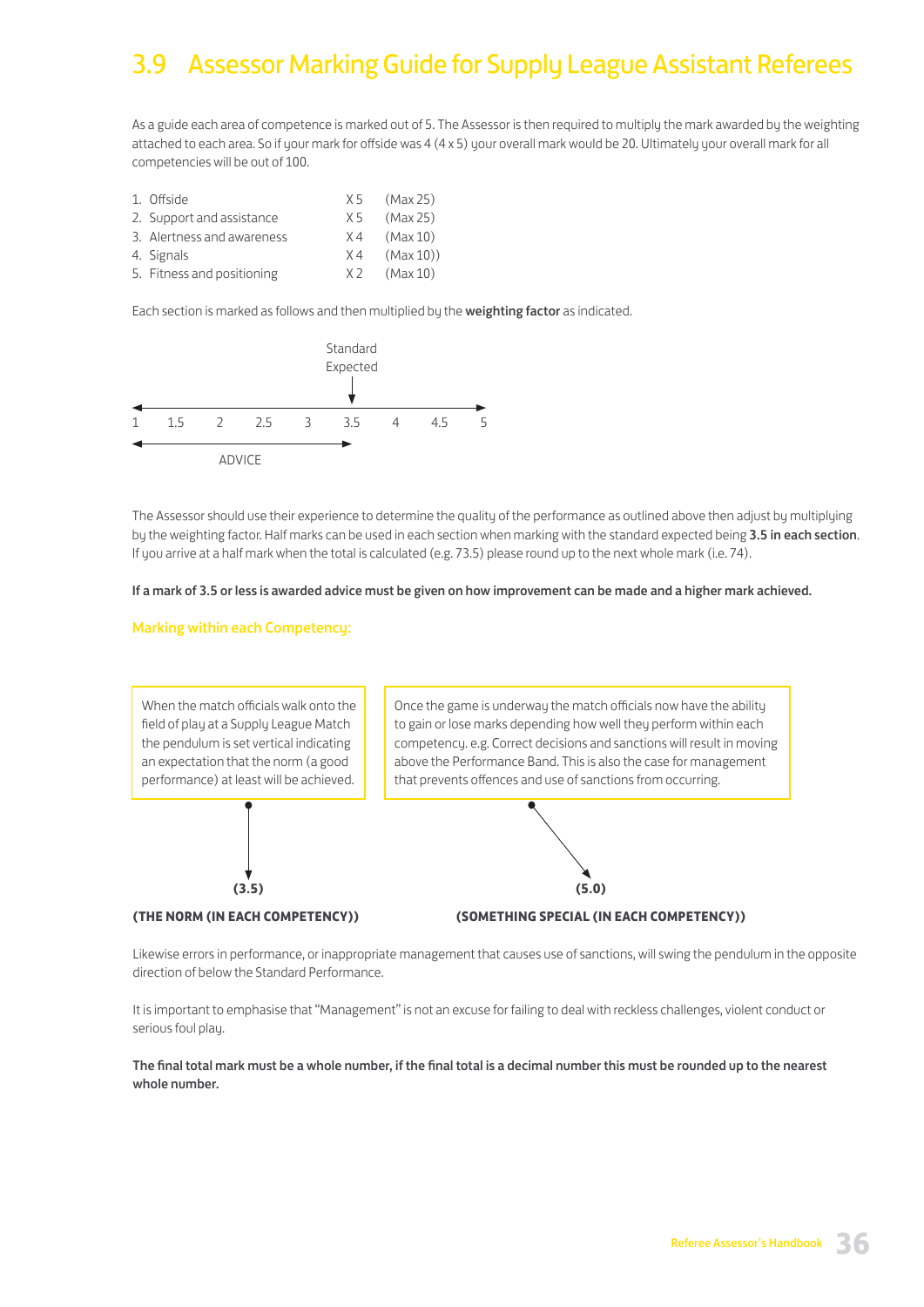# Marking Guide Description

| <b>Mark</b> | <b>Comment</b>                                                                       |
|-------------|--------------------------------------------------------------------------------------|
| $+90$       | Should not be at this level – a performance for the next level                       |
| $86 - 89$   | Something special - the "wow" factor                                                 |
| $82 - 85$   | "Did exceptionally well" – but not quite the "wow" factor                            |
| $78 - 81$   | "Did very well" – above the standard performance                                     |
| $74 - 77$   | "Did well" – just above the standard we expect                                       |
| $70 - 73$   | "This is the standard we expect" - the standard performance                          |
| $66 - 69$   | "Did ok," but not quite at the standard expected                                     |
| $62 - 65$   | "Didn't do quite well enough"- areas for development need addressing                 |
| $58 - 61$   | "Didn't do well in this game"- Fair amount of development required, major deficiency |
| $-57$       | Should not be at this level – below that expected                                    |

# 3.10 Conducting the Post-Match Debrief

Supply League Assessors will conduct a post-match debriefing and the following guidelines may be helpful:

- Any debriefing should be used as an opportunity for clarification of particular match incidents, confirm disciplinary action taken with reasons and **construct** a positive atmosphere
- The Assessor should collate information prior to the debrief. (For information, look for trends and select/prioritise relevant incidents including complementary/development topics
- The debriefing should be structured in its contents
- Always start with a compliment and end with a compliment
- The Assessor should take no longer than 10 minutes
- Do not mention marks that you might give
- Be cautious using words such as 'good' 'very good', or 'excellent'.
- Any comments to the officials should be consistent with the report that will follow
- It is recommended that you open your feedback by addressing the Assistant Referees first then conclude with the referee as this will take a longer period of time
- A debriefing session should be an interaction between the Assessor and the referee working towards the future development of the referee
- Encourage the Referee and Assistant Referees to read your assessment and the supportive advice you have offered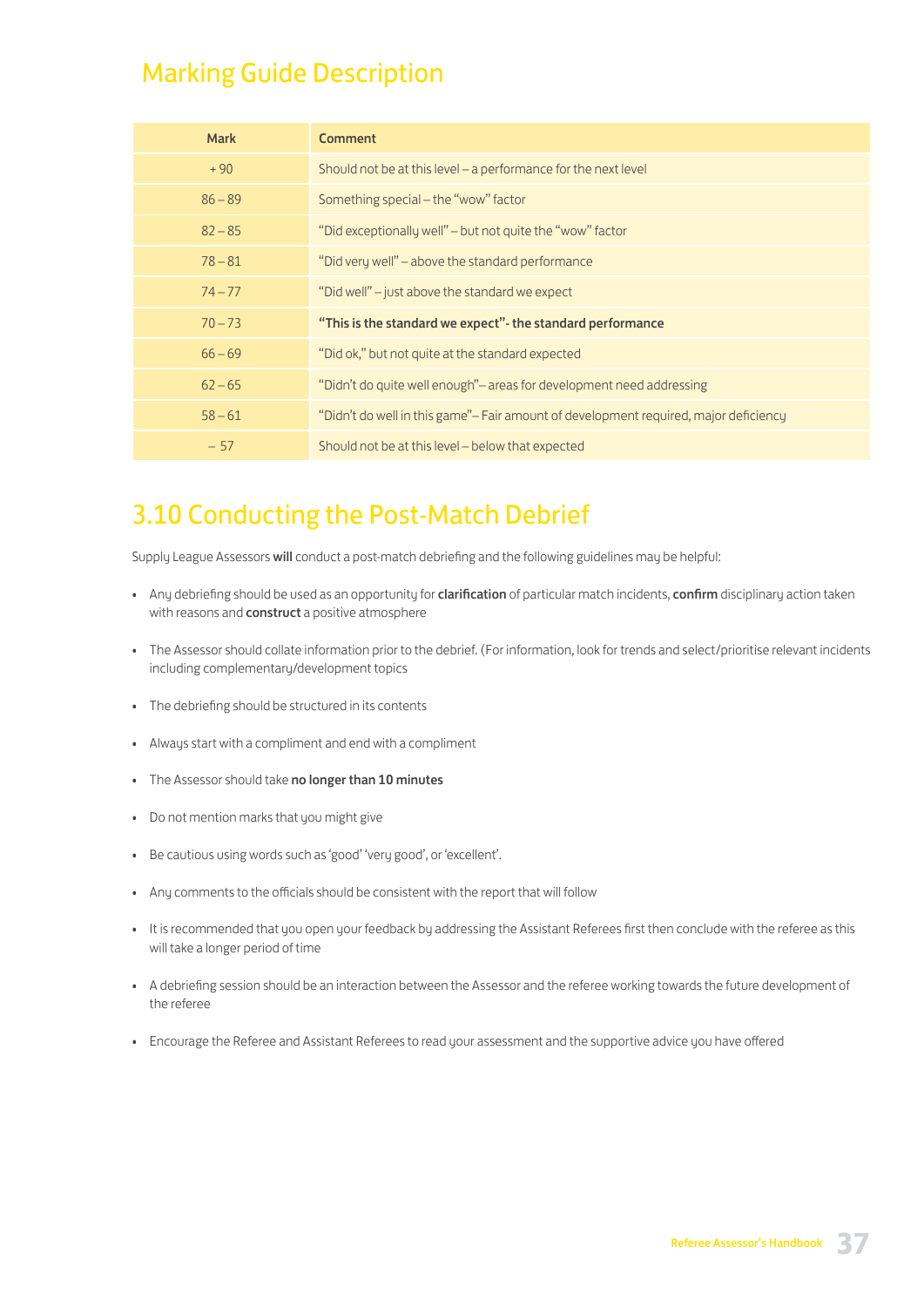# 3.11 Good Practice / Sample Assessments Supply League Referee Assessment Form

| Name of referee                                                        | A. N. Official                                                                                                                                                                                                                                                                                                                                                                                                                                                                                                                                                                                                                                                                                                                                                                                                                                                                                                                                                                                                                                                                                                                                                                                                                                                                                                                                                                                                                                                           |                                                                                                                                                                                                                                                                                                                                                                                                                                                                                                                                                                                                                                                                                                                                                                                                                                                                                                                          |                  |  |  |  |  |
|------------------------------------------------------------------------|--------------------------------------------------------------------------------------------------------------------------------------------------------------------------------------------------------------------------------------------------------------------------------------------------------------------------------------------------------------------------------------------------------------------------------------------------------------------------------------------------------------------------------------------------------------------------------------------------------------------------------------------------------------------------------------------------------------------------------------------------------------------------------------------------------------------------------------------------------------------------------------------------------------------------------------------------------------------------------------------------------------------------------------------------------------------------------------------------------------------------------------------------------------------------------------------------------------------------------------------------------------------------------------------------------------------------------------------------------------------------------------------------------------------------------------------------------------------------|--------------------------------------------------------------------------------------------------------------------------------------------------------------------------------------------------------------------------------------------------------------------------------------------------------------------------------------------------------------------------------------------------------------------------------------------------------------------------------------------------------------------------------------------------------------------------------------------------------------------------------------------------------------------------------------------------------------------------------------------------------------------------------------------------------------------------------------------------------------------------------------------------------------------------|------------------|--|--|--|--|
| Date                                                                   | 27th February 2010                                                                                                                                                                                                                                                                                                                                                                                                                                                                                                                                                                                                                                                                                                                                                                                                                                                                                                                                                                                                                                                                                                                                                                                                                                                                                                                                                                                                                                                       |                                                                                                                                                                                                                                                                                                                                                                                                                                                                                                                                                                                                                                                                                                                                                                                                                                                                                                                          |                  |  |  |  |  |
| Match                                                                  | <b>Red Town</b>                                                                                                                                                                                                                                                                                                                                                                                                                                                                                                                                                                                                                                                                                                                                                                                                                                                                                                                                                                                                                                                                                                                                                                                                                                                                                                                                                                                                                                                          | $\vee$                                                                                                                                                                                                                                                                                                                                                                                                                                                                                                                                                                                                                                                                                                                                                                                                                                                                                                                   | <b>Blue City</b> |  |  |  |  |
| Competition                                                            | Supply League                                                                                                                                                                                                                                                                                                                                                                                                                                                                                                                                                                                                                                                                                                                                                                                                                                                                                                                                                                                                                                                                                                                                                                                                                                                                                                                                                                                                                                                            |                                                                                                                                                                                                                                                                                                                                                                                                                                                                                                                                                                                                                                                                                                                                                                                                                                                                                                                          |                  |  |  |  |  |
|                                                                        |                                                                                                                                                                                                                                                                                                                                                                                                                                                                                                                                                                                                                                                                                                                                                                                                                                                                                                                                                                                                                                                                                                                                                                                                                                                                                                                                                                                                                                                                          |                                                                                                                                                                                                                                                                                                                                                                                                                                                                                                                                                                                                                                                                                                                                                                                                                                                                                                                          |                  |  |  |  |  |
| 1. Application of law                                                  | the ball went out.                                                                                                                                                                                                                                                                                                                                                                                                                                                                                                                                                                                                                                                                                                                                                                                                                                                                                                                                                                                                                                                                                                                                                                                                                                                                                                                                                                                                                                                       | This match was a good test for you and I thought that your application of Law was very good.<br>Judgment of challenges was consistent and as far as I could see correct. When Red 5 attempted<br>something reckless (62 minutes) you spotted this well and cautioned him. Shortly afterwards his<br>captain (Red 4) also went into your notebook for persistent infringement, which again showed good<br>awareness and interpretation of Law. Your cautioning procedure was correct on both occasions. In<br>conjunction with your Assistants, offside appeared to be interpreted well throughout, with players<br>not penalised until clearly becoming involved in active play. Substitutions and injury stoppages<br>were handled according to Law and managed well. I particularly liked the way on two occasions you<br>awarded a throw to the other team when a throw was originally taken some distance from where |                  |  |  |  |  |
| 2. Match control                                                       | You refereed this game with both conviction and authority, managing players and situations well.<br>The game was quick and competitive and you needed to maintain your concentration and your<br>level of involvement throughout. Your manner and willingness to engage with the players worked to<br>your benefit and meant that in the main they responded well to the way you managed the match.<br>A good example of this came on 80 minutes when the Reds' goalkeeper tangled with the White 8.<br>He retained the ball and the play continued but I was pleased to see the quiet word with the forward<br>suggesting, I think, that he leave the keeper to you. A minute later, during a convenient stoppage,<br>you were then seen to speak more strongly to the goalkeeper, calming him down and telling him not<br>to over-react. This was a good example of sensible management maintaining your match control.<br>You consistently identified changes to the mood and temperature of the match and adjusted your<br>involvement accordingly. You also asserted your authority at a key point with your first caution for a<br>reckless challenge. At no time did I think you were influenced in your decision-making by the actions<br>of players, officials or spectators.                                                                                                                                                                                   |                                                                                                                                                                                                                                                                                                                                                                                                                                                                                                                                                                                                                                                                                                                                                                                                                                                                                                                          |                  |  |  |  |  |
| 3. Positioning, fitness and<br>work rate                               | You maintained a good work rate throughout the whole of what was a very quick game and<br>demonstrated a level of fitness needed at this level. This included the ability to sprint when called<br>upon, e.g. breakaway attack by the Whites on 84 minutes, plus the use of backward running to<br>keep play in view. As a result, you were generally close enough to play to make credible decisions<br>for example, the accidental clash of heads on 51 minutes, which contributed to your control and<br>authority. You also kept your Assistants in view well and were seen to adjust your patrol path in<br>order to keep in touch with play and monitor key incidents. This included several incursions into the<br>penalty areas in open play.<br>You were slightly caught out on the third goal when the ball broke unexpectedly to a Red player just<br>inside the opposition half. It was clearly not going to be possible for you to get really close to the<br>play as he darted towards the penalty area and scored with a fierce shot. However, you did what you<br>could to ensure an unobstructed angled view of the incident (most important) and to have a clear<br>sight of your active Assistant. This to me was, in the circumstances, good refereeing.<br>On corner kicks you showed good movement, even warning a player at one point that you were<br>going to run across his path as the kick was taken. This too, was a very good performance. |                                                                                                                                                                                                                                                                                                                                                                                                                                                                                                                                                                                                                                                                                                                                                                                                                                                                                                                          |                  |  |  |  |  |
| 4. Alertness and<br>awareness, including<br>management of<br>stoppages | As already mentioned this was a fast moving match that kept you on your toes for the whole time. I<br>felt that you coped well with this, missing nothing of note and demonstrating a sound reading of the<br>game. You managed injuries according to Law but when the White 8 was treated on 36 minutes I felt<br>that you went rather a long way from the scene. Whilst you don't want to get too involved with the<br>trainer you may on occasion want to encourage him to get on with things and also to show some<br>interest in the player's welfare.<br>Where a couple of free kicks required the wall back 10 yards this was done well. Your Senior Assistant<br>served you well with the substitutions and they were dealt with efficiently. I felt in both halves that<br>your allowance for time lost seemed somewhat ungenerous. We had numerous ball changes, a clash<br>of heads and three lots of substitutions in the second half, surely worth more than two minutes?<br>Nonetheless, yours was a performance of a standard expected at this level.                                                                                                                                                                                                                                                                                                                                                                                                     |                                                                                                                                                                                                                                                                                                                                                                                                                                                                                                                                                                                                                                                                                                                                                                                                                                                                                                                          |                  |  |  |  |  |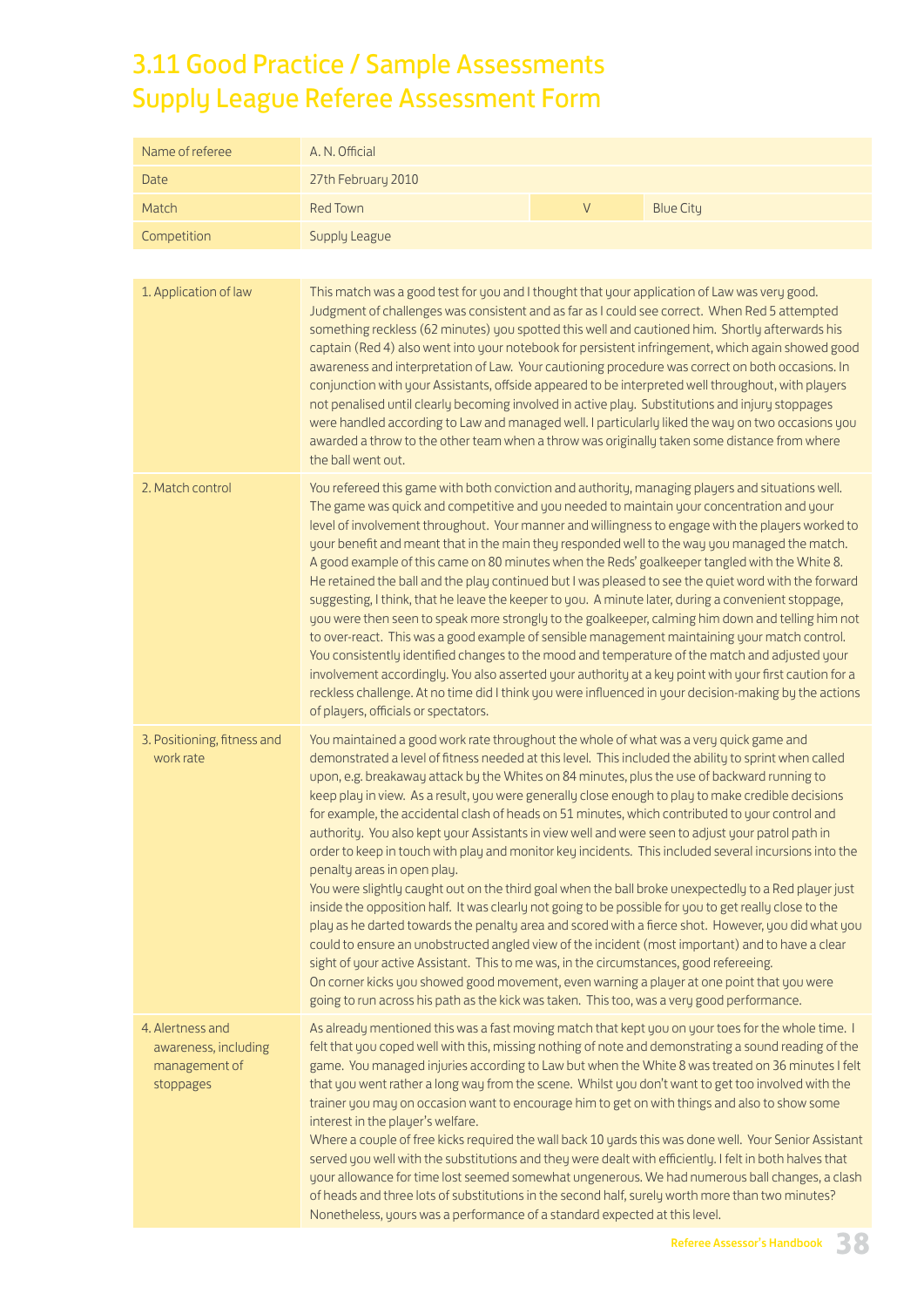| 5. Communication | This was a very good aspect of your game. The whistle was used confidently with good variation of<br>length and tone right from the kick off and arm signals clear and decisively delivered. You also made<br>very effective use of the voice to keep the game moving ("keep going" etc), to hold it up ("on the<br>whistle please"), to proactively manage players ("you put your arm to the ball") and head off trouble<br>("arms down", "I'm watching" etc). You used the public warning when necessary (e.g. Red 10 on 49<br>minutes after his handball) and also the quiet word where this was the better option (e.g. Red 11 on<br>70 minutes, shortly after he made a comment). The only occasion I felt that you could have been<br>more vocal was for the loud handball shout on the edge of the Red's penalty area at 25 minutes. You<br>were very close to the incident and made the right decision. The players close by obviously heard<br>what you said and accepted it, but others further away plus the benches would have been more<br>convinced by something other than a shake of the head.                                                                                                                                                                                                                                                                                                                                                                                                                                                                                                                                                                        |
|------------------|---------------------------------------------------------------------------------------------------------------------------------------------------------------------------------------------------------------------------------------------------------------------------------------------------------------------------------------------------------------------------------------------------------------------------------------------------------------------------------------------------------------------------------------------------------------------------------------------------------------------------------------------------------------------------------------------------------------------------------------------------------------------------------------------------------------------------------------------------------------------------------------------------------------------------------------------------------------------------------------------------------------------------------------------------------------------------------------------------------------------------------------------------------------------------------------------------------------------------------------------------------------------------------------------------------------------------------------------------------------------------------------------------------------------------------------------------------------------------------------------------------------------------------------------------------------------------------------------------------------------------------------------------------------------------------------|
| 6. Teamwork      | You worked well with your two colleagues to deliver a very good display of teamwork with you clearly<br>being the leader and your two colleagues supporting you very well. Although there were no major<br>challenging incidents in the game everything that did happen was well controlled by the team of<br>three. This included a couple of obvious disallowed goals (offside on 15 and 63 minutes) where the<br>flag and the whistle signals were delivered at exactly the same time, thus selling the decision well<br>and nipping any query in the bud. You led the team effectively giving indicative signals or being<br>very quick to signal yourself when necessary. You maintained good eye contact and voice contact<br>throughout the game and encouraged your two Assistants to get involved, which they did. You also<br>recognised rightly situations where they could be of maximum benefit to you, a good example being<br>the flag for a foul by the White 3 in the 68th minute. I felt that your pre-match instructions were<br>comprehensive and delivered confidently in a logical manner.                                                                                                                                                                                                                                                                                                                                                                                                                                                                                                                                                                      |
| 7. Advantage     | I counted three very good advantage applications in this match, each of which ended with the ball<br>in the back of the net (the first two being goals and an effort disallowed for offside on 63 minutes).<br>Well Done. Your voice and arm signals were in good evidence, though you could shout a bit louder. It<br>was usually clear that you were talking to both offenders and offended afterwards, this included the<br>yellow card for Red 4 on 64 minutes. There were however two incidents that I feel you need to think<br>about. On 58 minutes, you played an advantage to the Reds in their own penalty area. This is not<br>a good idea, since if possession is lost and a goal is scored by the other side, players may hold you<br>responsible. My advice here is always to award a free-kick to the defending side if a foul is committed<br>in their own penalty area. Compare this incident to the one on 19 minutes when a White player<br>appeared to be fouled, nothing was given, the ball went forward and a shot went high and wide. You<br>then pulled play back explaining "no advantage there", although, as we discussed afterwards, you<br>had not in fact played advantage. While clearly you did this with good intentions, please remember<br>that you can only bring back an advantage, if you have clearly played it in the first place. The<br>absence of a clear signal and shout of advantage can also open up the possibility of player retaliation<br>("the ref's missed the foul") and/or confrontation. So, whilst your performance was very good in<br>parts and satisfactory overall, there are a few key points for you to reflect upon. |

| <b>Strengths</b><br>Section |                                                    |          | <b>Section</b> | <b>Development areas</b> |                                               |                    |  |
|-----------------------------|----------------------------------------------------|----------|----------------|--------------------------|-----------------------------------------------|--------------------|--|
| $\overline{2}$              | Very good match control and player management      |          |                | $7\overline{ }$          | Some aspects of advantage for you to consider |                    |  |
| 6                           | The team of three missed nothing in the game       |          |                | $\overline{4}$           | Ensure adequate allowance for time lost       |                    |  |
| 5                           | Communication was a strong point and aided control |          |                |                          |                                               |                    |  |
|                             |                                                    |          |                |                          |                                               |                    |  |
| Section                     | Assessment criteria                                | $1$ to 5 | Weighting      |                          | Sub Total                                     | <b>Final Total</b> |  |
| $\mathbf{1}$                | Application of law                                 | 4.0      |                | x <sub>5</sub>           | 20                                            |                    |  |
| $\overline{2}$              | Match control                                      | 4.0      | x <sub>5</sub> |                          | 20                                            |                    |  |
| 3                           | Positioning & work rate                            | 4.0      | x <sub>2</sub> |                          | 8                                             |                    |  |
| $\overline{4}$              | Alertness, awareness                               | 3.5      | x <sub>2</sub> |                          | $\overline{7}$                                |                    |  |
| 5                           | Communication                                      | 4.0      | x <sub>2</sub> |                          | 8                                             |                    |  |
| 6                           | Team work                                          | 4.0      | x <sub>2</sub> |                          | 8                                             |                    |  |
| $\overline{7}$              | Advantage                                          | 3.0      |                | x <sub>2</sub>           | 6                                             |                    |  |

### Name of Assessor:

| . .<br>$\overline{\phantom{0}}$<br>$L^{\text{min}}$<br>. | W.<br>----<br>⊤ne. | $\overline{\phantom{0}}$<br>⋯ | - -<br>، • ۰ | Watcher |
|----------------------------------------------------------|--------------------|-------------------------------|--------------|---------|
|                                                          | ______             |                               |              |         |

| anod. | A. Wat |
|-------|--------|
|       |        |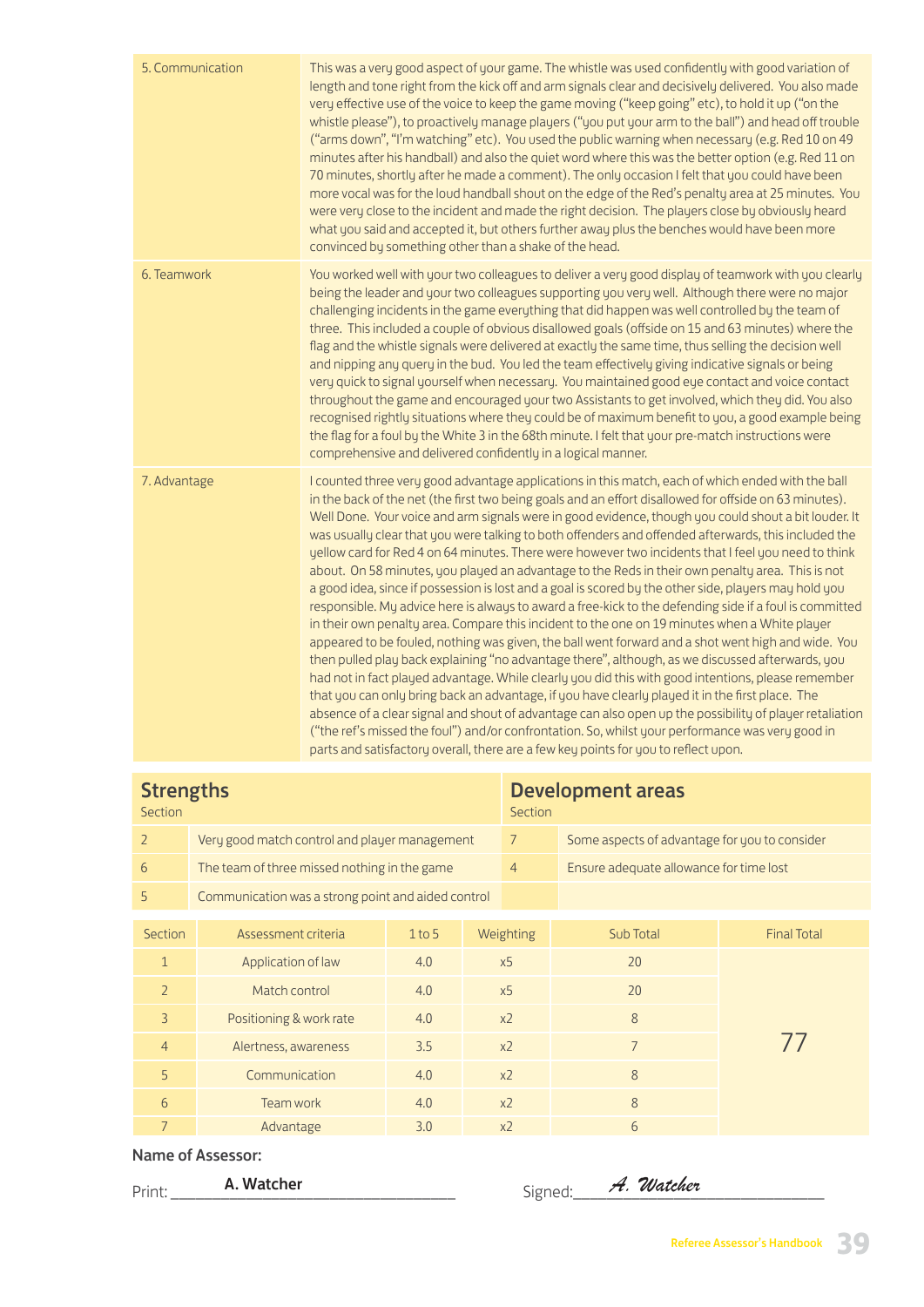# Supply League Referee Assessment Form

| Name of referee                          | B. N. Official                                                                                                                                                                                                                                                                                                                                                                                                                                                                                                                                                                                                                                                                                                                                                                                                                                                                                                                                                                                                                                                                                                                                                                                                                                                                                                                                                                                                                                                                                                                                                                                                                                                   |        |                                                                                                           |
|------------------------------------------|------------------------------------------------------------------------------------------------------------------------------------------------------------------------------------------------------------------------------------------------------------------------------------------------------------------------------------------------------------------------------------------------------------------------------------------------------------------------------------------------------------------------------------------------------------------------------------------------------------------------------------------------------------------------------------------------------------------------------------------------------------------------------------------------------------------------------------------------------------------------------------------------------------------------------------------------------------------------------------------------------------------------------------------------------------------------------------------------------------------------------------------------------------------------------------------------------------------------------------------------------------------------------------------------------------------------------------------------------------------------------------------------------------------------------------------------------------------------------------------------------------------------------------------------------------------------------------------------------------------------------------------------------------------|--------|-----------------------------------------------------------------------------------------------------------|
| <b>Date</b>                              | 27th February 2010                                                                                                                                                                                                                                                                                                                                                                                                                                                                                                                                                                                                                                                                                                                                                                                                                                                                                                                                                                                                                                                                                                                                                                                                                                                                                                                                                                                                                                                                                                                                                                                                                                               |        |                                                                                                           |
| Match                                    | <b>Red Town</b>                                                                                                                                                                                                                                                                                                                                                                                                                                                                                                                                                                                                                                                                                                                                                                                                                                                                                                                                                                                                                                                                                                                                                                                                                                                                                                                                                                                                                                                                                                                                                                                                                                                  | $\vee$ | <b>Blue City</b>                                                                                          |
| Competition                              | Supply League                                                                                                                                                                                                                                                                                                                                                                                                                                                                                                                                                                                                                                                                                                                                                                                                                                                                                                                                                                                                                                                                                                                                                                                                                                                                                                                                                                                                                                                                                                                                                                                                                                                    |        |                                                                                                           |
|                                          |                                                                                                                                                                                                                                                                                                                                                                                                                                                                                                                                                                                                                                                                                                                                                                                                                                                                                                                                                                                                                                                                                                                                                                                                                                                                                                                                                                                                                                                                                                                                                                                                                                                                  |        |                                                                                                           |
| 1. Application of law                    | I thought that you identified the majority of penal offences committed and took the appropriate<br>action. Due to your positioning (see Section 2 of report), I think you missed a few fouls. You<br>cautioned 3 players. Your cautioning procedure was satisfactory, but please in future isolate the<br>player to be cautioned before getting your book out. For the first caution, when you cautioned the<br>Red player there were 2 of his team close by and it was not clear who was the player cautioned. In<br>the last minute of the match, following an off-side decision, the Blue 14 showed by his actions, i.e.<br>throwing the ball down, clear dissent to your decision and should have received a second yellow<br>and then a red card. Please also remember that contact does not have to be made in a challenge for<br>a free-kick to be awarded. In the 71st minute the Red 9 dived into a challenge near to the technical<br>areas. It was a lunging challenge that did not make contact but I felt that it was still a free-kick.<br>The off-side decisions made were in my view correct, although you missed an offside flag in the<br>13th minute. You were vigilant in ensuring that throws were taken from the correct place, so I was<br>surprised when you allowed a defensive throw to Reds in the 44th minute to be taken a full 15 yards<br>from where the ball went out. You should have awarded the throw to Blues. Substitution procedures<br>were carried out correctly at the half-way line and injured players were asked to leave the field after<br>assessment. Overall I thought your application of law was satisfactory. |        |                                                                                                           |
| 2. Match control                         | I thought that you had control of this match and at no stage was your authority under threat,<br>although it was tested at times. The Blue players and officials seemed to find it difficult to accept<br>your decisions, particularly the Blue captain, who seemed to have a running conversation with you<br>for most of the game. On two occasions, you went across to the Blue bench to have words following<br>unsavoury comments. My advice here is to always have your bench-side assistant with you, so that<br>he/she can witness what is said. I think your match control would be considerably improved if you<br>show yourself to be confident and strong by giving immediate decisions, following up with crisp<br>clear hand and arm signals and clamping down early on the first signs of dissent by players. Try to<br>sense when the temperature of the game rises and when your tolerance level needs to go down to<br>counteract the worsening behaviour of the players. I did not think your decisions were in any way<br>influenced by the actions of the players, officials, or spectators.                                                                                                                                                                                                                                                                                                                                                                                                                                                                                                                                                |        |                                                                                                           |
| 3. Positioning, fitness and<br>work rate | You are clearly very fit, moved around the field easily and demonstrated on more than one<br>occasion the ability to sprint to catch up with play. Well done. I think, however, that your very<br>narrow patrol path put you in positions that were too close to play. On a number of occasions,<br>you had to take evasive action to avoid a player or the ball. My advice here is to keep close to play,<br>but go wider when the ball comes down the left hand side of the field of play and not go too close<br>to your active assistant when play is down the right. Try to achieve a position where you are looking<br>and should ensure that you do not find yourself caught up in it. You took up a wide position for the<br>dropping zone challenges and moved in as the ball was played there. You should think about your<br>positioning for corners; you need to take up a position that gives you a different viewing angle from<br>that of your assistant and a position that gives you a clear view of the penalty area. This means an<br>angled position towards the left of the penalty area, looking through play to your assistant.<br>You also need to be on the move, just before, during and immediately after the kick has been<br>taken. I would also recommend adopting the 'blow and go' approach. This means that once you<br>have given a decision move away quickly to where you think play will develop. On too many<br>occasions in this match, you hung around after giving a free-kick and players then started<br>talking or shouting close to you.                                                                            |        | through the ball to your assistant. A wider patrol path will give you a much greater overall view of play |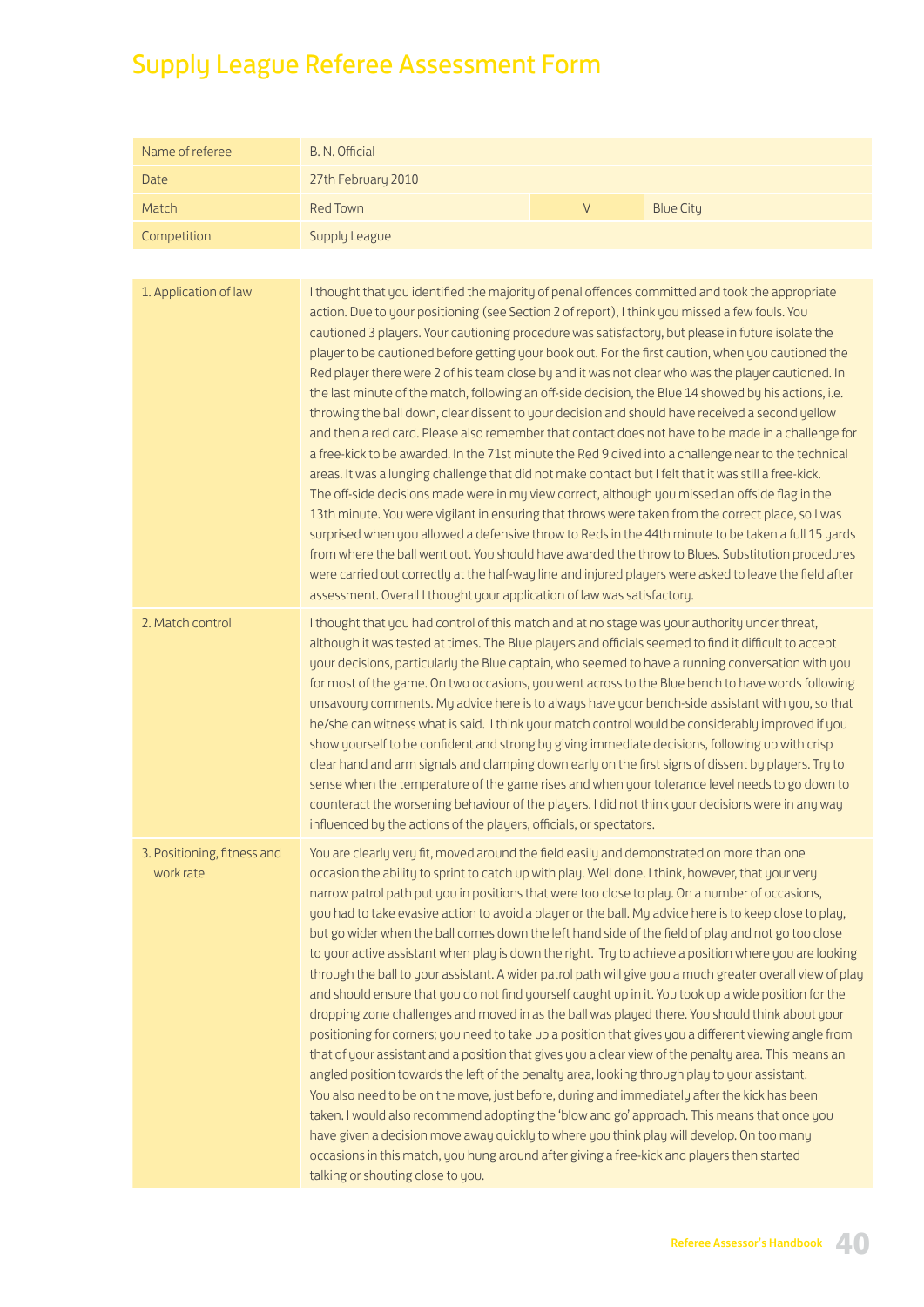| 4. Alertness and<br>awareness, including<br>management of<br>stoppages | Injured players were dealt with correctly and play restarted quickly. Substitutions were also carried<br>out quickly and efficiently. You played 47:14 and 47:49 minutes for the two halves which I thought<br>was appropriate. You dealt with free-kick situations close to penalty areas well, although your<br>practice of walking forward means you are not keeping an eye on the ball and it could be moved. You<br>might wish to consider whether in future your assistant might help here and give instructions accord-<br>ingly. On a couple of occasions, had you adopted the 'trailing eye' technique, you would have seen<br>penal offences committed. The trailing eye is where you keep your eyes on the original challenge,<br>whilst being aware of the next phase of play. These happened in the 57th and 63rd minutes. One<br>of these resulted in the Red 9 getting annoyed and making three tackles in very close succession,<br>which fortunately did not result in him committing any fouls.                                                                                                                                                                                                                    |
|------------------------------------------------------------------------|--------------------------------------------------------------------------------------------------------------------------------------------------------------------------------------------------------------------------------------------------------------------------------------------------------------------------------------------------------------------------------------------------------------------------------------------------------------------------------------------------------------------------------------------------------------------------------------------------------------------------------------------------------------------------------------------------------------------------------------------------------------------------------------------------------------------------------------------------------------------------------------------------------------------------------------------------------------------------------------------------------------------------------------------------------------------------------------------------------------------------------------------------------------------------------------------------------------------------------------|
| 5. Communication                                                       | Your whistle is very good, clearly heard by everyone and with appropriate variation in tone to<br>denote the seriousness of the offence. However, you do need to work on your hand and arm signals,<br>particularly the speed with which you signal the direction for a free-kick after blowing for a foul. The<br>arm signal needs to be given immediately the foul is blown and given in a confident way and with<br>conviction and certainty. On a number of occasions, you were too slow in signalling direction after a<br>whistle. This appears to convey uncertainty and lack of confidence. Also, at this level I would advise<br>you to blow immediately you see a foul or play advantage. Waiting a few seconds only further gives<br>the impression of uncertainty. An example of this was in the 57th minute when after a challenge the<br>Red 9 turned back towards you and shouted for a foul. You then whistled for a foul and it seemed that<br>you were acting on his appeal not your own judgement. On at least 2 occasions, in the 46th and 68th<br>minutes, you failed to give any signal for throw-ins. Please make sure that you give a proper direction<br>arm signal for all throws, free-kicks and corners. |
| 6. Teamwork                                                            | You had two very good, experienced and willing assistants who gave you very good service<br>throughout the 90 minutes. However, I sensed that you are not yet fully happy operating with neutral<br>assistants. My reasons for saying this are that on occasions when the decision was clearly yours,<br>you were looking across to your assistant for confirmation. An example of this was the goal-kick to<br>the Blues in the 41st minute. This was on your side and an easy decision for you to make, yet you<br>appeared to hesitate and looked for confirmation from your Assistant who was some 60 yards from<br>the ball. As mentioned earlier, you missed one off-side flag, and in the 84th minute down very close<br>to your Assistant in the Blue half near to the goal-line, he flagged for a foul, you shouted keep going<br>and play continued. It appeared to me that you did not act on his flag or clearly play advantage.                                                                                                                                                                                                                                                                                         |
| 7. Advantage                                                           | I saw you play advantage on 3 occasions, in the 12th, 24th and 56th minutes. On each occasion I<br>thought possession was maintained and attacking position enhanced. Well Done. Your arm signals<br>were fine but you must shout much louder the words "play on advantage". You must also be seen to<br>be speaking to the offender and the offended. This lessens the chance of retaliation.                                                                                                                                                                                                                                                                                                                                                                                                                                                                                                                                                                                                                                                                                                                                                                                                                                       |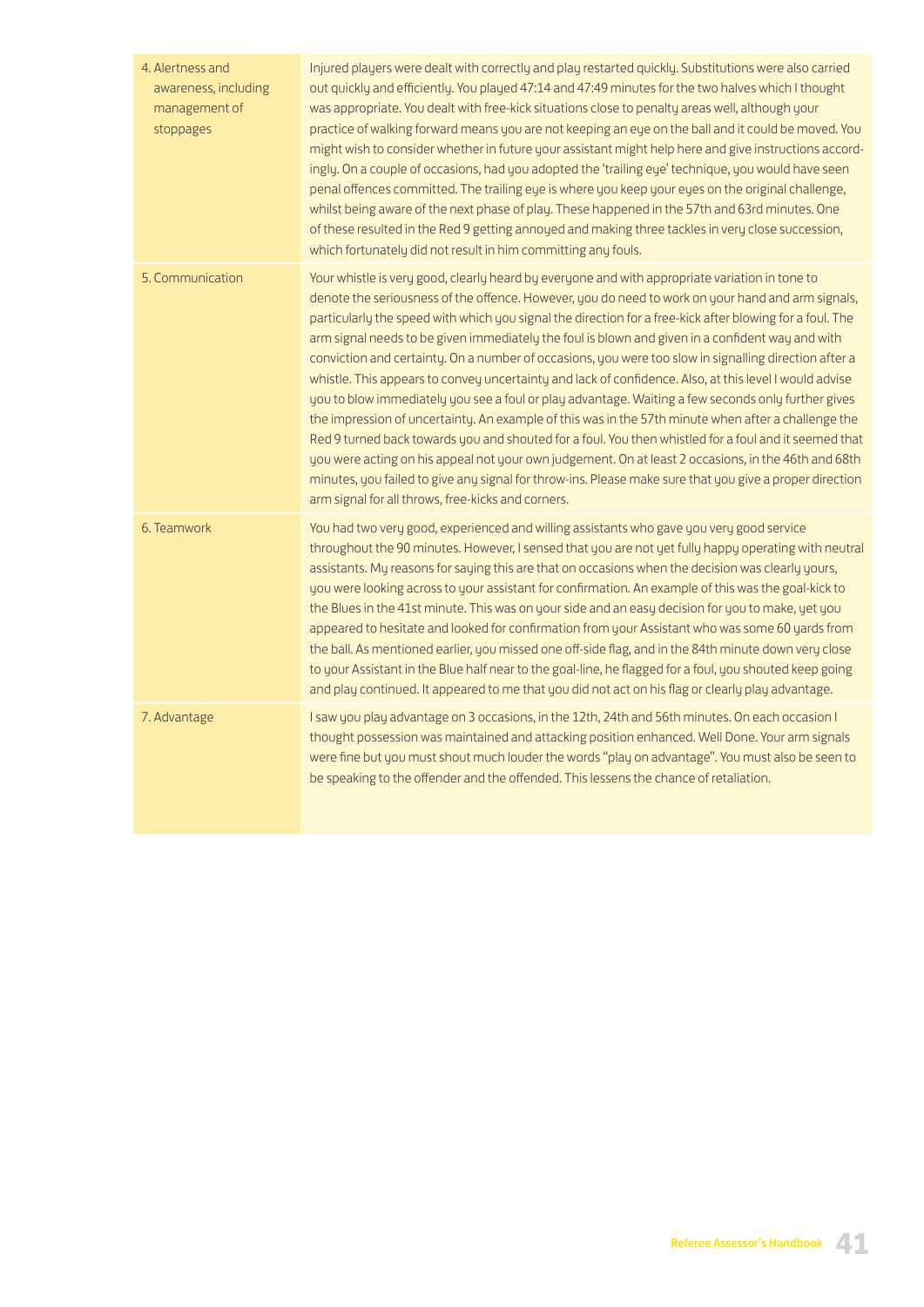# Supply League Referee Assessment Form (continued)

| <b>Strengths</b><br>Section |                                | Section | <b>Development areas</b>                                                                                                         |  |
|-----------------------------|--------------------------------|---------|----------------------------------------------------------------------------------------------------------------------------------|--|
|                             | Fitness a feature of your game |         | Apply Law fully                                                                                                                  |  |
|                             | Very good use of the whistle   | 3       | Positioning needs attention as advised                                                                                           |  |
|                             | Good self-control              |         | Be more decisive and show more confidence in your<br>ability. Be stronger when dealing with dissent and<br>unruly club officials |  |

| Section        | Assessment criteria     | $1$ to 5              | Weighting      | Sub Total | <b>Final Total</b> |
|----------------|-------------------------|-----------------------|----------------|-----------|--------------------|
| $\mathbf{1}$   | Application of law      | 3.0                   | x <sub>5</sub> | 15        |                    |
| $\overline{2}$ | Match control           | 3.5                   | x <sub>5</sub> | 17.5      |                    |
| 3              | Positioning & work rate | 3.0                   | x <sub>2</sub> | 6         |                    |
| $\overline{4}$ | Alertness, awareness    | 3.0                   | x <sub>2</sub> | 6         |                    |
| 5              | Communication           | 3.0<br>x <sub>2</sub> |                | 6         |                    |
| 6              | Team work               | 3.0<br>x <sub>2</sub> |                | 6         |                    |
| $\overline{7}$ | Advantage               | 3.5                   | x <sub>2</sub> |           |                    |

### Name of Assessor:

Print: \_\_\_\_\_\_\_\_\_\_\_\_\_\_\_\_\_\_\_\_\_\_\_\_\_\_\_\_\_\_\_\_\_\_ Signed:\_\_\_\_\_\_\_\_\_\_\_\_\_\_\_\_\_\_\_\_\_\_\_\_\_\_\_\_\_\_ A. Watcher *A. Watcher*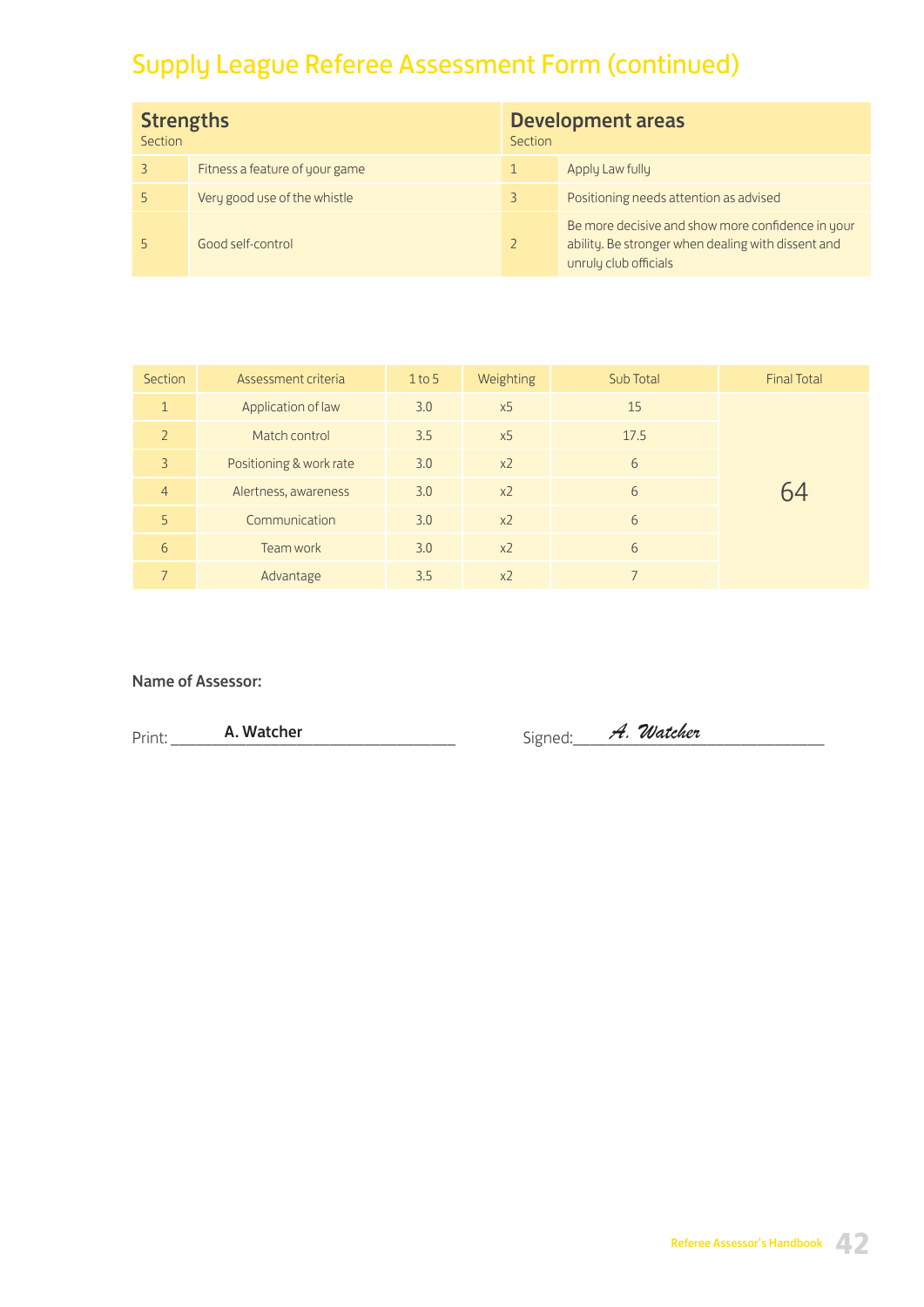# Supply League Assistant Referee Assessment Form

| <b>Assistant Referee</b> | A Goodref         |   |                  |
|--------------------------|-------------------|---|------------------|
| Date                     | 4th February 2010 |   |                  |
| Match                    | <b>Red United</b> | V | <b>Blue City</b> |
| Competition              | FA Supply League  |   |                  |

|                |                                       | Mark<br>$1$ to 5 | Weighting      | Sub Total |
|----------------|---------------------------------------|------------------|----------------|-----------|
| $\overline{A}$ | Offside judgements - active/passive   | $\overline{3}$   | x <sub>5</sub> | 15        |
| B              | Support and assistance to the referee | $\overline{4}$   | x <sub>5</sub> | 20        |
|                | Alertness and Awareness               | $\overline{4}$   | x <sub>2</sub> | 16        |
| D              | <b>Signals</b>                        | $\overline{4}$   | x <sub>2</sub> | 16        |
| E              | Fitness and positioning               | 3.5              | x <sub>2</sub> |           |
|                |                                       |                  | <b>TOTAL</b>   | 74        |

|              | <b>Strengths</b>                                                                                                                                                                                                                                                                                                                                                                                           |
|--------------|------------------------------------------------------------------------------------------------------------------------------------------------------------------------------------------------------------------------------------------------------------------------------------------------------------------------------------------------------------------------------------------------------------|
| $\sf B$      | You remained alert and positively involved throughout and were not afraid to intervene when the referee required it. I feel<br>that your self confidence conveyed itself positively to the referee and assisted his match control.                                                                                                                                                                         |
| $\mathsf{C}$ | You managed the benches positively throughout the game and generally achieved good cooperation. Your management<br>of substitutions was really good particularly on 79 minutes when a triple change involving both teams took place.                                                                                                                                                                       |
| D            | Your signalling was very good being clear, confident and decisive. You also made good use of your voice to advise players<br>and to keep in touch with the referee.                                                                                                                                                                                                                                        |
|              | <b>Development areas</b>                                                                                                                                                                                                                                                                                                                                                                                   |
| Α            | Although I felt that you were correct in flagging for most of the off-sides, for two of them you raised your flag too early and<br>the attacker who actually played the ball was not in an off-side position and therefore not involved in active play. Allow<br>yourself time and adopt a 'wait and see' approach when judging if attacking players in off-side positions are involved in<br>active play. |
| E            | Always follow the ball down to the goal line, whether for a corner or goal kick. This helps your credibility. On at least three<br>occasions in the second half, you stopped running by the penalty area line.                                                                                                                                                                                             |
|              |                                                                                                                                                                                                                                                                                                                                                                                                            |
|              | <b>Concluding advice</b>                                                                                                                                                                                                                                                                                                                                                                                   |
|              | You made a telling contribution to a very good display of teamwork and you assisted the referee well both on and off the field.<br>Please give consideration to the developmental points on offside and positioning.                                                                                                                                                                                       |

Name of Assessor:

| Prir<br>. | N.<br>. .<br>∸ | $\sim$<br>, , | מר | 'ther |  |
|-----------|----------------|---------------|----|-------|--|
|           |                |               |    |       |  |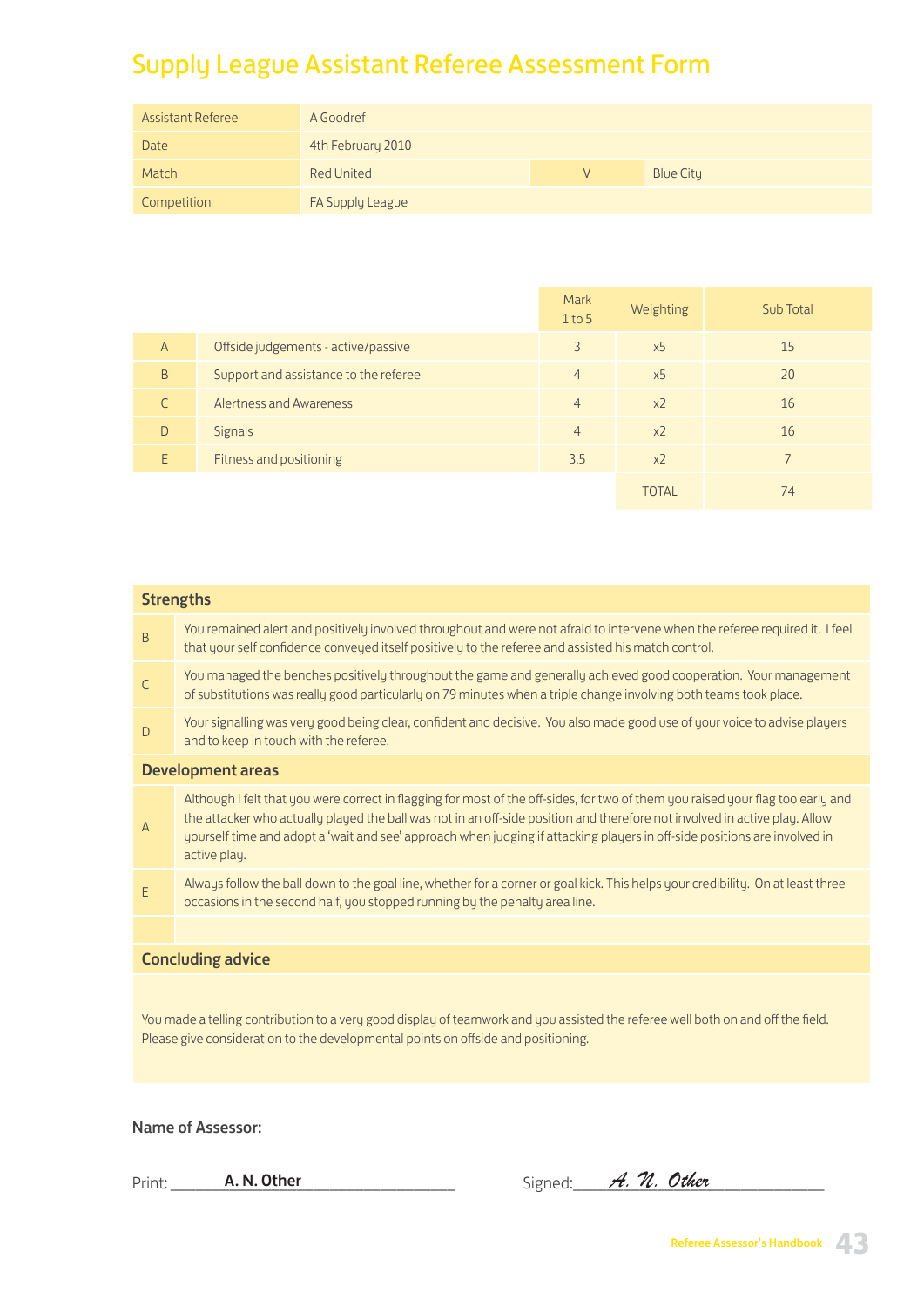SECTION 4 Appeals Procedure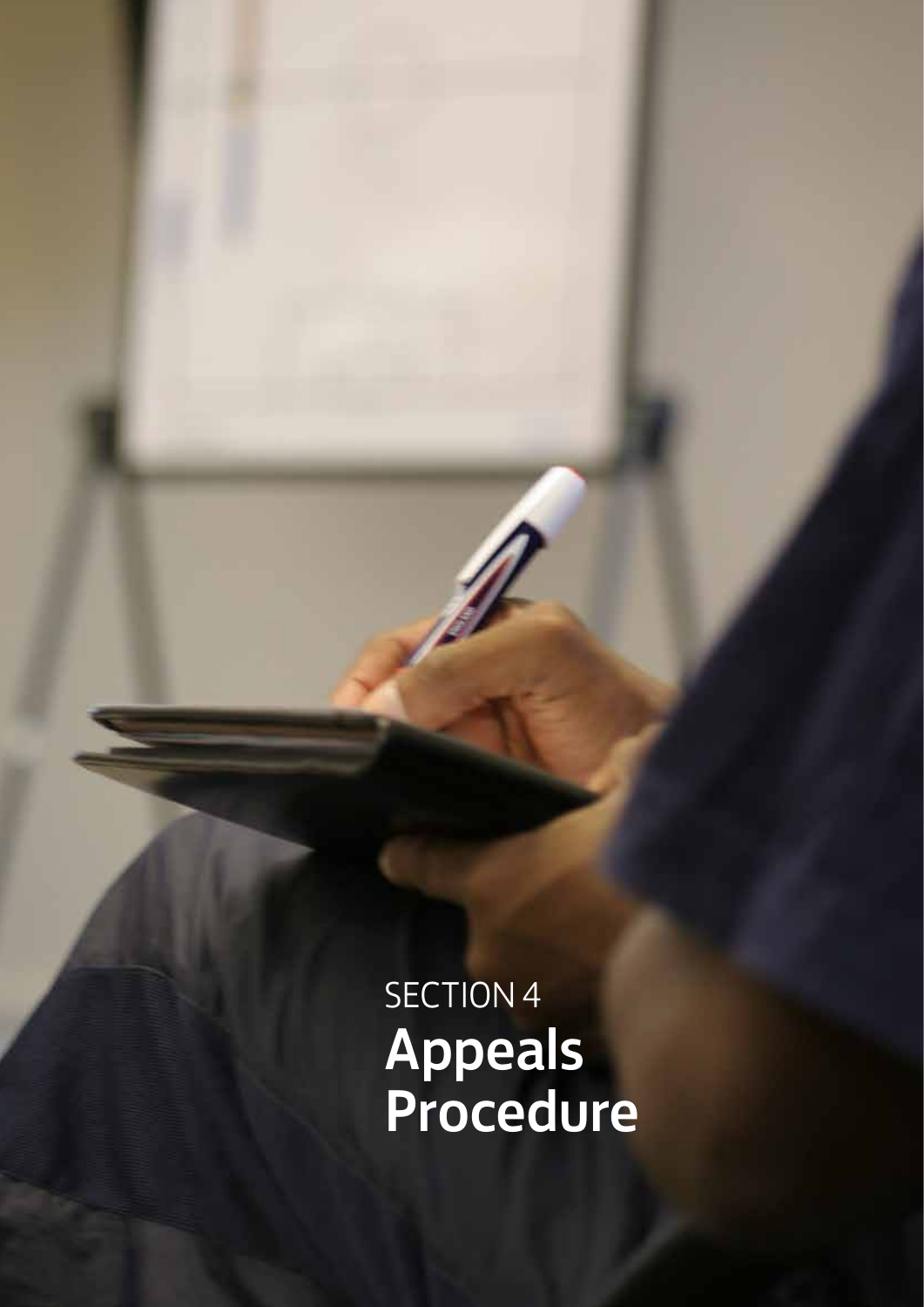# 4. Appeals Procedure

# 4.1 County FA Level

There shall be no right of appeal by a match official against an Assessment Report received. In cases where the report is inaccurate in Law, the match official may request a review of the report to the County Assessor Coordinator in writing within 10 days of receiving the report.

# 4.2 Supply League Level

The match official may be unhappy with the accuracy or content of a report. If so, they are free to contact the Supply League Assessor Coordinator in writing within 10 days of receiving the report to outline their appeal.

The appeals process is as follows:

- For the appeal to be valid : (1) the report must be incorrect in Law and/or
	- (1) there must be a significant difference between the written section of the report and the corresponding mark given by the Assessor
- The Assessor Coordinator may seek guidance (for example, if they are not Referee Assessors themselves) before deciding that the appeal is valid
- The Assessor Coordinator will then decide whether the appeal criteria are met. If they are not, he will close the matter and inform the match official in writing of the reasons for his decision
- If the Assessor Coordinator decides that the appeal is valid, he will try to resolve the matter informally by talking to the Assessor and the match official
- If this proves unsuccessful at Supply League Level, the Supply League Assessor Coordinator will send the report to his Support Officer\*\*\*, who will then send the report on to a panel of 3 other Support Officers
- The panel will review the report and agree a final mark. This could result in the final mark going up, remaining the same or going down. The panel's decision is final
- The match official will be informed of the decision of the panel by the Assessor Coordinator. The match official and/or the Assessor may receive further advice from the panel

\*\*\* At Supply League Level, five Support Officers have been appointed by the FA to work with Supply League Coordinators in different regions of England to improve the quality of report writing and marking of Assessors' reports.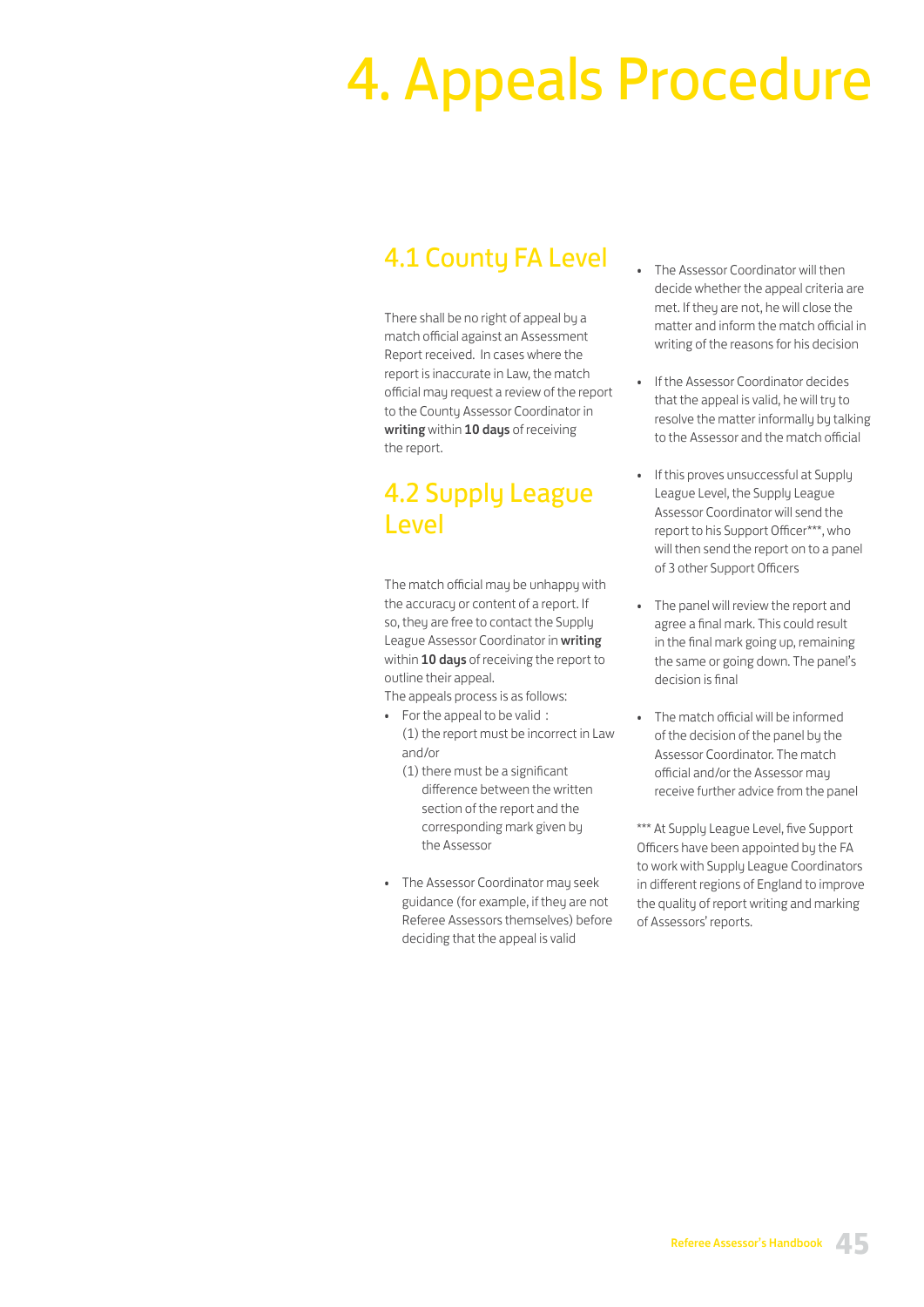# SECTION 5 Appendices

The

Referee Assessor's Handbook **46**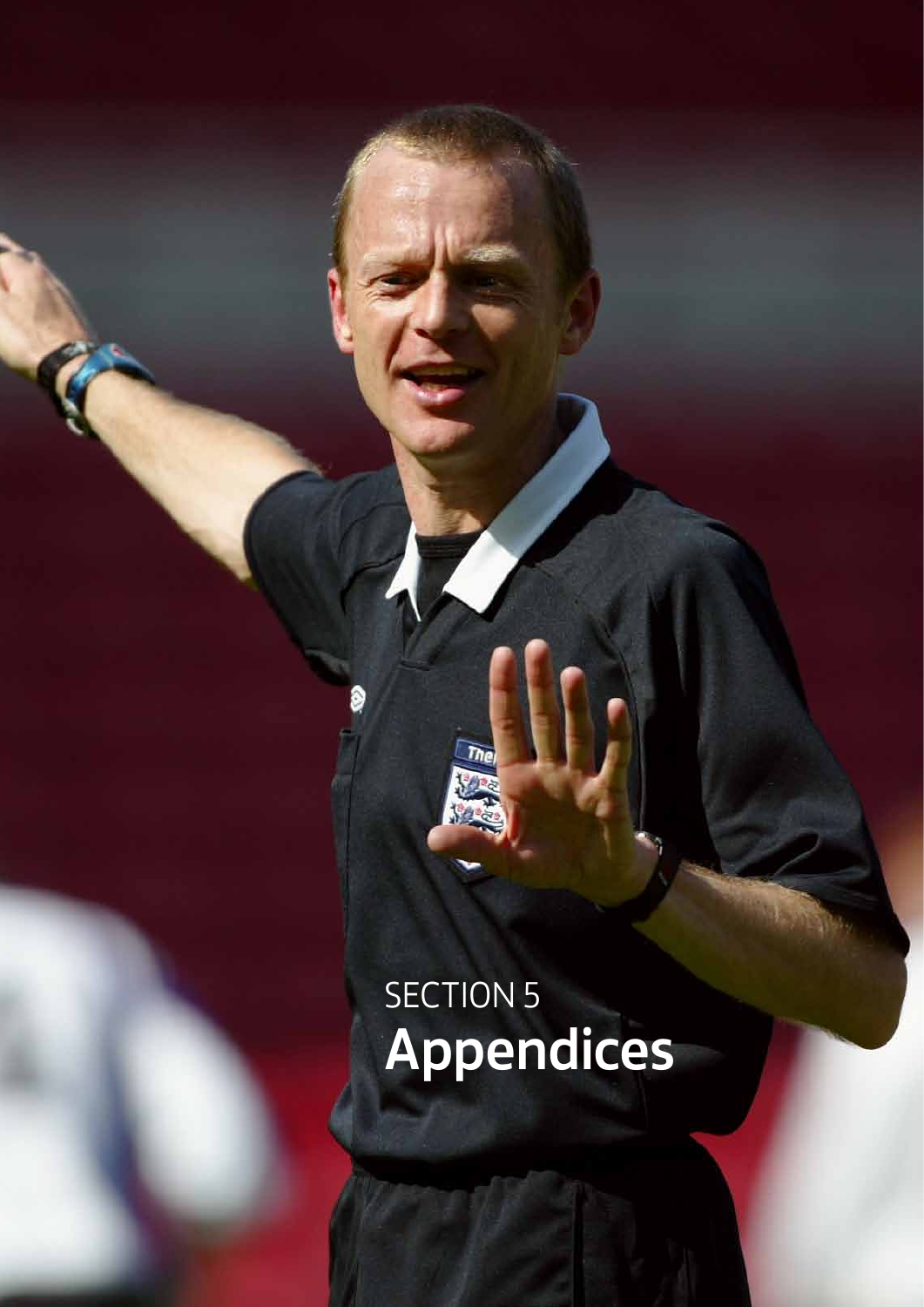# 5. Appendices

## 5.1 Standard Assessment Report Forms

The Football Association has produced an approved set of forms which are available free of charge to County Football Associations for competitions who wish to use them. They are appropriate for referees of all levels up to and including Supply League. The report form has a space for the mark awarded for the referee's performance. It is recommended to include the mark on promotion and advisory reports, but it is the decision of individual County Football Associations whether the mark is included when sent to the referee. All Supply League Assessment reports will contain a mark for each section and a total mark.

These forms may be downloaded from The FA Website www.TheFA.com/ refereeing and click on one of the related links.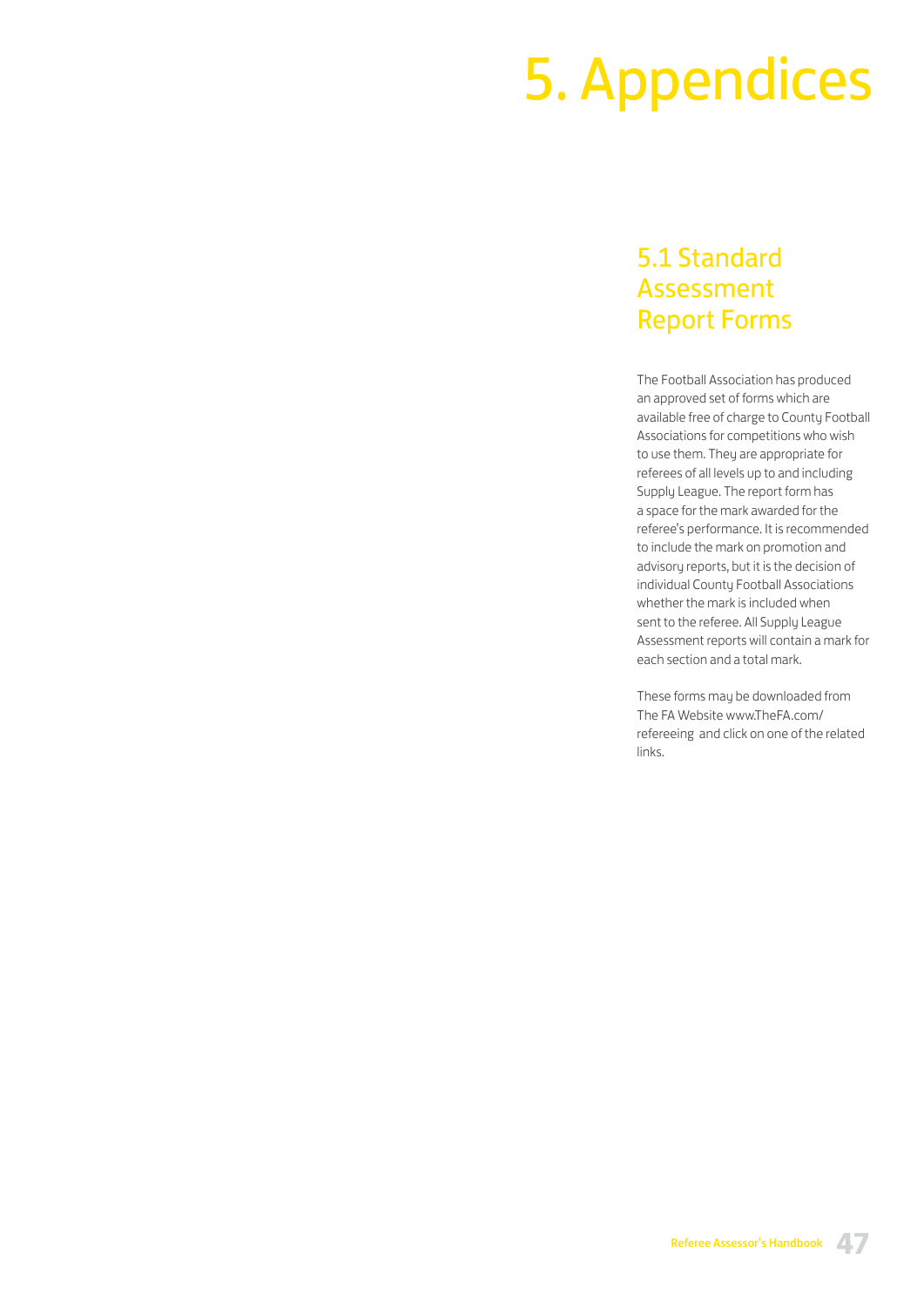# Referee Assessment & Development Form

| Name of referee                          |          |                                                            |                    |          |        |
|------------------------------------------|----------|------------------------------------------------------------|--------------------|----------|--------|
| Match                                    |          |                                                            | $\bar{\mathsf{V}}$ |          |        |
| Competition                              |          |                                                            |                    |          |        |
| Date                                     |          |                                                            |                    |          |        |
| Type of report                           | Advisory | Promotion                                                  | $7$ to 6           | $6$ to 5 | 5 to 4 |
|                                          |          | Assessors must complete as advised in the "Assessor Guide" |                    |          |        |
| 1. Application of law                    |          |                                                            |                    |          |        |
|                                          |          |                                                            |                    |          |        |
|                                          |          |                                                            |                    |          |        |
|                                          |          |                                                            |                    |          |        |
|                                          |          |                                                            |                    |          |        |
|                                          |          |                                                            |                    |          |        |
|                                          |          |                                                            |                    |          |        |
|                                          |          |                                                            |                    |          |        |
|                                          |          |                                                            |                    |          |        |
|                                          |          |                                                            |                    |          |        |
| 2. Match control                         |          |                                                            |                    |          |        |
|                                          |          |                                                            |                    |          |        |
|                                          |          |                                                            |                    |          |        |
|                                          |          |                                                            |                    |          |        |
|                                          |          |                                                            |                    |          |        |
|                                          |          |                                                            |                    |          |        |
|                                          |          |                                                            |                    |          |        |
|                                          |          |                                                            |                    |          |        |
|                                          |          |                                                            |                    |          |        |
|                                          |          |                                                            |                    |          |        |
|                                          |          |                                                            |                    |          |        |
| 3. Positioning, fitness and<br>work rate |          |                                                            |                    |          |        |
|                                          |          |                                                            |                    |          |        |
|                                          |          |                                                            |                    |          |        |
|                                          |          |                                                            |                    |          |        |
|                                          |          |                                                            |                    |          |        |
|                                          |          |                                                            |                    |          |        |
|                                          |          |                                                            |                    |          |        |
|                                          |          |                                                            |                    |          |        |
|                                          |          |                                                            |                    |          |        |
|                                          |          |                                                            |                    |          |        |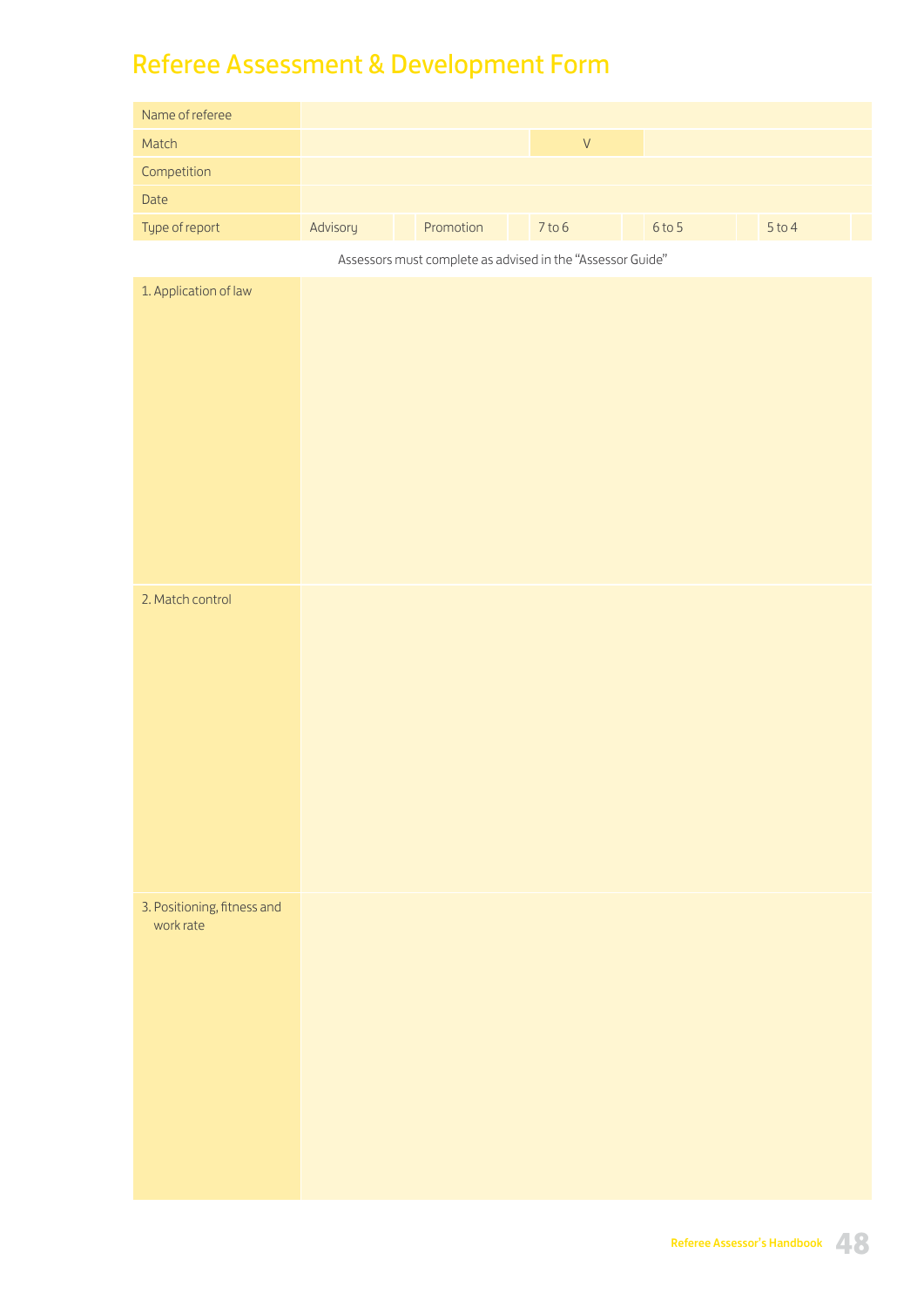# Referee Assessment & Development Form (continued)

| 4. Alertness and<br>awareness, including<br>management of<br>stoppages |  |
|------------------------------------------------------------------------|--|
| 5. Communication                                                       |  |
| 6. Teamwork                                                            |  |
| 7. Advantage                                                           |  |

| <b>Strengths</b> | <b>Development areas</b><br>Section |
|------------------|-------------------------------------|
|                  |                                     |
|                  |                                     |
|                  |                                     |

### Name of Assessor:

Print: \_\_\_\_\_\_\_\_\_\_\_\_\_\_\_\_\_\_\_\_\_\_\_\_\_\_\_\_\_\_\_\_\_\_ Signed:\_\_\_\_\_\_\_\_\_\_\_\_\_\_\_\_\_\_\_\_\_\_\_\_\_\_\_\_\_\_

The information contained within this assessment forms a part of the Supply League and County FA promotion system, but the final decision concerning any promotion rests with either The Football Association or the County Football Association.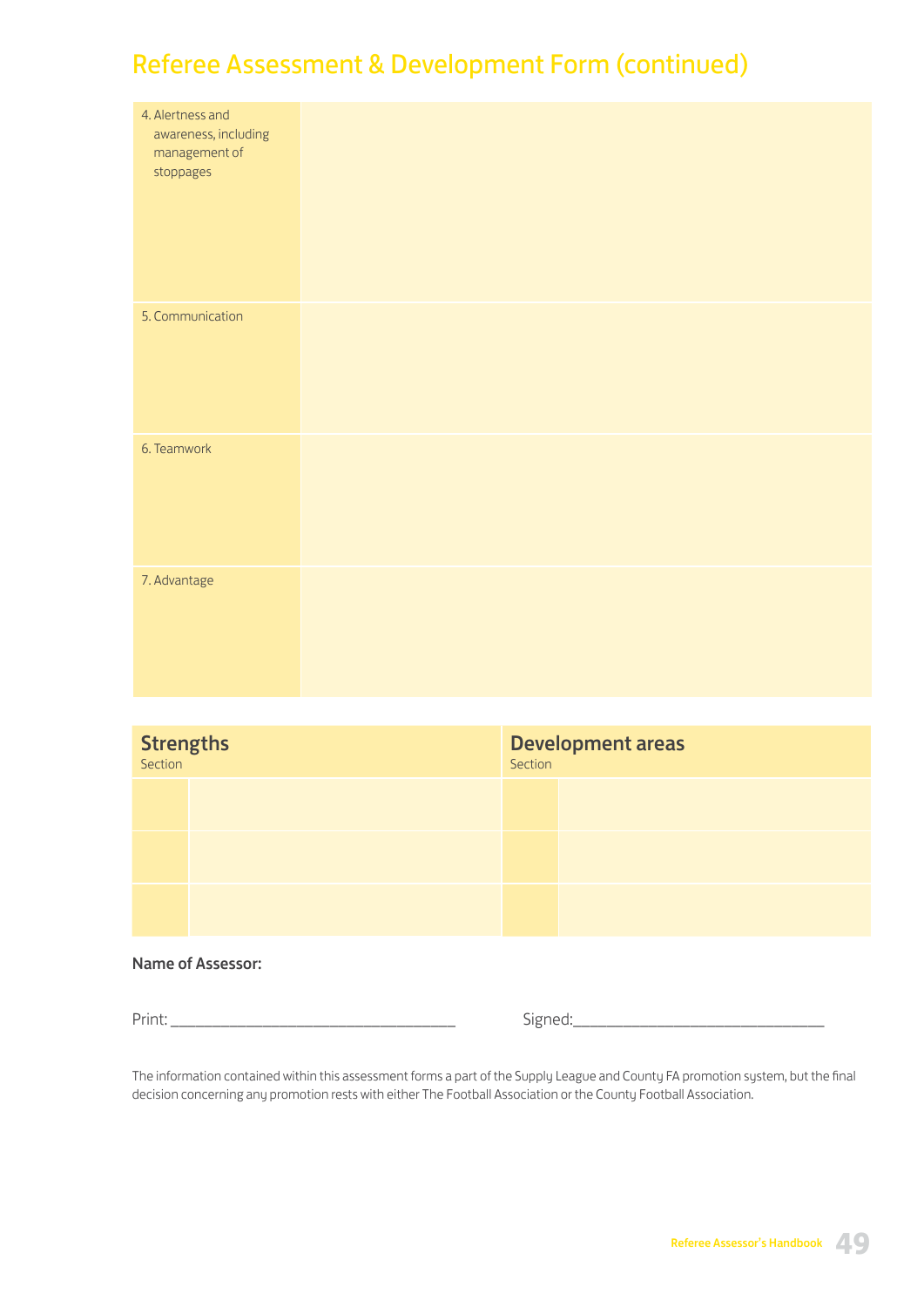# Supply League Referee Assessment Form

| Name of referee |  |  |
|-----------------|--|--|
| Date            |  |  |
| Match           |  |  |
| Competition     |  |  |

| 1. Application of law       |  |  |
|-----------------------------|--|--|
| 2. Match control            |  |  |
|                             |  |  |
| 3. Positioning, fitness and |  |  |
| work rate                   |  |  |
|                             |  |  |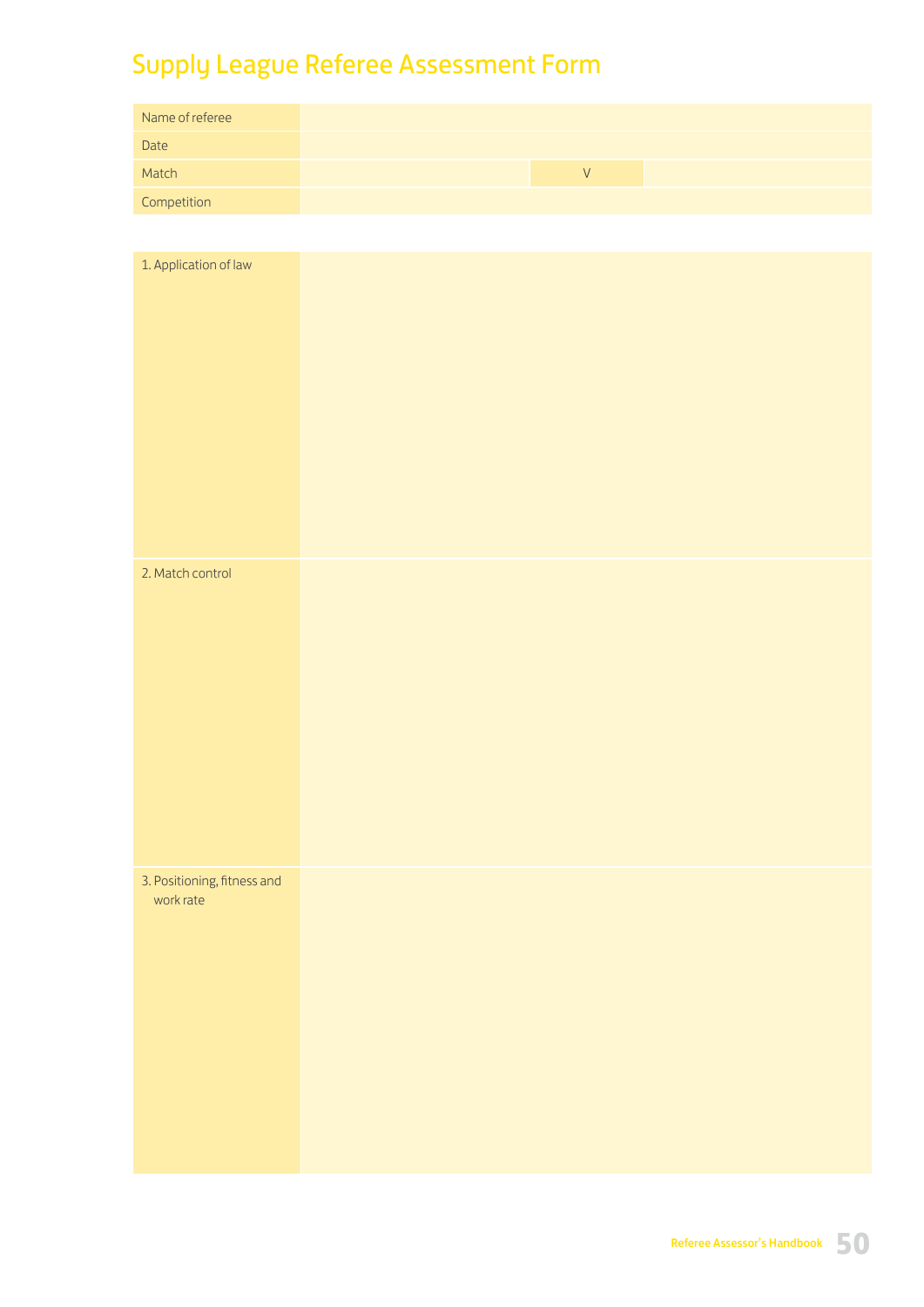| 4. Alertness and<br>awareness, including<br>management of<br>stoppages |  |  |  |
|------------------------------------------------------------------------|--|--|--|
| 5. Communication                                                       |  |  |  |
| 6. Teamwork                                                            |  |  |  |
| 7. Advantage                                                           |  |  |  |

| <b>Strengths</b> | Section | Development areas |
|------------------|---------|-------------------|
|                  |         |                   |
|                  |         |                   |
|                  |         |                   |

| Section        | Assessment criteria     | $1$ to 5 | Weighting      | Sub Total | <b>Final Total</b> |
|----------------|-------------------------|----------|----------------|-----------|--------------------|
| $\mathbf{1}$   | Application of law      |          | x5             |           |                    |
| $\overline{2}$ | Match control           |          | x5             |           |                    |
| 3              | Positioning & work rate |          | $x^2$          |           |                    |
| $\overline{4}$ | Alertness, awareness    |          | $x^2$          |           |                    |
| 5              | Communication           |          | x <sub>2</sub> |           |                    |
| 6              | Team work               |          | x <sub>2</sub> |           |                    |
|                | Advantage               |          | x <sub>2</sub> |           |                    |

## Name of Assessor:

Print: \_\_\_\_\_\_\_\_\_\_\_\_\_\_\_\_\_\_\_\_\_\_\_\_\_\_\_\_\_\_\_\_\_\_ Signed:\_\_\_\_\_\_\_\_\_\_\_\_\_\_\_\_\_\_\_\_\_\_\_\_\_\_\_\_\_\_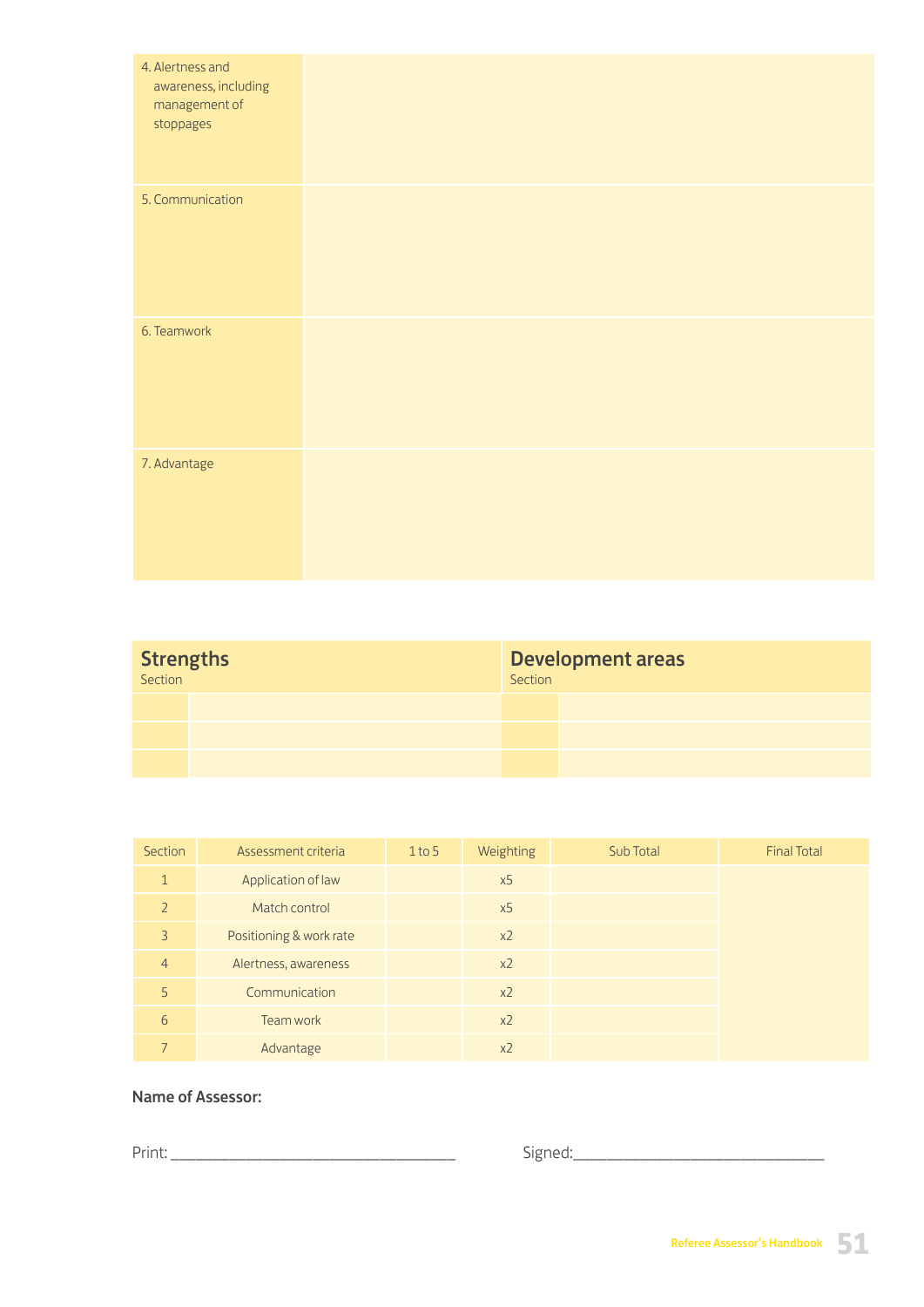# Supply League Assistant Referee Assessment Form

| <b>Assistant Referee</b> |  |  |  |
|--------------------------|--|--|--|
| Date                     |  |  |  |
| Match                    |  |  |  |
| Competition              |  |  |  |

|                |                                       | Mark<br>$1$ to 5 | Weighting      | Sub Total |
|----------------|---------------------------------------|------------------|----------------|-----------|
| $\overline{A}$ | Offside judgements - active/passive   |                  | x <sub>5</sub> |           |
| B              | Support and assistance to the referee |                  | x <sub>5</sub> |           |
|                | Alertness and awareness               |                  | x <sub>2</sub> |           |
| D              | Signals                               |                  | x <sub>2</sub> |           |
| F              | Fitness and positioning               |                  | x <sub>2</sub> |           |
|                |                                       |                  | <b>TOTAL</b>   |           |

|                | <b>Strengths</b>         |
|----------------|--------------------------|
| $\,1\,$        |                          |
| $\overline{2}$ |                          |
| $\overline{3}$ |                          |
|                | <b>Development areas</b> |
| $\mathbf{1}$   |                          |
| $\overline{2}$ |                          |
| $\overline{3}$ |                          |
|                | <b>Concluding advice</b> |
|                |                          |
|                |                          |
|                |                          |
|                |                          |

### Name of Assessor:

Print: \_\_\_\_\_\_\_\_\_\_\_\_\_\_\_\_\_\_\_\_\_\_\_\_\_\_\_\_\_\_\_\_\_\_ Signed:\_\_\_\_\_\_\_\_\_\_\_\_\_\_\_\_\_\_\_\_\_\_\_\_\_\_\_\_\_\_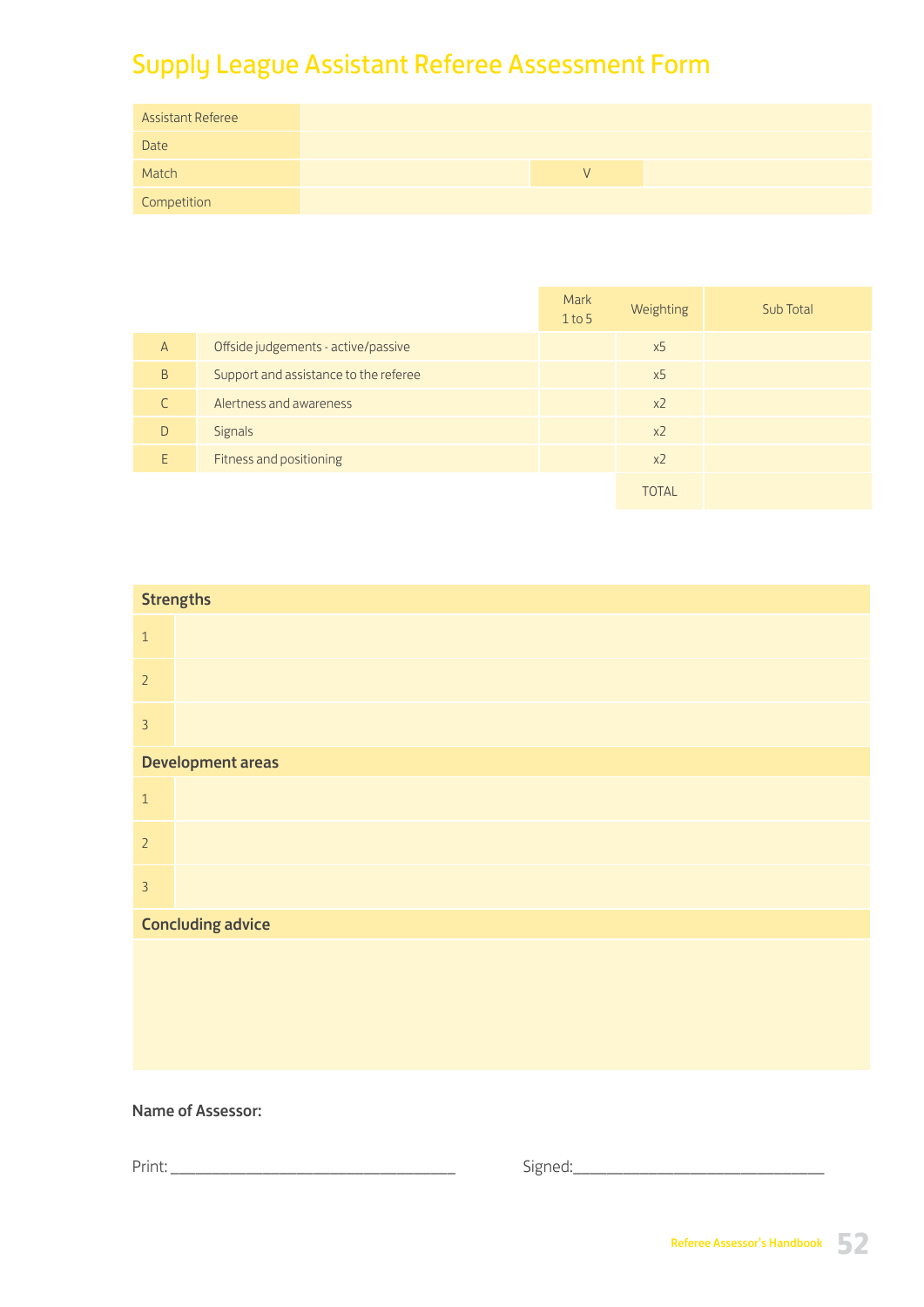# 5.2 Data Collection Examples

The following are examples of forms used to collect information to help the production of the assessment report These sample forms can be used to record your observations from your notes made at the time.

These forms may be downloaded from The FA Website www.TheFA.com/ refereeing and click on one of the related links.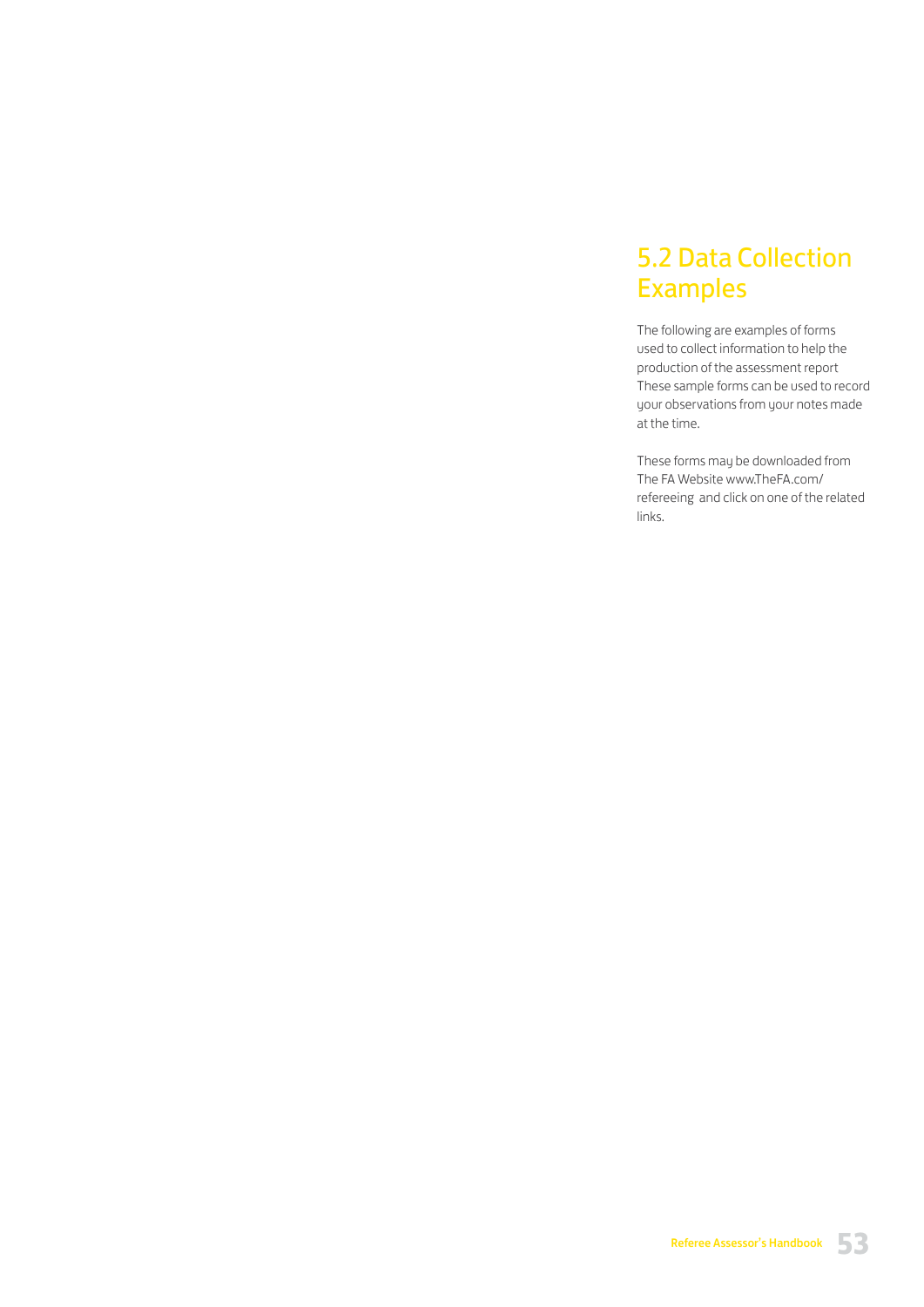# Referee Strengths and Development Area Form

| <b>Strengths</b>                   | Development areas |
|------------------------------------|-------------------|
| 1 Application of law               |                   |
| 2 Match control                    |                   |
| 3 Positioning, fitness & work rate |                   |
| 4 Alertness/awareness              |                   |
| 5 Communication                    |                   |
| 6 Teamwork                         |                   |
| 7 Advantage                        |                   |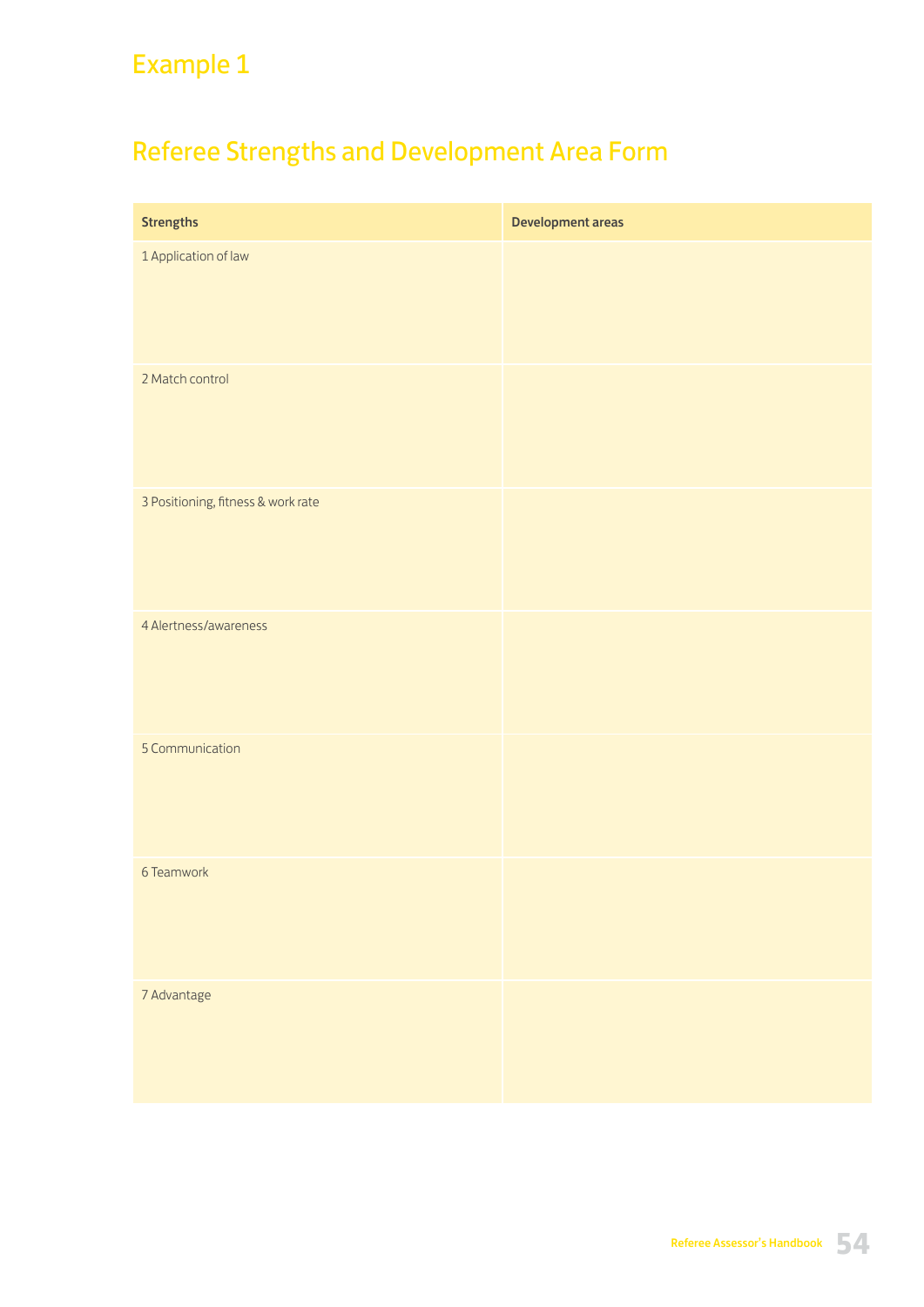| <b>Time &amp; Incidents Comment Sheet</b> |  |  |                               |            |  |      |     |                |  |
|-------------------------------------------|--|--|-------------------------------|------------|--|------|-----|----------------|--|
| Description of the game/<br>competition   |  |  |                               |            |  | Date |     |                |  |
| Team A                                    |  |  |                               | Team B     |  |      |     |                |  |
| Venue                                     |  |  |                               | KO         |  |      |     |                |  |
| Referee                                   |  |  |                               | AR1        |  |      | AR2 |                |  |
| 4th Official                              |  |  |                               | Conditions |  |      |     |                |  |
| TIME                                      |  |  | <b>INCIDENT &amp; COMMENT</b> |            |  |      |     | <b>DIAGRAM</b> |  |
|                                           |  |  |                               |            |  | ÷,   |     |                |  |
|                                           |  |  |                               |            |  |      |     | Key Points     |  |
|                                           |  |  |                               |            |  | ò,   |     |                |  |
|                                           |  |  |                               |            |  |      |     | Key Points     |  |
|                                           |  |  |                               |            |  |      |     |                |  |
|                                           |  |  |                               |            |  |      |     |                |  |
|                                           |  |  |                               |            |  |      |     | Key Points     |  |
|                                           |  |  |                               |            |  |      |     |                |  |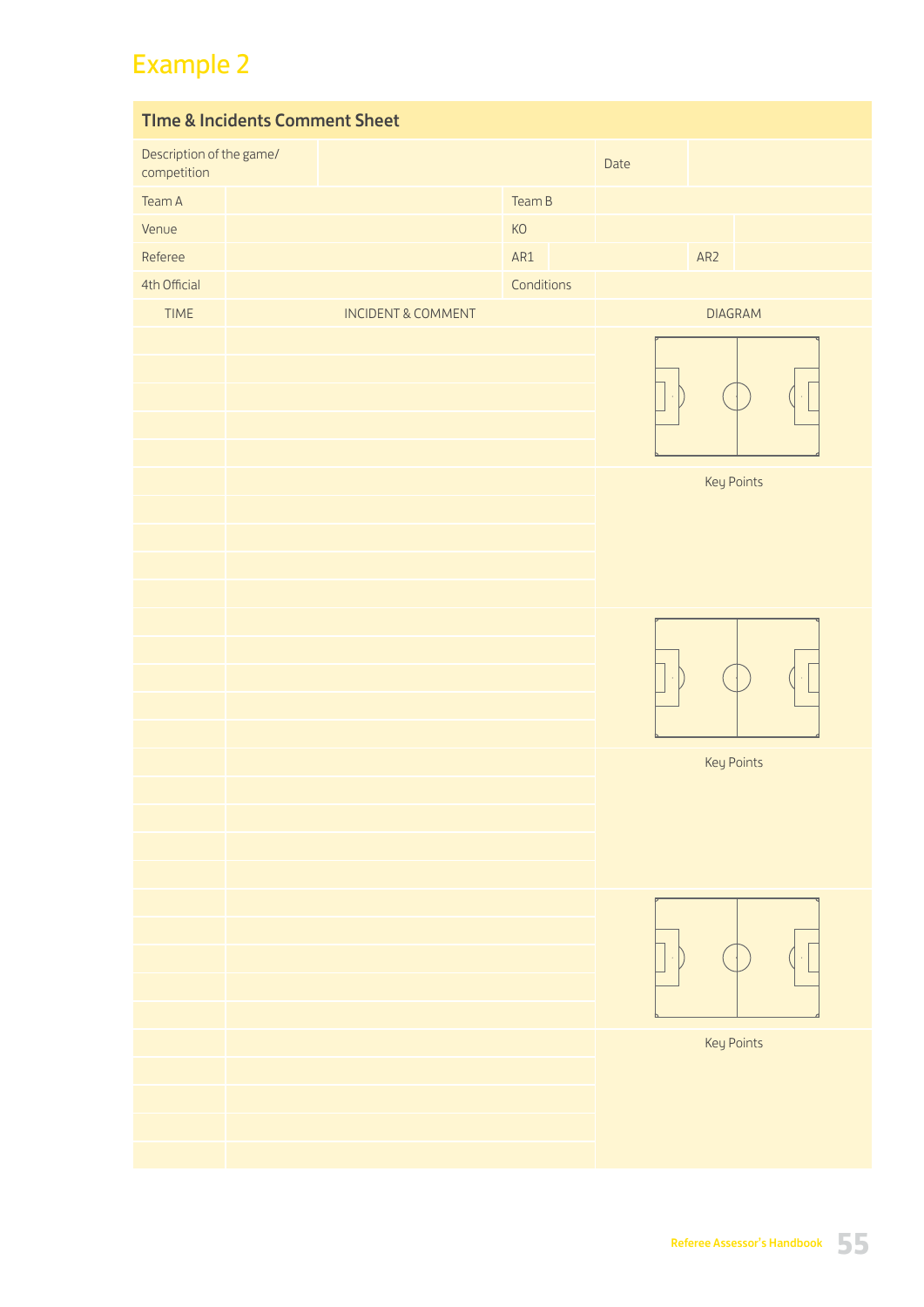|      | Time & Incidents Comment Sheet - 2 |                |
|------|------------------------------------|----------------|
| TIME | <b>INCIDENT &amp; COMMENT</b>      | <b>DIAGRAM</b> |
|      |                                    |                |
|      |                                    | Key Points     |
|      |                                    | Key Points     |
|      |                                    |                |
|      |                                    | Key Points     |
|      |                                    |                |
|      |                                    |                |
|      |                                    | Key Points     |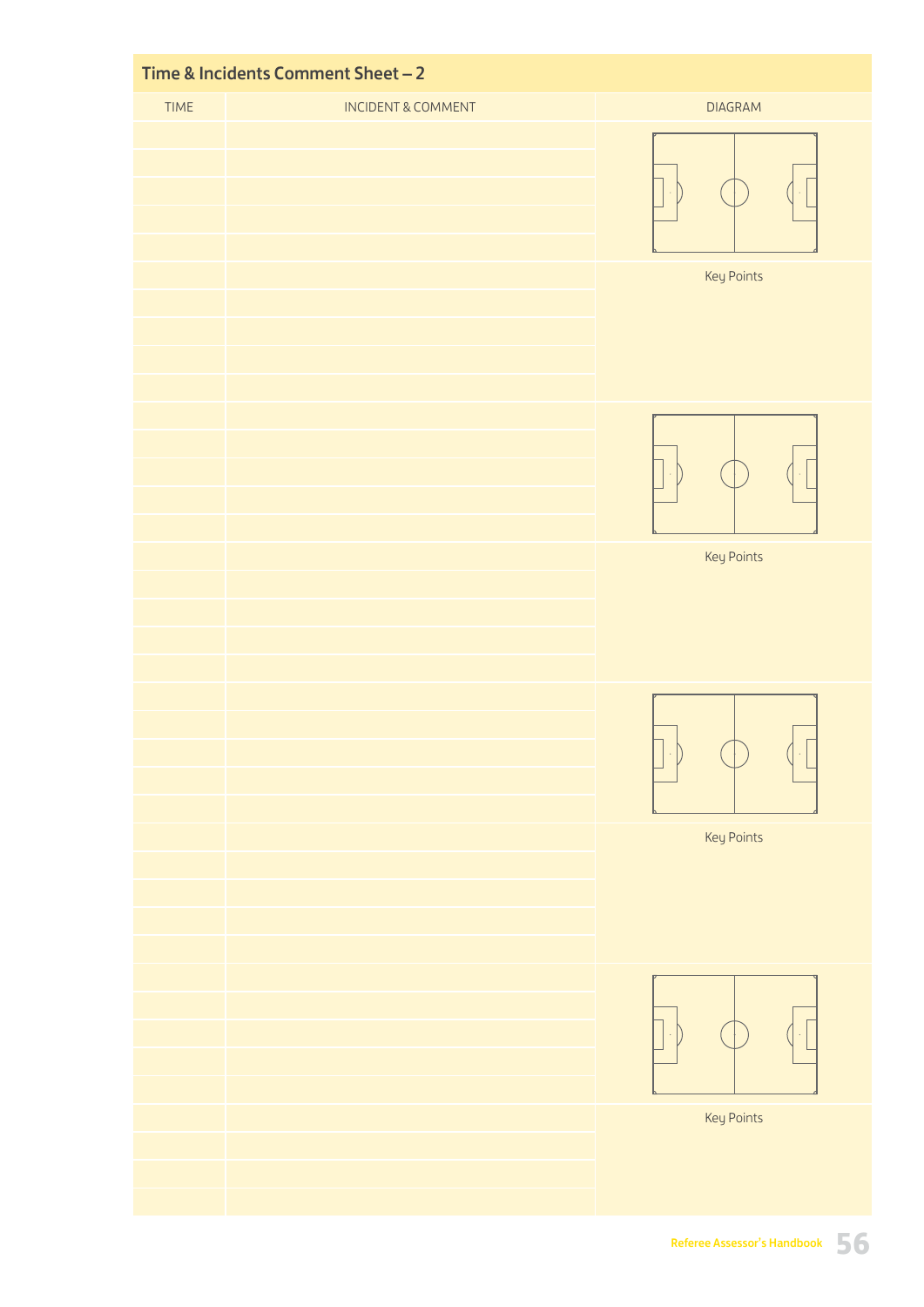| The FA Referee Assessor Match Recording Form |  |                               |      |  |  |  |
|----------------------------------------------|--|-------------------------------|------|--|--|--|
| Competition                                  |  |                               | Date |  |  |  |
| Home Team                                    |  | Away Team                     |      |  |  |  |
| Venue                                        |  | AR1                           |      |  |  |  |
| Referee                                      |  | AR2                           |      |  |  |  |
| 4th Official                                 |  | <b>Pitch Conditions:</b>      |      |  |  |  |
| <b>TIME</b>                                  |  | <b>INCIDENT &amp; COMMENT</b> |      |  |  |  |
|                                              |  |                               |      |  |  |  |
|                                              |  |                               |      |  |  |  |
|                                              |  |                               |      |  |  |  |
|                                              |  |                               |      |  |  |  |
|                                              |  |                               |      |  |  |  |
|                                              |  |                               |      |  |  |  |
|                                              |  |                               |      |  |  |  |
|                                              |  |                               |      |  |  |  |
|                                              |  |                               |      |  |  |  |
|                                              |  |                               |      |  |  |  |
|                                              |  |                               |      |  |  |  |
|                                              |  |                               |      |  |  |  |
|                                              |  |                               |      |  |  |  |
|                                              |  |                               |      |  |  |  |
|                                              |  |                               |      |  |  |  |
|                                              |  |                               |      |  |  |  |
|                                              |  |                               |      |  |  |  |
|                                              |  |                               |      |  |  |  |
|                                              |  |                               |      |  |  |  |
|                                              |  |                               |      |  |  |  |
|                                              |  |                               |      |  |  |  |
|                                              |  |                               |      |  |  |  |
|                                              |  |                               |      |  |  |  |
|                                              |  |                               |      |  |  |  |
|                                              |  |                               |      |  |  |  |
|                                              |  |                               |      |  |  |  |
|                                              |  |                               |      |  |  |  |
|                                              |  |                               |      |  |  |  |
|                                              |  |                               |      |  |  |  |
|                                              |  |                               |      |  |  |  |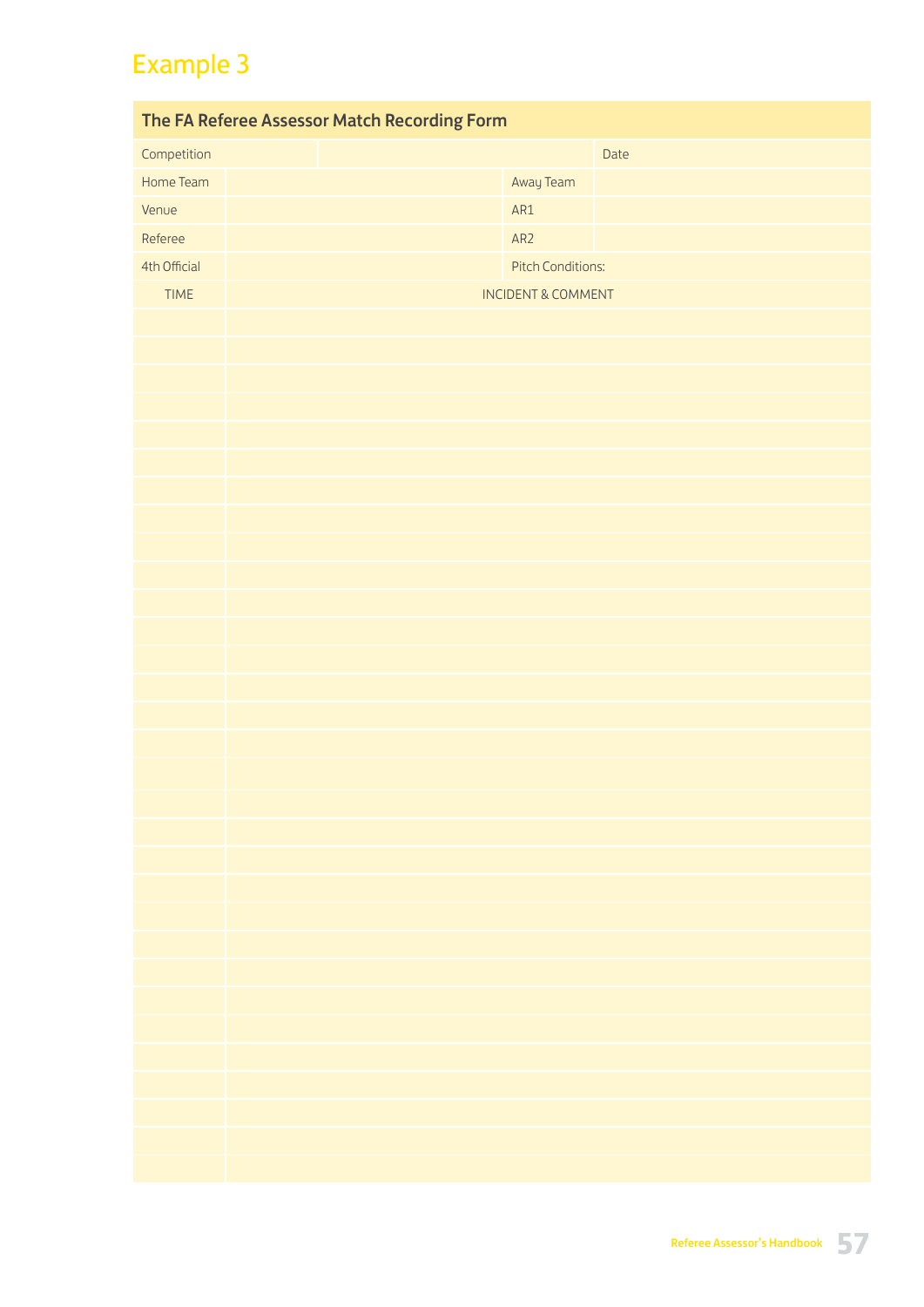| <b>Assessors Note Sheet</b> |  |           |  |         |      |  |                   |                |  |
|-----------------------------|--|-----------|--|---------|------|--|-------------------|----------------|--|
| Referee's name              |  |           |  | Date    |      |  | <b>First Half</b> |                |  |
| Level                       |  |           |  | KO time |      |  | Second Half       |                |  |
| Competition                 |  |           |  |         |      |  |                   |                |  |
| Home                        |  |           |  | V       | Away |  |                   |                |  |
| Colour                      |  | <b>KO</b> |  | Colour  |      |  |                   | K <sub>O</sub> |  |

| MINUTE              | REMARKS |
|---------------------|---------|
| $\mathbf 1$         |         |
| $\overline{c}$      |         |
| $\overline{3}$      |         |
| $\overline{a}$      |         |
| $\overline{5}$      |         |
| $\overline{6}$      |         |
| $\overline{7}$      |         |
| 8<br>$\overline{9}$ |         |
| 10                  |         |
| $11\,$              |         |
| $12$                |         |
| 13                  |         |
| 14                  |         |
| 15                  |         |
| 16                  |         |
| $17\,$              |         |
| 18                  |         |
| 19                  |         |
| $20\,$              |         |
| 21                  |         |
| 22                  |         |
| 23                  |         |
| 24                  |         |
| 24                  |         |
| 25                  |         |
| 26                  |         |
| 27<br>28            |         |
| 29                  |         |
| 30 <sup>°</sup>     |         |
| 31                  |         |
| 32                  |         |
| 33                  |         |
| 34                  |         |
| 35                  |         |
| 36                  |         |
| 37                  |         |
| 38                  |         |
| 39                  |         |
| 40                  |         |
| 41                  |         |
| 42                  |         |
| 43                  |         |
| 44<br>45            |         |
|                     |         |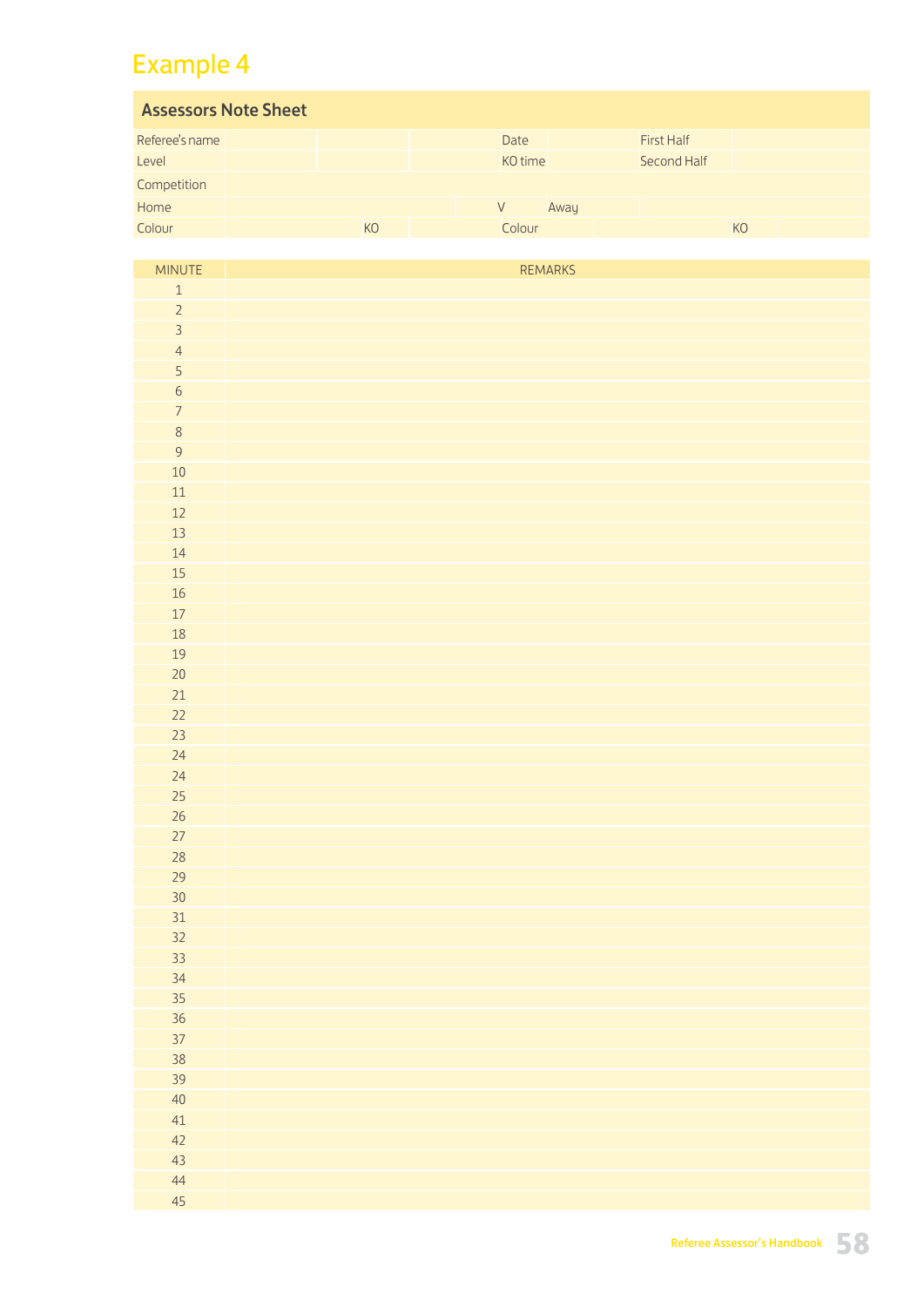# Example 5 – For supply league and above

| <b>Referee Post-Match Feedback Form</b> |  |
|-----------------------------------------|--|
| Referee                                 |  |
| <b>Name</b>                             |  |
| <b>Technical</b>                        |  |
| Key incidents                           |  |
| Major decisions                         |  |
| Law accuracy                            |  |
| Advantage                               |  |
| Wall management                         |  |
| Signals                                 |  |
| Positioning                             |  |
| Fitness                                 |  |
| Teamwork                                |  |
| <b>Management of players</b>            |  |
| Disciplinary sanctions                  |  |

## AR1

| Name                  |  |
|-----------------------|--|
| Offside               |  |
| Fouls                 |  |
| <b>Signals</b>        |  |
| <u>any</u><br>Fitness |  |
| Teamwork              |  |
| Subs                  |  |

### AR2

| Name           |
|----------------|
| Offside        |
| Fouls          |
| <b>Signals</b> |
| Fitness        |
| Teamwork       |
| Subs           |

### 4th Official

| Name                 |
|----------------------|
| Control & management |
| Substitutes          |